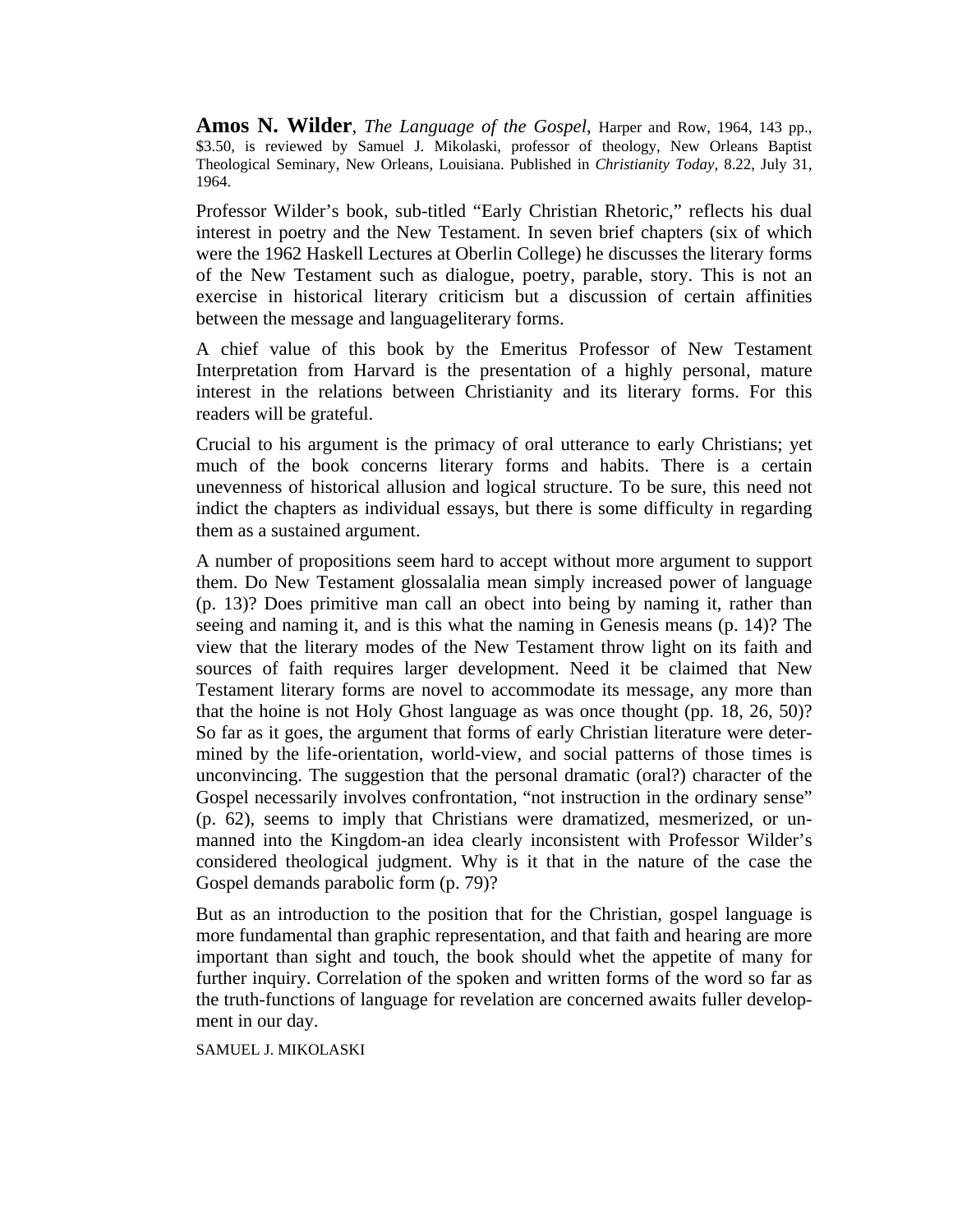**Carlyle Marney**, *The Recovery of the Person,* Abingdon, 1963, 176 pp., \$3.50, is reviewed by Samuel J. Mikolaski, professor of theology, New Orleans Baptist Theological Seminary, Louisiana. Published in *Christianity Today,* 8.8, January 17, 1964.

Dr. Marney, the minister of Myers Park Baptist Church, Charlotte, North Carolina, if a controversial figure, is a preacher, writer, and lecturer of considerable stature in the South. This book will unnerve some of his critics and startle many of his friends. It is curious that in their blurb on the jacket, Abingdon forgot to add "Southern" to "Baptist Theological Seminary" when describing the author's education.

This book is on the theological basis and structure of ethics, so one must not demand a complete theological argument when evaluating it. The issue is clearly put: We are split men living in a world of split men. Can the fragments be healed? How can we find the whole (p. 14)? Dr. Marney's answer is straightforward: Not by any kind of religious or philosophical quackery, as when *real* problems are afforded only *verbal* solutions, whether these are of the fundamentalist, neoorthodox, or liberal perversions. The answer lies in real history, in a real incarnation, by a real Atonement, with real persons in real relations, in a real Church that is the real Kingdom of God come in history.

To me the stress on real history is a refreshing breeze, for surely "events" cannot be events unless they happen. This is largely what Dr. Marney means by humanism -- it is to turn from claims to knowledge we are not equipped to handle, to where we are and to what we are (p. 38). He charges that Ritschl's Christ rides with the odor of docetic gnosticism in the Trojan horse led by Dr. Bultmann. To evade the historicity of the Gospel "requires a whole cavalcade of once-dead docetics to animate the three-story history they project" (p. 17). One cannot by metaphysics get rid of history. The Incarnation means simply that the matter cannot be settled apart from history (p. 97). "Can we have faith apart from history? No more than we can breathe apart from history. Is not Christianity the only faith depending entirely on the historical?" (p. 99). The great danger in recent theology, he says, is not widespread unbelief but the decline of the rational as the real core of our humanity (p. 134). God comes into, is present in, and uses the elements of, history. "Not even God can speak to man without a grammar" (p. 62).

Second, we must opt for persons in interpersonal relations, "in the beginning is relation" (p. 20). God is no abstraction, but Person (p. 91). He says, "Barth's 'wholly other' appeal (s) to me as little as it did when I first encountered it in Plotinus' incomprehensibility" (p. 33). Barth hesitantly calls God person, then cancels it out by making God the only person there is (pp. 34,82). Nobody who guards against making God human in the way that Barth does it, he adds, can *know* 1,500 pages about God, even in German (p. 53). This is particularly true of the love of God, which the transcendentalists, especially Barth and Tillich, tend to undercut by undue stress on the divine impassibility. "Who can know an absolute?" (p. 91).

Further, personal life involves relations that are moral (p. 64). No distortions of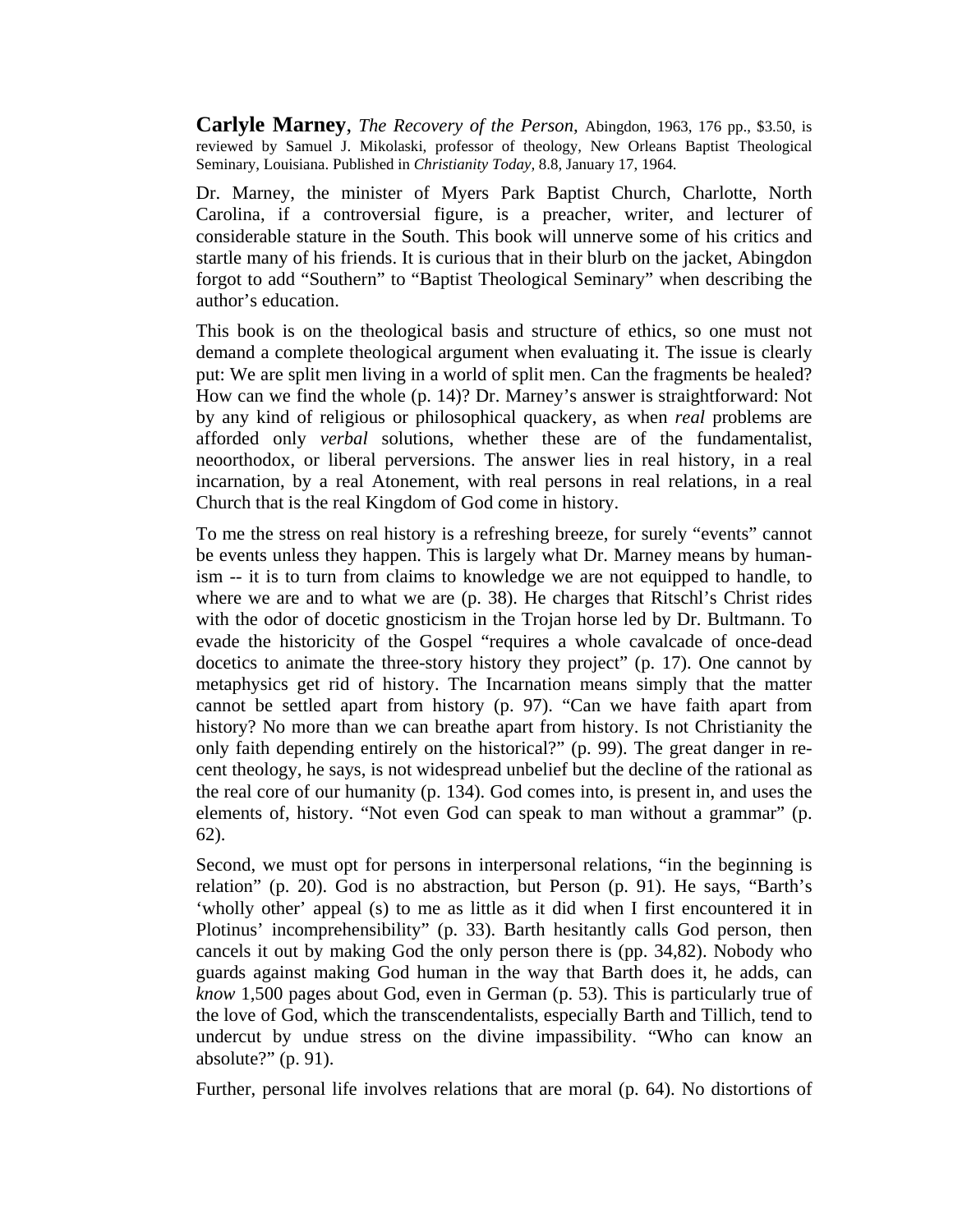doctrine, whether they be classical forms of determinism or perversions of election, justification, or faith, can empty human life of moral responsibility. There never has been a conflict between law and grace (p. 167), and a revitalized doctrine of grace must recover the moral realities of freedom and responsibility (p. 169). In one of his most forceful indictments, Dr. Marney harnesses Schleiermacher, Freud, and Barth in a troika that "denies us our competent existence" (p. 165).

Everything about man hinges upon his individual and solidaric guilt and upon the redemptive act of Christ to redeem and make us whole. Dr. Marney's stress on human life as interdependent (which reminds me of Denney and Forsyth) is heartening: "Jesus did see that we are involved with the sins of the past, and therefore the guilt of the past" (p. 75). The redemptive act and justifying work is God's. The Son died -- and only he could -- the death of us all. "This dying for us is in a class of dying all by itself. There is not atonement in other deaths, there is no atonement in our death, otherwise redemption would be by suicide" (p. 98). Passages that urge this reality of the divine act in history to redeem us are deeply moving (cf. p. 103).

The author argues an "Incarnational realism in ethics resting on a theology of identification." This means Christ's identification with us, our deification by him (no absorption in impersonal monism), our involvement in one another's lives by grace for the re-creation of life, and the fashioning of lives to full personhood. Written at a time when the matrix of spiritual life seems thought by some to be the institutional church, club, or community effort, one is gratified to read here that the Church is the womb within which persons happen and recognize one another.

One does not have to agree with all that a writer says to appreciate his major thrust of thought. Dr. Marney is hard on some, whether they be pietists or philosophers; - but surely his plea for a vital, Incarnational, Spirit-filled Christianity should be heard.

The book is organized around an important biblical concept articulated by Irenaeus: "What He was, that He also appeared to be; what He did appear, that He also was" (p. 95). I add one observation: Why not carry Irenaeus's splendid argument forward to its logical issue trinitarianly, as he did? Irenaeus is one of the few theologians of history that have taken John 17 seriously in a theological way. Trinity is not a logical conundrum but a life we share in Christ. We are called into the Trinitarian life of the Father, Son, and Holy Spirit. This alone makes God as Person intelligible as well as experienceable -- an intelligibility and experience that need to range more freely across Christian life in general and Southern Baptist life in particular.

SAMUEL J. MIKOLASKI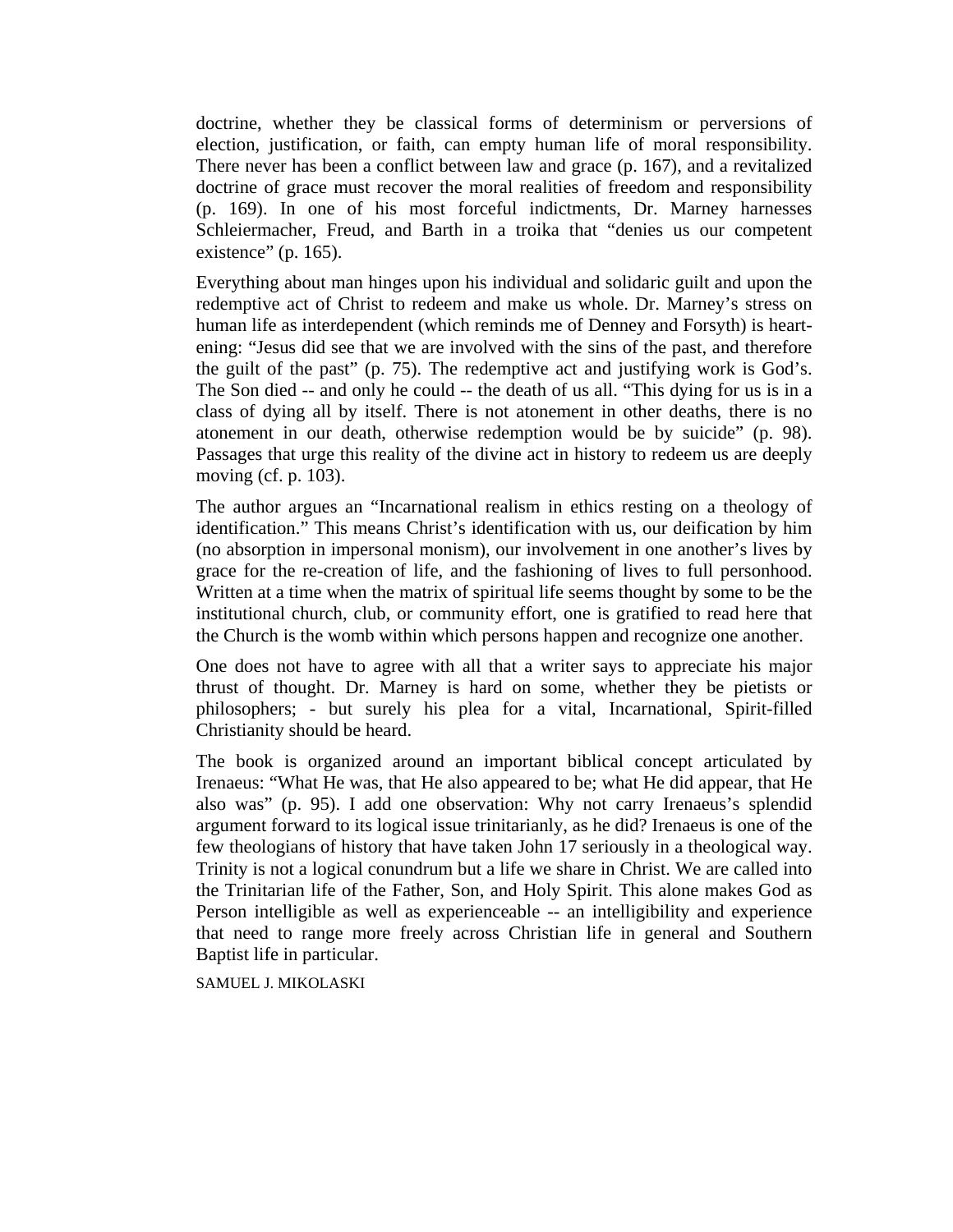### **Capps, Moltmann, Braaten, Jenson**

WALTER H. CAPPS, ed., *The Future of Hope*, Philadelphia: Fortress Press, 1970, vi + 154 pp., \$2.95.

JURGEN MOLTMANN, *Hope and Planning*, trans. Margaret Clarkson, NewYork: Harper & Row, 1971,  $ix + 228$  pp., \$6.50.

CARL BRAATEN AND ROBERT JENSON, *The Futurist Option*, New York; Newman Press, 1970,  $vi + 183$  pp., \$2.95.

Reviewed by Samuel J. Mikolaski, Principal, Baptist Leadership Training School, Calgary, Alberta. *Christian Scholar's Review,* 2.2, Spring 1972.

The study of the future is now a serious secular enterprise. This should be borne in mind when one assesses the new religious and theological books on the future, lest it be supposed that the latter represent an indigenous movement. Bored with the excessively introverted and non-historical character of modern existentialism, contemporary theology is. under pressure to say something about man and his world because of threats to the existence of both. A further point is that the heavy commitment of evangelical literature during the past century and a half to eschatological concerns makes the claim to new and novel interest in this field by some essayists sound like Johnny-come-lately.

Literature on the future is not small. Aldous Huxley's Brave New World is well known, as are traditional forms of military logistical contingency planning in international affairs. The threat of thermo-nuclear holocaust has forced governments to take futures studies seriously. For example, Herman Kahn and his Hudson Institute. The U.S. government has financed forecasts which try to envisage the consequences of any group of actions up to 2025 A.D. and later. I was invited to share in a survey in the Province of Alberta where the government financed a futures report which will help steer legislation planning in the light of projections to 2005 A.D.

Some years ago Wilfred Knapp, the Oxford historian, said that for the first time in history man is becoming obsessed by his own future. Modern Futurology began in the early 60's on the continent in work like that of Bertrand de Jouvenel's, but it was already implicit in North America due to anxiety over the long-term effects of cybernation, social engineering, biological engineering, space research and exploration, and, more recently, the imbalance in nature due to man's technology and abuse of the environment.

Futures people and futures conferences are now common. Mention can be made of Donald Schon (1970 Reith Lecturer in Britain), the American specialist in technological forecasting, the 1966 survey of the Organization of Economic Cooperation which listed over 400 items on the subject, Richard Meir and Melvin Webber and the School of Environmental Design at the University of California (Berkeley), Norman McEachron and the Stanford Research Institute, and Professor Donald Michael of Michigan. They are but a few of a very active and elite group who are in demand by industry and government. What have these and others to do with these three books? Regrettably, too little.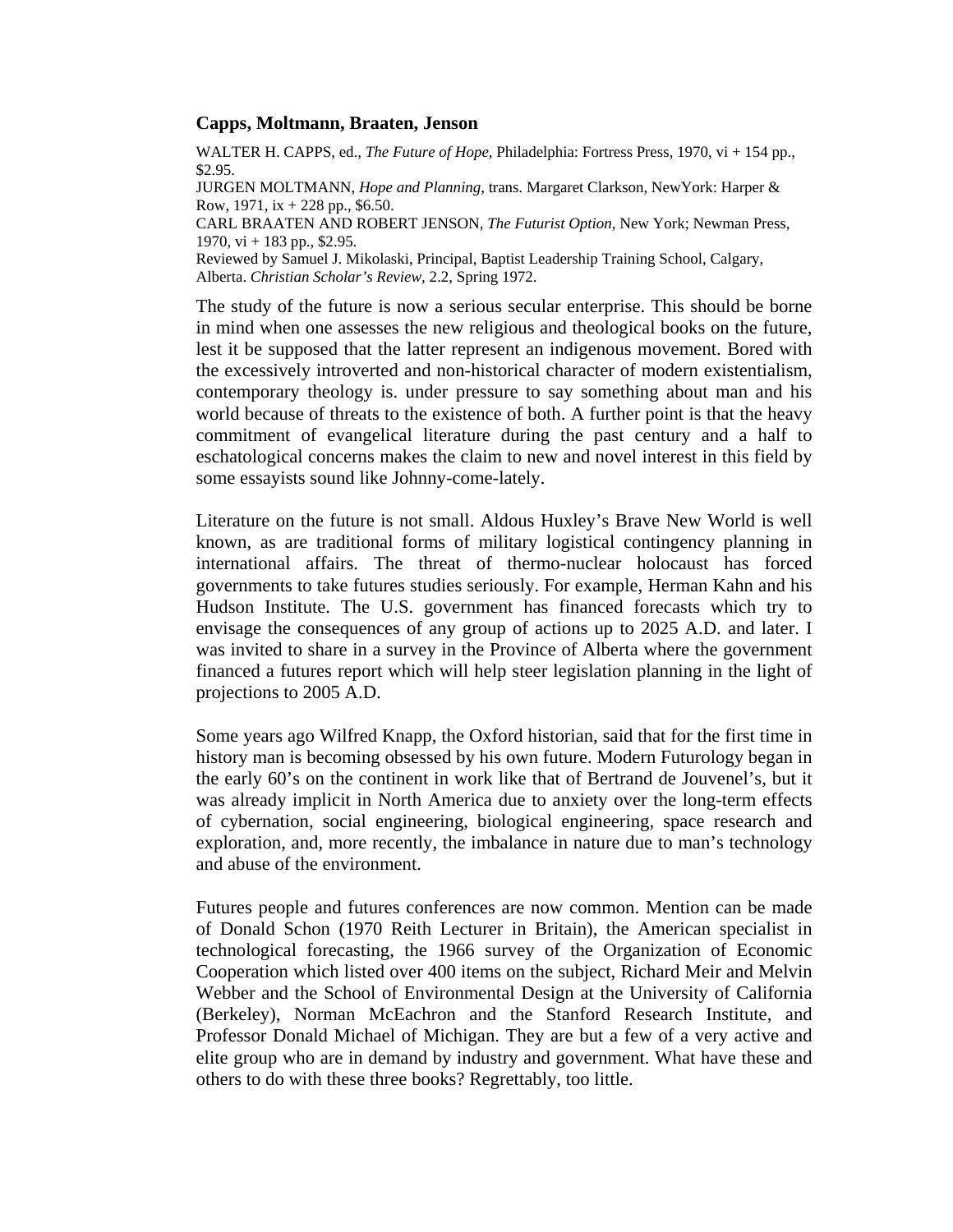The Future Of Hope makes available key addresses at a futures conference during the University of California's centennial year observance. These include essays by Jiirgen Moltmann of Tubingen, Johannes Metz, Catholic Professor of Theology at Munster, Emil Fackenheim, of the Jewish faith and Professor of Philosophy at the University of Toronto, and Ernst Bloch, the Jewish-Marxist Professor of Philosophy at Tubingen. Of interest is Bloch's attempt to transcend the traditional Marxist determinist model with a conception of the real world surrounded by an enormous and uncharted ocean of real possibility. He says we should have a sense of moral responsibility (which he calls metaphysical guilt) for the present and future makeup of human nature.

Johannes Metz's attempt to formulate political theology centers strongly on traditional issues of episcopal and political power. He fears the privatizing tendency of modern religious movements but does not say how rule without power will be achieved. Will it be ecclesiastically or kerygmatically controled, for example? If he means personal but not granular religion, then Forsyth in Faith, Freedom And the Future said it over half a century ago, and the Believers' Churches have not only articulated but implemented in North America important principles governing the nature and relation of religion to government. His views tend still, it seems, in the direction of Church and State hierarchical symbiosis.

Of great interest is Fackenheim's assessment of the function of hope in Jewish life as neither pie-in-the-sky nor messianic substitutes, but as hope based on God's having entered into unbreakable covenant with finite men. Jews, according to the Old Testament, says Fackenheim, are forbidden to despair of God. Elie Wiesel's novel, Gates Of The Forest, and Victor Frankl's psychotherapy do illustrate his point.

One welcomes Moltmann's views on the reality of history and the reality of the future, but the historical concreteness of Fackenheim has much to commend it.

Moltmann questions the ego-centricity of the Bultmannians. History is more than dialogue between Word and Faith. But he too easily slides by the historical roots of the Christian faith. For Moltmann the Incarnation is irrelevant on the terms of Nicea, except to ask and answer the question, "what new it was that came into the world through Christ." However, before, at, and after Nicea Christians have seen that what happened at Bethlehem, where true God assumed true human nature, is crucial to one's being able to talk truly and apostolically about any new thing. Arius too had his "new" thing.

The resurrection faith of the disciples was generated by the Easter visions, says Moltmann. He understands the apostolic declaration that God raised Jesus from the dead in relation to their deep doubt of God's nearness to Jesus and their experience of his God-forsakenness. Resurrection faith overcame this. Existential despair was triggered into cosmic hope. Involved is to see that words like "killed," when operating in relation to the cross, mean killed, but the word that Christ lives operates as "lives." The resurrection means that the future belongs to Christ, which for us, in turn, means the jettisoning of despair and the genesis of faith and love which transcend and permeate the world. Moltmann's theses about the role of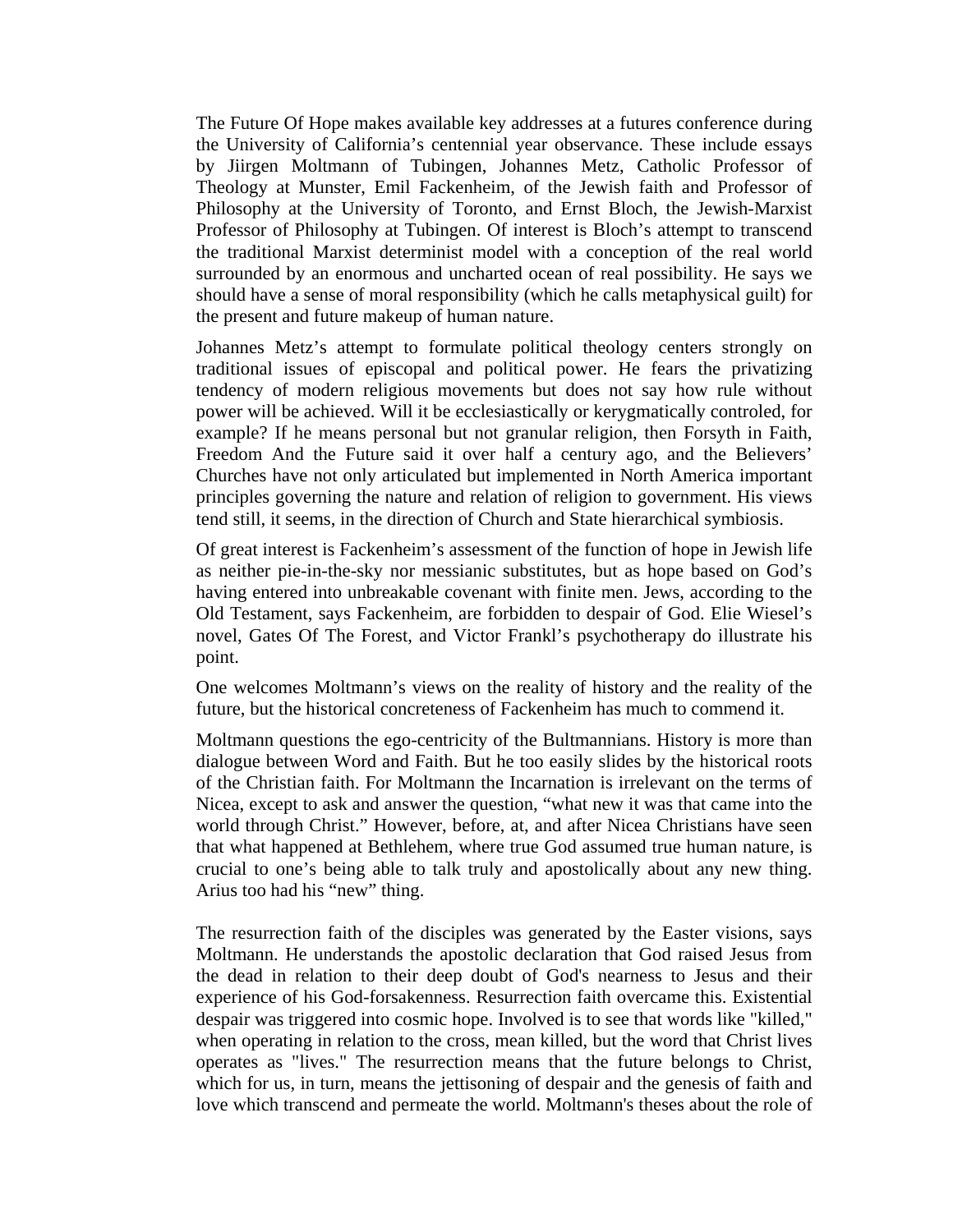the vicarious principle in our own suffering and of the resurrection idea for ultimate hope are important but not new. In the apostolic faith the existential moral and kingdom realities are firmly embedded in events, not "events," in the resurrection and exaltation, not "resurrection" and "exaltation" (pp. 37-38).

Many of Moltmann's theses are attractive, but he too exclusively interprets man and his future from within the existentialist motif. It is too little an encompassing of man and the Kingdom concept in terms of God's biblically revealed future. Concessions that existentialist categories are not fully relevant will be read by many with deep satisfaction and surprise that the ground was shifted so dramatically, but escape from these categories is not as complete as we are asked to think.

Moltmann's delicate nuances vanish in the work of Carl Braaten. Perverse options abound, such as, "Is our God the immutability of the past or the Uncontrollability of the future?" (p. 3). Are there not other options? And are we to suppose that this is the biblical one? He thrashes the "Greek idea of the eternity of God as timeless presence without change" without tackling the idea of the perfection of God. For Braaten, God's nature is "futural"; truth is reality seen as history. Braaten's model is inadequate to the divine revelation and to human experience. The possibility that ultimate reality is of the nature of persons and personal life is somehow missed, and we are left with as abstract a conception as his reading of the Greeks. For Braaten a little of a good thing is not enough: why not extrapolate hope and the future and make of them the Great All? Thus: "the being of God is fused with the coming kingdom," and "the very idea of God requires that we think of him as the ultimate future" (pp. 27-29). On Braaten's thesis, to gain hope you give up God.

Engagement of some Marxist ideas (for example, by Moltmann) is surely relevant to historiography and our ideas of the future; nevertheless, the debate is too narrowly structured. The naturalistic and deterministic premises of modern non-Marxist Western man and their axiological counterparts need attention.

Privatized, existentialist faith made more cosmopolitan will not do, nor is it enough to adopt a quasi-finite God theory in which the Kingdom idea displaces the indefinable goal toward which God as creative process is moving. Augustine's *Confessions* showed that the categories of creation, sin, fall, redemption, resurrection, and the new man encompass Christian thinking. Clement Webb's recently republished work (*Studies In The History of Natural Theology*) reminds us of the cruciality of concrete historicity and facticity to the Christian claim. The debates between Isaiah Berlin and E. H. Carr over freedom and history, and between Arthur Koestler and behaviorists like B. F. Skinner converge on some of the key issues.

A special word is due to evangelicals. The theological futurists of today display woeful ignorance of the vast futurist literature of the past few generations.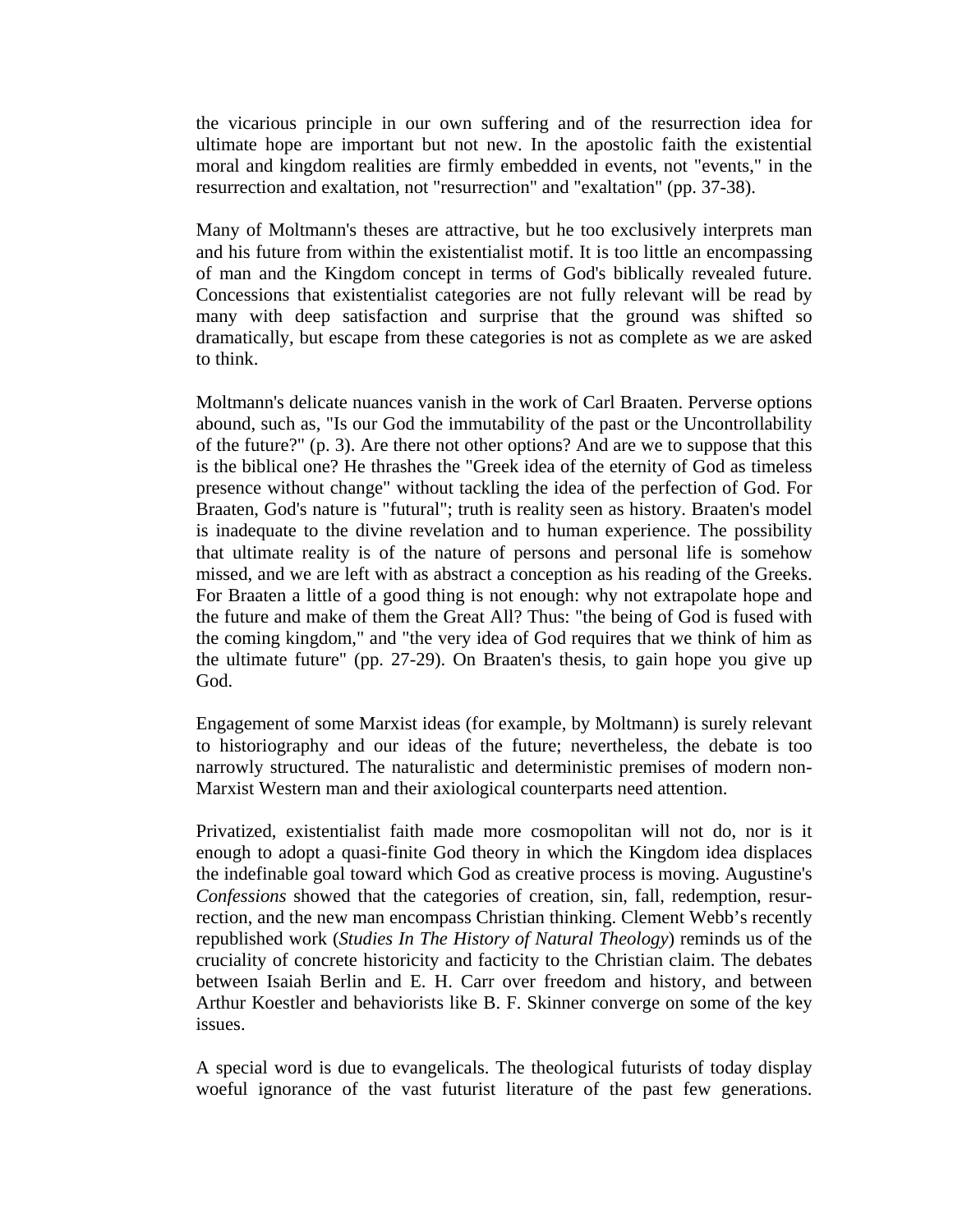However, the traditional eschatological debate won't do. There is required articulation of our concerns with the future in relation to revelational categories: a statement for our time of Christianity's outlook as Augustine's was for his. While some outside the evangelical camp wrongly suppose that obsession with the Jewish return to the land of Palestine is the genius of evangelical eschatology (it is important biblically and historically), we need to state anew the total world-view which undergirds biblical eschatology and the relation of Hope and Kingdom to it. Which is to say that what man does with his future will depend upon what man thinks man is and who God is.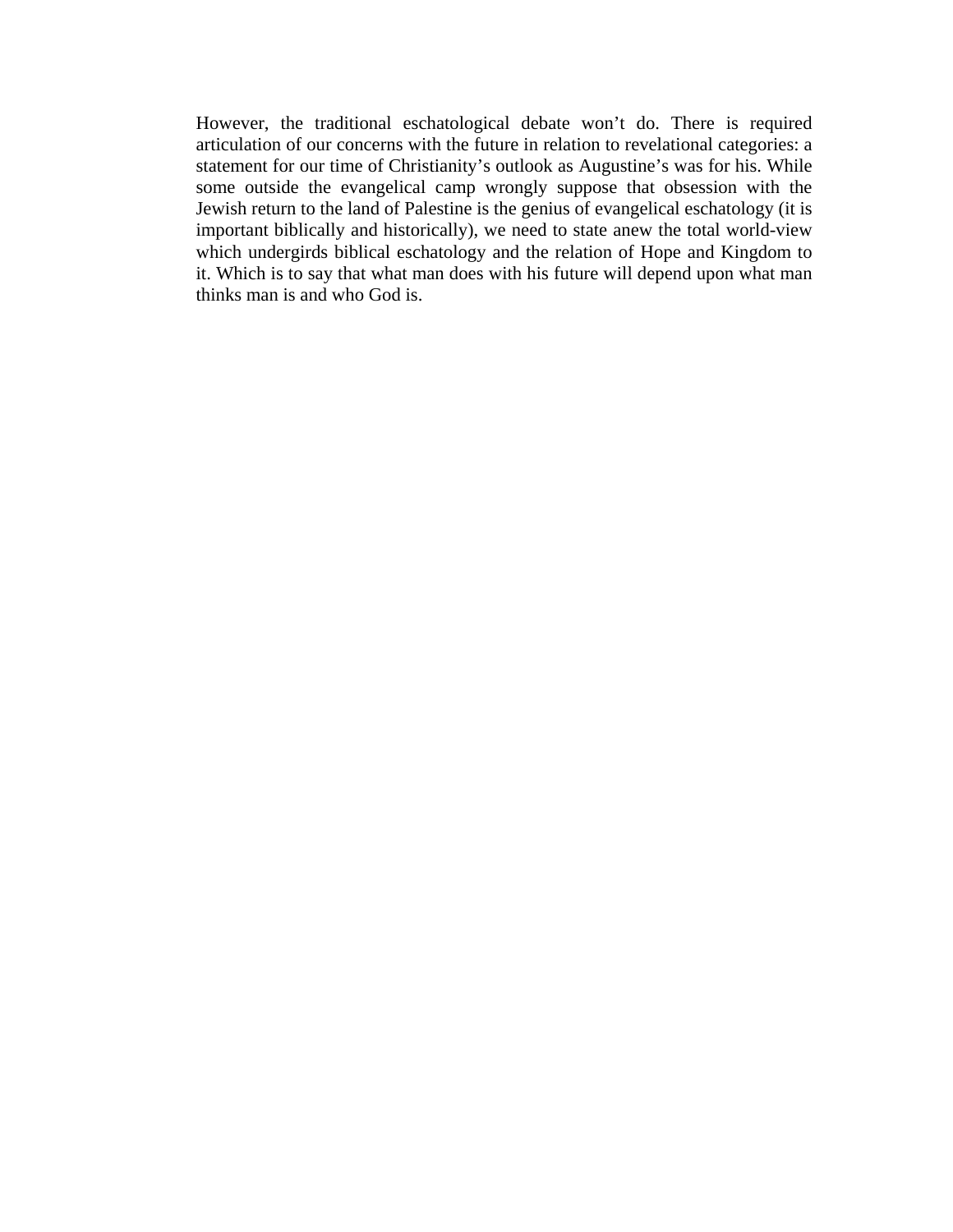**Donald T. Rowlingson**, *The Gospel-Perspective on Jesus Christ*. Philadelphia: Westminster, 1963. 221 pages, \$6.95. Reviewed by Samuel J. Mikolaski, Professor of Theology, New Orleans Baptist Theological Seminary. *The Reformed Journal,* October 1969.

Here is a useful book which is evangelical, but with which many evangelicals will be dissatisfied. Dr. Rowlingson is a Methodist and Professor of New Testament Literature at Boston University where he earned his Ph.D., followed by study in Berlin and Cambridge. The influence on him of C. F. D. Moule, C. H. Dodd and other British scholars is noteworthy.

The author aims to abstract the Gospelperspective on Jesus Christ from the Gospels and the Epistles, with heavy concentration of interest upon key terms of the New Testament and upon the canonical order of the New Testament. He begins by developing the Synoptic picture of Jesus' person and of his work. This he compares with the Johannine view, but he isolates and emphasizes uniquely Johannine aspects. He then compares this Synoptic plus Johannine understanding of Jesus (which the author calls the complete Gospel-perspective) with the Christological perspective of the Acts and the Epistles on four major points: Jesus' pre-earthly status and activity, his earthly life and death, his resurrection and exaltation, and his parousia.

The book is intended for the beginning student in theology. For this purpose it is helpful, if used in balanced comparison with other sources. At least the materials concentrated upon are the biblical categories and terms, usefully arranged, which will compel many students to get into the Scriptures. Those who disagree with the writer will find the topics useful as the basis of dialogue with his ideas.

For example, who Jesus was in the Synoptic view (Ch. I) centers upon rabbi, prophet, Christ the Son of David, Son of God, Son of Man, Lord; and, as well, converges upon Old Testament fulfillment, secret messiahship, the infancy narratives and the Resurrection. What Jesus did in the Synoptic view (Ch. II) devolves upon his message, miracles and suffering and death. Equally, in handling Johannine material and the epistles, Professor Rowlingson's categories are basically biblical. If one disagrees with his conclusions, or takes exception to his breadth of reading or depth of penetration, at least the discussion is oriented to Scripture.

Other rewarding factors are apparent. The integrity of the Synoptic and Johannine materials stands out. The author recognizes the importance of literary genre and the possible historical and cultural connections of New Testament terms with their times. He is aware of contemporary critical approaches but he opts strongly for the historical as well as for the theological character of the New Testament accounts. The force of the book is on the ethical meaning of Jesus' kingdom teaching.

It should be noted, however, that as biblical as are the categories, the discussion lacks definitive theological penetration. Crucial theological connectives that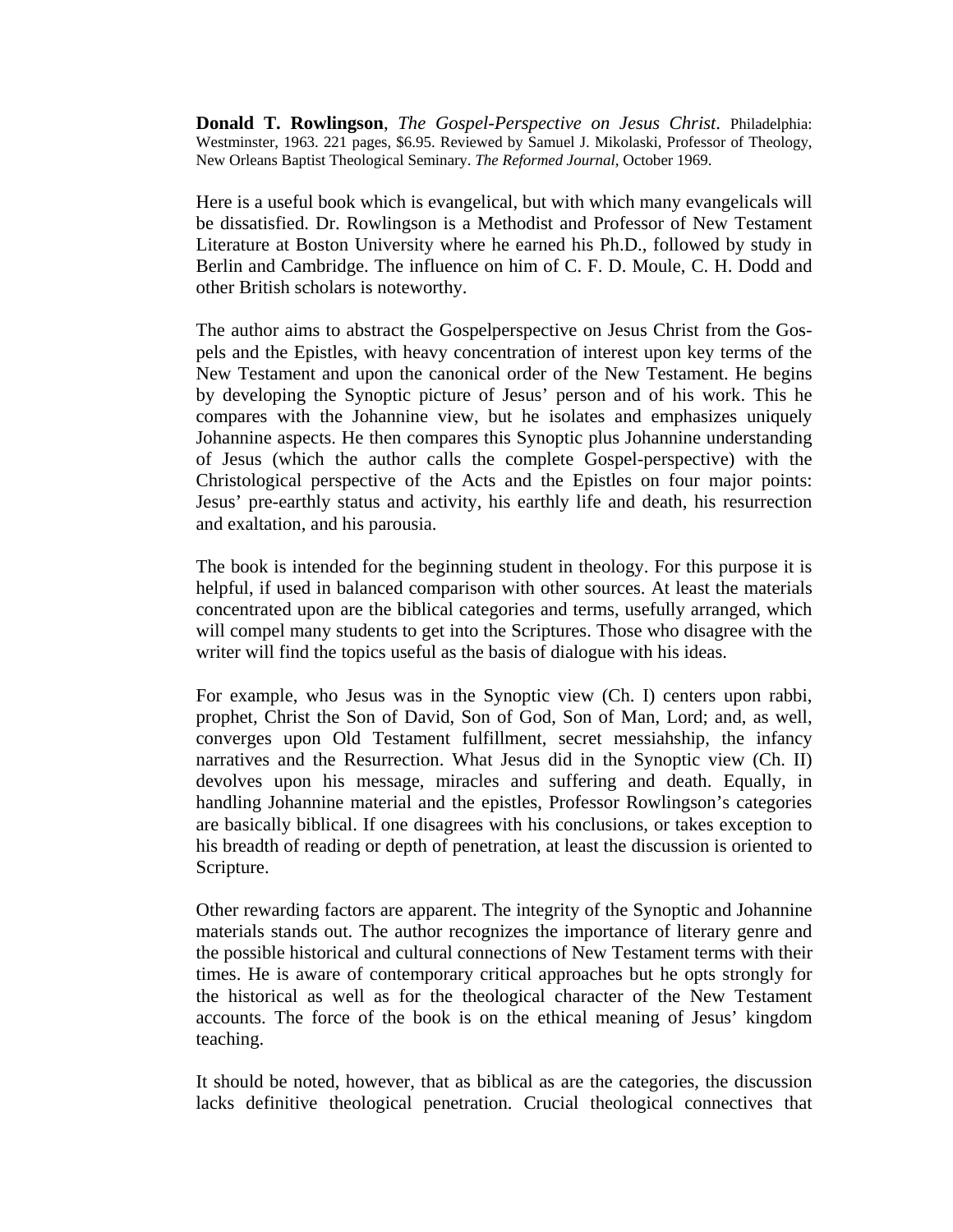articulate the unity of Holy Scripture and of God's redeeming purpose seem muted: for example, the theological force of the unifying idea from Isaiah 53 through Mark 10:45, which Dodd makes so much of, namely, that the Suffering Servant of Israel is the Son of Man who gives his life as the ransom for many. Rowlingson does not touch the meaning of sacrifice as atonement, but only as the expression of divine agape (p. 137). Index references to Cross, forgiveness and redemption do not occur. Writers like James Denney and A. M. Hunter have been more theologically perceptive on the redemption theme, to say nothing of many others. Rowlingson is amply historical in his approach but he sees the New Testament writers as overly impressionistic (p. 96) and not enough in their theological depth. He argues for the fact of theological uniqueness, but does not show us very welt its rationale. He makes ample reference to the Acts but not so ample to the kerygma, though his sympathies with Dodd and Moule indicate his historical-gospel leanings. He avoids the language of the Creeds, but does not probe how New Testament language yields the stuff of Christian confession (cf. notes on the Logos doctrine, pp. 105-109). Then, too, the canonical order tends to obscure the fact that some of the epistles were written before some of the Gospels and the attendant questions this raises.

It is ironical that in avoiding subsequent Christian confessional terminology and the fuller implications for Christian doctrine of New Testament terms, the writer falls into the trap of fogging the reader by today's not always meaningful jargon for example, the contemporary catchword "decision." The religious and ethical content of Jesus' message, he says, "contains a clear call to decision." The word decision becomes a container term into which many other more traditional terms and ideas are telescoped, without helpful exposition. In the succeeding pages decision is or includes action, faith, love, sincerity, insight, belief, discipleship, doing God's will, overcoming the inhibiting force of doubt. I doubt that such jargon deals helpfully with either the New Testament ideas or with modern man's understanding of those ideas.

Other contemporary theological assumptions constantly rope the data into strange corrals and make the data appear more a convenience for the assumptions than the occasion for it. There is the casual evasion of the body-soul problem (p. 77) while attributing to Jesus the view of "union of flesh and soul." The title "Son of God" is hedged about with considerable conjecturing, yet the author holds that there are metaphysical implications for the relation between Father and Son and that John goes beyond the Synoptics with ontological ideas that inform later Christological discussion. When the data of crucial ideas is presented as so very tenuous, one wonders how to account for the vitality of the early church in its gospel preaching.

My chief complaint is that the collection of material is presented too blandly. It is implicitly confessional in many places but not theologically telling. It is intellectually stimulating, but it lacks the power of kerygmatic thrust which the pulpit demands, and which characterizes the apostles' presentation of the gospel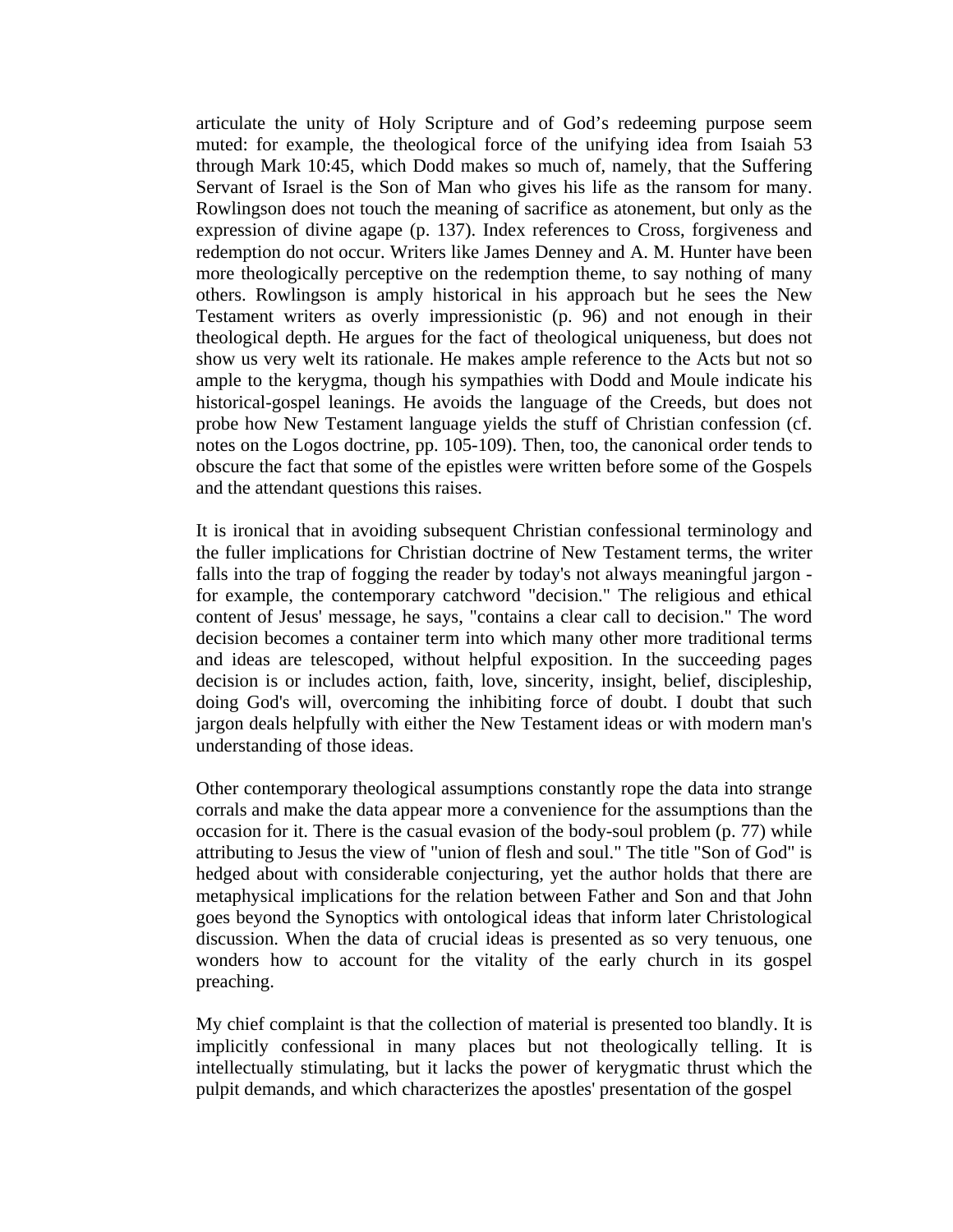**Dale W. Brown,** *The Christian Revolutionary*. Grand Rapids: Eerdmans 1971. \$2.45 (US). SCIENCES RELIGIEUSES/STUDIES IN RELIGION (Canada). Book notes / Breves critiques. 2.1. Summer 1972. Reviewed by Samuel J. Mikolaski, BAPTIST LEADERSHIP TRAINING SCHOOL, CALGARY

The writer, professor of Theology in Bethany Seminary of the Church of the Brethren and Moderator of that church, attempts in this book to interpret the contemporary radical mood and theology. He frequently alludes to European theologians but his analysis does not engage European radicalism, in relation to which European theologians must be set. No reference is made to Canada.

Taking his cue from the post-Barthian secularizing of God and God-language, Harvey Cox's *Secular City,* Bonhoeffer's 'the world come of age,' and Moltmann's theology of hope, Dr Brown sees the radical mood partly as revelational (reverting to pre-Constantinian Christian roots) and revolutionary (departing from the contemporary religious, economic, cultural, and political status quo). Radicalism is a dialectic of the old and the new. The church at its best fulfils both roles. This involves for Dr Brown the lordship of Christ over all of life. He sees a fundamental moral reorientation of men as a prime element of biblically based revolutionary hermeneutic but does not grapple with contemporary radicals' disenchantment with religion. I question the parallels he draws between the principles and ideals of the Anabaptists and the radicalism of the American groups, especially as key theological concepts and commitments are not drawn out. In this respect, for example, Leonard Verduin's book *The Reformers and Their Stepchildren* makes important reading.

The sixteenth-century radical reform and its implications for today are emphasized. A welcome should be accorded to any author who attempts to redress the balance in favour of the Anabaptists. Dr Brown's call for disciplined Christian discipleship as a characteristic of genuine Christian commitment will evoke the approval of many. But his attempt to float this biblically in relation to present radical groups, to my mind, has not succeeded. He has abstracted the more obvious and superficial elements, and major points are made more sermonically than as sustained argument.

The author is warmly appreciative of his own liberal, Social-Gospel-era, intellectual heritage. He criticizes it for liberalism based on a politics of guilt. He favours a radicalism based on a politics of liberation but would like to see this happen within the kerygmatic framework of death of the old and birth of the new (man and society).

How can Christians implement a revolutionary strategy of loving resistance rather than falling prey to establishment pacifism or counter-violence? Beyond his saying that to be a Christian is to be a radical and that faith, hope, and love are revolutionary, the book does not suggest an answer. Whatever revolutionary motifs there are in the life of Jesus or in the Anabaptist ideal remain hidden; what a pity!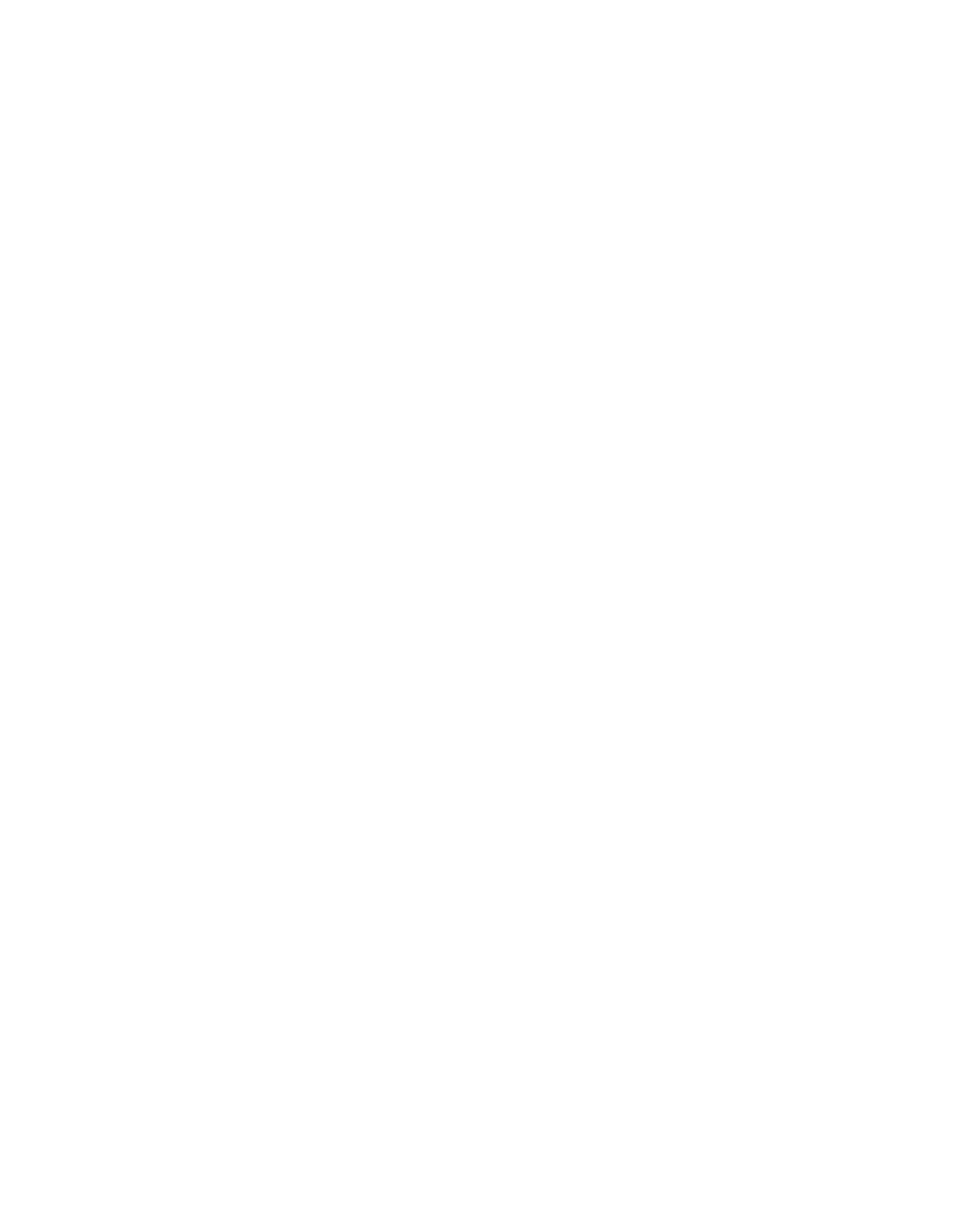**Elton Trueblood**, *The New Man for Our Time*, (Harper & Row, 1970, 126 pp., \$2.95), is reviewed by Samuel J. Mikolaski, minister, Braemar Baptist Church, Edmonton, Canada. *Christianity Today,* 14.19, June 19, 1970.

This is an essay for our time. Dr. Trueblood is well known as a lecturer and author who for many years was professor of philosophy at Earlham College. In the beginning pages, one might be tempted to sigh that here is yet another tract - anachronistic among the concerns of our times -- on disunity among Christians. But the author quickly dispels this impression. The polarization is between social activism and religious pietism. This he sees as an extension of the dichotomy between faith and works, but with a difference: the contemporary social activist too often irrationally jettisons belief and sidesteps his own moral failures, while the pietist, with personal salvation as his primary interest, is insensitive to the suffering world (one wonders whether stating this last generalization isn't rather like flogging a dead horse).

Professor Trueblood's book is directed first to those of our time who have no faith but sense the need of faith; second, to the discouraged Christian worker who is on the lookout for a contemporary strategy. The substance of the Gospel must be welded to the reality of our lives, he argues. Necessities for modem man's life are compassion, reverence, and intellectual integrity. The combination will produce the whole man, which is the new man needed in our time, he says.

Wholeness centers in the spiritual dimension of life. The author seeks historical support from devout men of the past, notably Woolman, the eighteenthcentury Quaker. The combination of prayer, an acute social consciousness, and a clear mentality in one whose faith and love are pledged to Christ the Lord create the acute sensitivity to human suffering for which Trueblood pleads.

Important values emerge as the author gathers strength of argument. The positive elements he presents stand out because the vacuum created by their contemporary loss is so apparent. The cultivation of reverence points up the necessity of voluntary discipline and the value of silence-listening to God in prayer. At the heart of devotional classics is the reality of the divine human encounter, says Trueblood. Excellence comes at the price of inner control and rules to live by. Valid Christian social concern arises where there is freedom to think (even to doubt), inner moral integrity, a fundamentally religious approach to life, and the capacity for light-hearted self-criticism. Social action does not exclude evangelism for today, but neither does it swallow up evangelism.

In the absence of objective moral values, the rights of others quickly get trampled on, Trueblood argues. Perhaps the contemporary confessional vacuum has made us ready for belief. He stresses the need for rigorous theology that articulates not opinion on peripheral questions but the truth about the personal God revealed in Jesus Christ. Perhaps, concludes Trueblood, modern man is ready to see that this mysterious world makes more sense through a thoroughgoing supernaturalism than in any other way.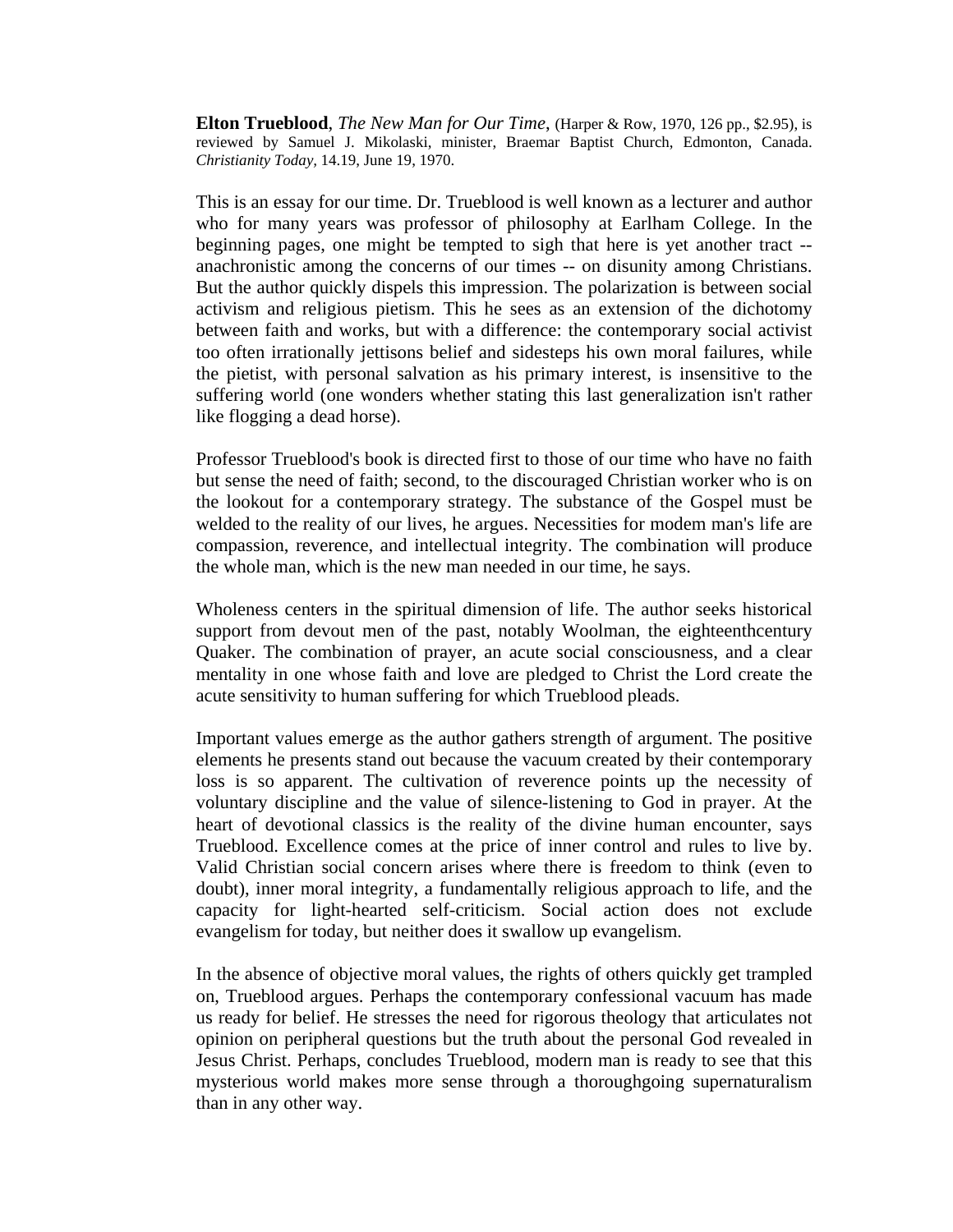*The Nature of Faith*, by Gerhard Ebeling, tr. by Ronald Gregor Smith (Muhlenberg, 1961, 191 pp., \$3), is reviewed by Samuel J. Mikolaski, Professor of Theology, New Orleans Baptist Theological Seminary, New Orleans, Louisiana. Published in *Christianity Today,* VI.16, May 11, 1962/

Dr. Ebeling, of the theological faculty it Zurich, gives us 15 lectures on the nature of faith delivered originally to the students of all the faculties in the university during the winter of 1958-59. There is a useful appendix where he probes the relations of the Word of God to language. Ronald Gregor Smith deserves commendation for doing so well the difficult task of translating the German text into English.

It is not easy to state either an appreciation or criticism of the book. As a series of addresses to students it makes the appeal of a Christian man witnessing to his faith in God. Its air of devotion and its values of piety, especially of the Reformed evangelical tradition, reach out to the reader frequently. The theological questions the author raises are, conversely, deeply disturbing and probing. Questions should probe, yet when the analysis has been followed through painstakingly, one wonders whether the simplicity and the unity of faith are preserved and whether finality of what God has both said and done in Jesus Christ shines through. Probably I have difficulty with this book because I see here, what is not uncommon in German theology, an uneasy tension between transcendence and revelation, history and faith; between what is given and known, and what is felt.

Inevitably much of the question turns upon the devotional and theological use to which the Bible is put. Dr. Ebeling makes the usual criticisms of what some call biblicism. In particular he seems to agree to the charge that the Protestant use of the Bible can be turned against orthodoxy because the Reformers and post-Reformation theologians especially failed to see that the witness of Scripture is the witness of tradition and, therefore, that the argument, so far as claims to the final authority of Scripture are concerned, turns full circle in favor of Rome (p. 36). Dr. Ebeling is right in saying that the New Testament canon was not closed by an infallible and irrevocable decision (presumably he means conciliar), nevertheless there is more to the use of that slippery term tradition, than that alongside Scripture it has both an interpretive and complementary character (p. 35). Tradition in the early Fathers meant something other than the late Medieval and post-Reformation Roman Catholicism claimed. The Fathers always put themselves below the apostles so that a significant triad of authority emerges in their writings: the Prophets, the Gospels, and the Apostles. They were biblical theologians even where, as amongst the Alexandrians, forms of philosophy were used in the structuring of theology. The uniqueness of Scripture to, say, Clement and Origen lay in this -- that nothing in Scripture can be accidental, irrelevant, unworthy of God, trivial, or absurd.

Tradition meant that the Gospel is public; that in nature it is neither like the secrets of esoteric (e.g., Gnostic) sects, nor like the tradition later claimed by Rome where there occur authoritative accretions to the Gospel on the ground of the privately known and hidden meanings of sacraments, texts, visions, or events. Christians said, "we do not comprise a secret society with hidden knowledge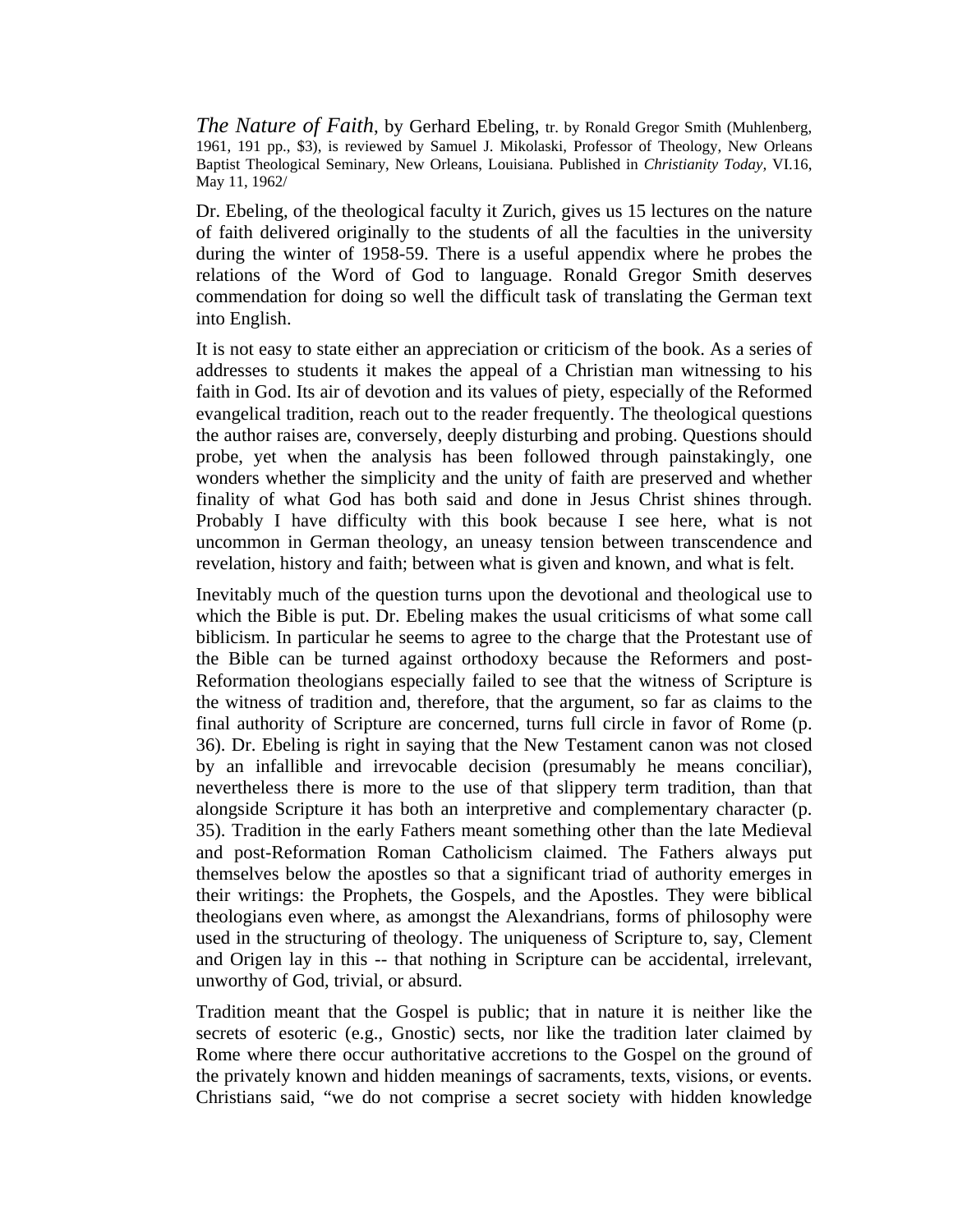gained by mystic rites. Our minds, hearts, and hands are open. The events of our faith are public. We proclaim the saving acts of God in Christ for all men in all times and places." Here Scripture and Tradition, the written and the living word join. The early Fathers could as well say about any heretical doctrine "This is not the faith of the church" as "This is not the teaching of Scripture." The Holy Spirit and the Word inscripturated are inseparable. This is the norm of religious truth and the validation of faith. I admire faith but Christian faith is faith in the Lord Jesus Christ the eternal Son of God and our Saviour known by the Holy Spirit through the Holy Scriptures.

In ingenious ways other points of view are put forward that prompt searching questions. If we are to distinguish the Jesus of history from the Christ of faith, how does faith in the latter arise? It is assumed here that the one Lord Jesus Christ cannot be the object of faith in the sense in which Christians have commonly confessed him. How did Jesus the witness of faith become the basis of faith? (p. 58). By the Resurrection, the author answers. But how are we to understand the Resurrection? "How can we simply swallow all this literally?" he asks of the evidence (p. 61). The Resurrection, he says, occurs only to believers in the event; the point of the post-Resurrection appearances of our Lord is this, "one must say that they occurred only to those who became believers in this event" (p. 68). For this theologian it appears that foul balls, balls, and strikes are foul balls, balls, and strikes only when he calls them. After what is a rather useful survey of the evidence for the Resurrection appearances and the Empty Tomb, the conclusion Dr. Ebeling comes to about them and the historical rising from the dead of Jesus of Nazareth, seems possible only by some sort of remarkable legerdemain.

SAMUEL J. MIKOLASKI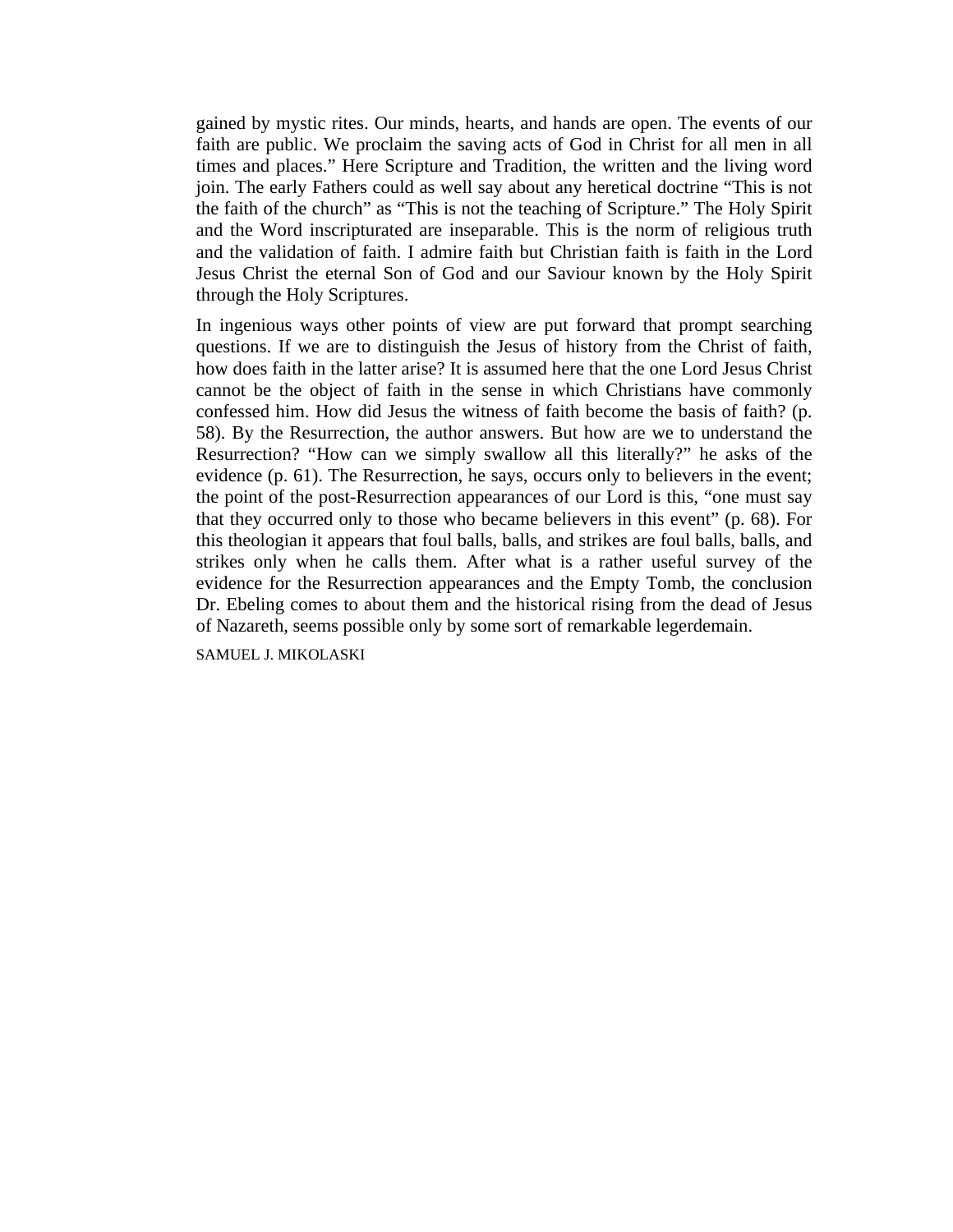**Hugh Anderson,** *Jesus and Christian Origins: A Commentary on Modern Viewpoints,* Oxford, 1964, 368 pp., \$7, is reviewed by Samuel J. Mikolaski, professor of theology, New Orleans Baptist Theological Seminary, New Orleans, Louisiana. Published in *Christianity Today,* 8.18, June 5, 1964.

Few books on New Testament studies written in English since the death of James Denney have furnished the reader with the breadth of knowledge, linguistic competence, and theological perspicuity that Professor Anderson has in this volume. A British scholar, Dr. Anderson is now professor of biblical criticism and theology at Duke University, Durham, North Carolina. Without question this is an important book for all students of theology. Three aims appeal to me as central to the author's purpose (1) to assess carefully the historical skepticism that pervades contemporary theology; (2) to assess the strength and weakness of the German and British-American scholars' New Testament perspectives and to compare their work; (3) to do this having firmly in view a reasoned conviction of the historical reality of Jesus of Nazareth, his death and resurrection, and of the finality of the apostolic Gospel.

Four chapters are devoted to the question of the historical Jesus in recent literature, tracing the line from Albert Schweitzer through the schools to Bultmann, the postBultmannians, and those who in Germany, Britain, and America have formed a tradition strongly critical of Bultmann. Careful attention is given to the *Historisch* and *Geschichtlich,* the claims of form criticism, kerygmatic theology, and the question of the faith and historical elements of the apostolic witness. Though this is a complex task, the author exhibits the subtleties and divergences of opinion within as well as among schools of theology. Anyone accustomed to short sentences and uncomplicated issues may find this book tedious, but the discriminating reader will follow the discussion with understanding, appreci ation, and profit.

Dr. Anderson argues that though Bultmann is interested in history, his claims lead to a Docetic Christ against which some of his students have reacted; nevertheless, they (e.g., G. Bornkamm) leave much to be desired in their treatment of the New Testament factual data. For example, "But have 'existential openness,' 'intuitive encounter,' or 'Easter faith' allied to historical research really produced a new *historical certainty* in our time by bringing Jesus in his unmediatedness right into our generation? Hardly!" (p. 181). Conversely, while he sides with the historicists, Dr. Anderson reminds his British and American colleagues, and Dr. Stauffer, that sheer historical event and record are inadequate to the essential nature of the saving Gospel.

The final two chapters engage the questions inherent in the New Testament teaching on the Resurrection and the Cross. Students will find the detailed analysis of the gospel narratives and evidence of the Epistles, plus the critique of the authorities, helpful. The Resurrection "was not a radical transformation, a radical break with the past of Jesus of Nazareth, but God's vindication and confirmation of *this Jesus"* (p. 240). Further, in the apostolic preaching of the Cross "there is an unbroken line from the historical Jesus to the Kerygmatic Christ" (p. 270). In a pungent summary we read, "If ever the theology dominated by existence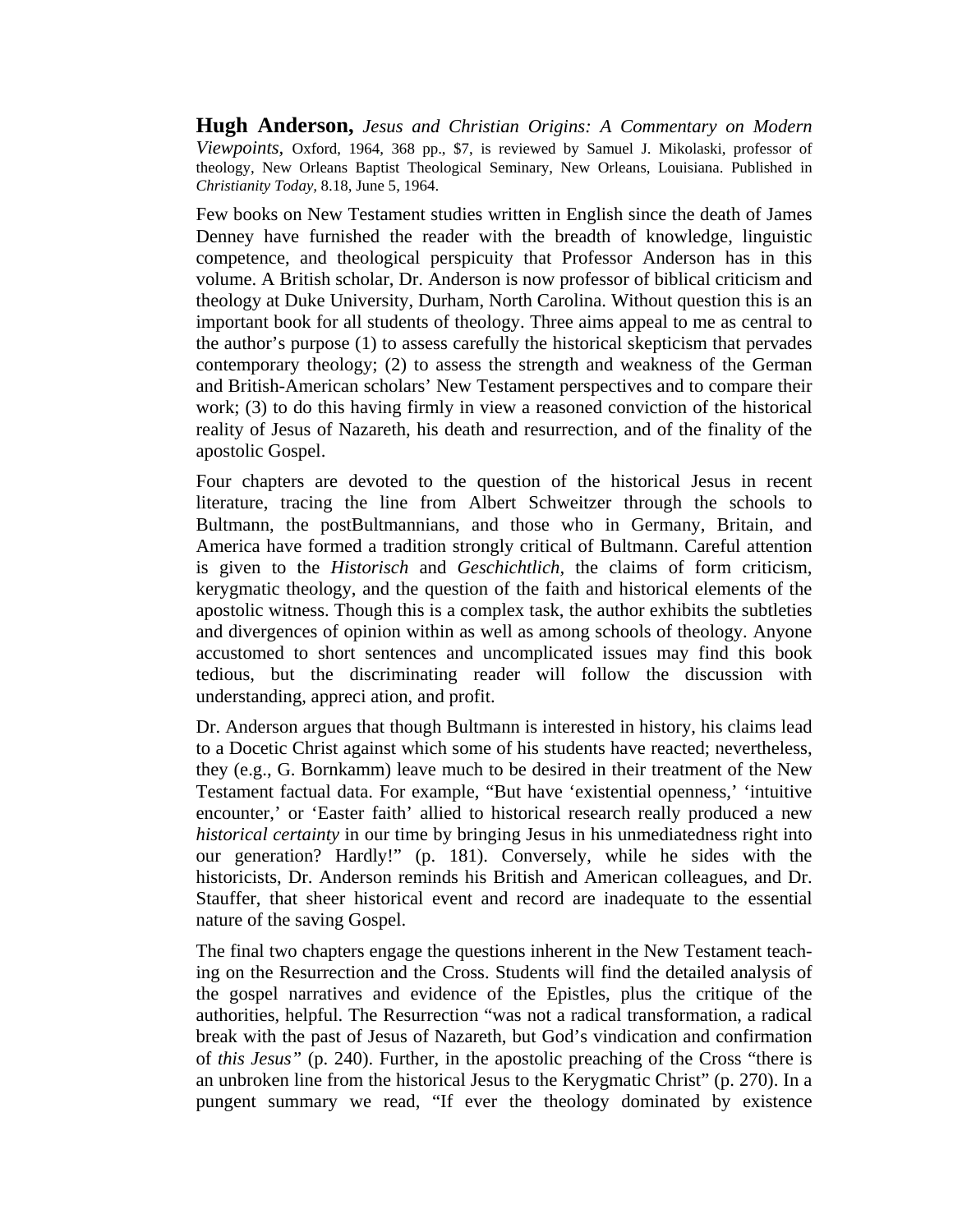philosophy, with its disinterest in and unconcern for the completely human features of our Lord, were to infiltrate the life of the churches in any strength, would they not very soon go hungry for want of the humanity of the Son of God?" (p. 306). Central to the Gospel is the once-for-all character of Christ's death for the sin of the world. In the case of Paul, he says, "the death and Resurrection of Jesus, which happened once for all in Palestine, are utterly decisive in their significance for the religious experience of men" (p. 274).

I counted up helpful, detailed discussion of more than two dozen theologians as widely spaced historically and theologically as D. F. Strauss, W. Herrmann, A.Schweitzer, R. Reitzenstein, R. Bultmann, G. Bornkamm, E. Stauffer, J. Jeremias, O. Cullmann, G. Ebeling, C. H. Dodd, V. Taylor, T. W. Manson, and John Knox. Copious footnotes comment on the views of many more. Dr. Anderson's technical excellence is apparent, though significantly unobtrusive-a sign of the highly theological and philosophical character of the issues in biblical studies today. More than two-score catch terms and phrases of the German theologians are handled lucidly. Numerous short notes on biblical questions occur; for example: "witness" signifying both "witness to facts" and "affirmation of beliefs or truths" (p. 263); the New Testament usage of the term "Son" (pp. 333, 334); the adoptionist interpretation of Romans 1:3-5 (pp. 338, 339).

Nurtured on the works of James Denney (as I was), convinced that the New Testament confirms the historical and theological reality of Jesus of Nazareth, his words and his deeds, for saving faith, Dr. Anderson has written a challenging apologetic for New Testament Christianity that is argued competently within the current milieu. Because I agree with so much, I find little to criticize in this book. Perhaps a recognition of the importance of analytical philosophy as a method for theology, as at Oxford, might have been helpful. This research bids fair to say important things to the historical skepticism that Dr. Anderson inveighs against. But the cogent argument for the combination of both the historical and the theological as essential elements for saving faith is the striking and refreshing keynote of this work: "How then, we ask, can Jesus be known to us? For my part, I am forced to acknowledge that he may only come to us of a surety through our receiving and responding to the apostolic testimony within the context of the community's life and faith and worship" (pp. 315, 316). The Christian community is indebted to Professor Anderson, and to Oxford Press, for this book.

SAMUEL J. MIKOLASKI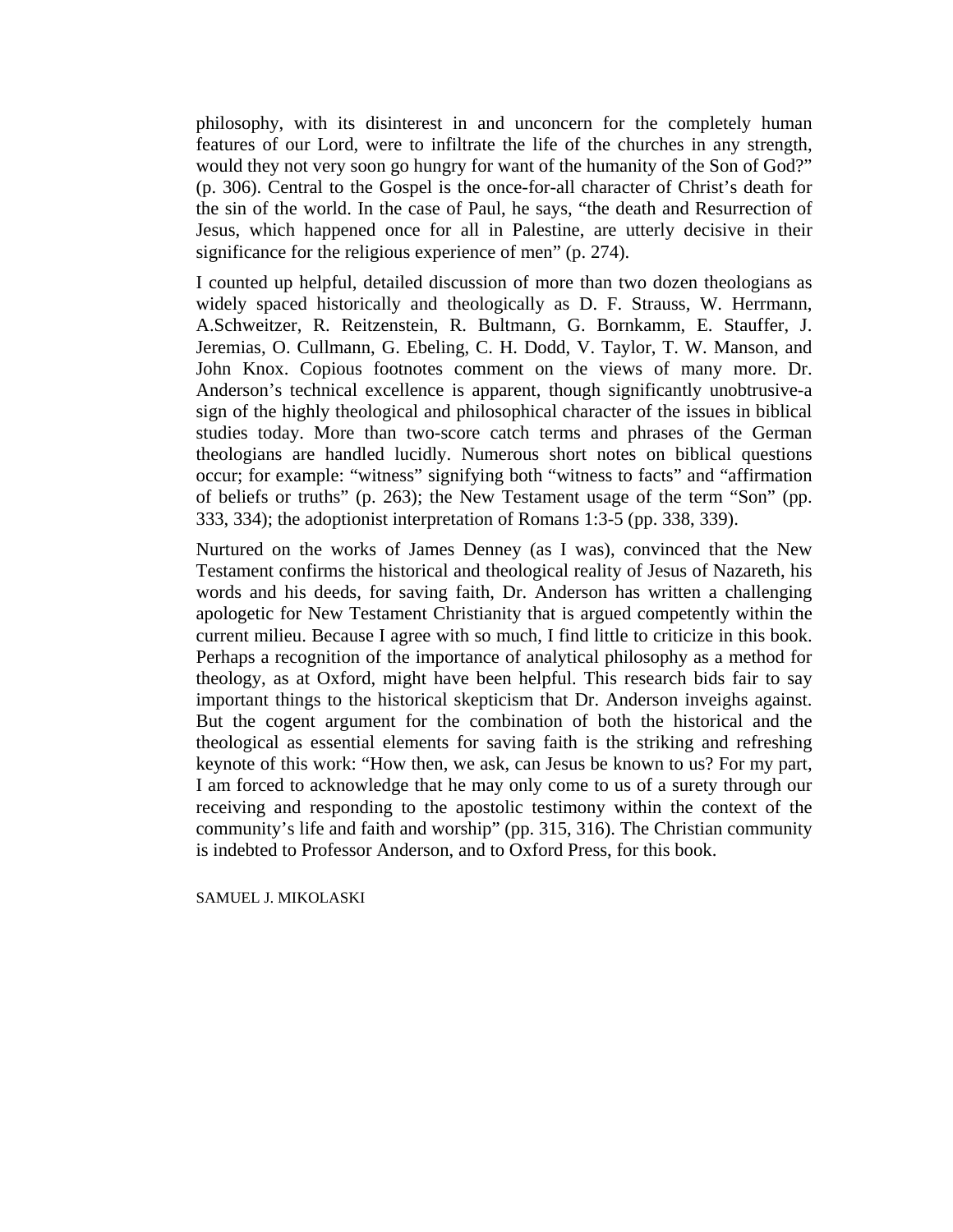### **DO-IT-YOURSELF DOCTRINE**

*Encountering Truth: A New Understanding of How Revelation as Encounter Yields Doctrine,* by Harold E. Hatt (Abingdon, 1966,-208 pp., \$4.50), is reviewed by Samuel J. Mikolaski, professor of theology, New Orleans Baptist Theological Seminary, New Orleans, Louisiana. *Christianity Today,* 11.12, March 17, 1967

This book first furnishes an interaction between encounter theology (represented in the work of Martin Buber and Emil Brunner) and conservative theology (represented in what the author calls the fundamentalism of J. Gresham Machen and B. B. Warfield and the orthodoxy of Abraham Kuyper). Then Dr. Hatt, a professor in the Christian Church's Graduate Seminary of Phillips University, Enid, Oklahoma, attempts a thesis of his own on how revelation as encounter yields doctrine.

But there is an imbalance. Three chapters are devoted to Buber and Brunner. Then the analysis of conservative theology follows under a specially formulated rubric into which the opinions of Machen, Warfield, and Kuyper are drawn. In my judgment no serious attempt is made to develop their views in depth, nor to take serious account of their numerous interpreters or of more recent conservative theological literature. Indeed, no such literature is mentioned in the index or table of contents. There occur only casual references to Merrill C. Tenney, Ned Stonehouse, Bernard Ramm (whose major work *Special Revelation and the Word of God* is missed), James Packer, G. C. Berkouwer, Gordon H. Clark, Carl F. H. Henry, and Paul Jewett. I feel that E. J. Carnell's example (cited on pp. 196, 197) has not been properly grasped.

Furthermore, in my opinion the contributions of Machen, Warfield, and Kuyper are unrecognizable in Hatt's hands. I have always felt a warm appreciation of these three Reformed theologians, and I have never believed, as this author does, that their views are predominantly abstract and propositional. Some fine theological insights and a genuine meeting of Jesus Christ in their faith and teaching have come to me. from their works. I do not think they insist, in the way Hatt contends, that Christian knowledge must be necessarily in a certain doctrinal form for faith to happen; but on the other hand I fail to grasp what knowledge for faith is in "existential" form. I do not think Hatt has explained this, and neither do I think he can explain it on his premises. But that our relationship to God in Christ is personal in the teaching of these three theologians, in the terms of the Gospel, cannot be challenged. It may be of interest also to point out that a nonpropositional theologian (for the doctrine of revelation) like the eminent Leonard Hodgson can still insist that the doctrine of the Trinity is *revealed* doctrine.

I am also dissatisfied with the treatment of Buber and Brunner. The positive elements of Brunner's faith do not shine through. Nor does Hatt reflect the full range of Buber's ideas. Professor H. D. Lewis has commented that there is an odd use of I-Thou in Buber regarding encounter with things, such as an I-Thou relation with a tree. Hatt concedes that these I-It elements do intrude into I-Thou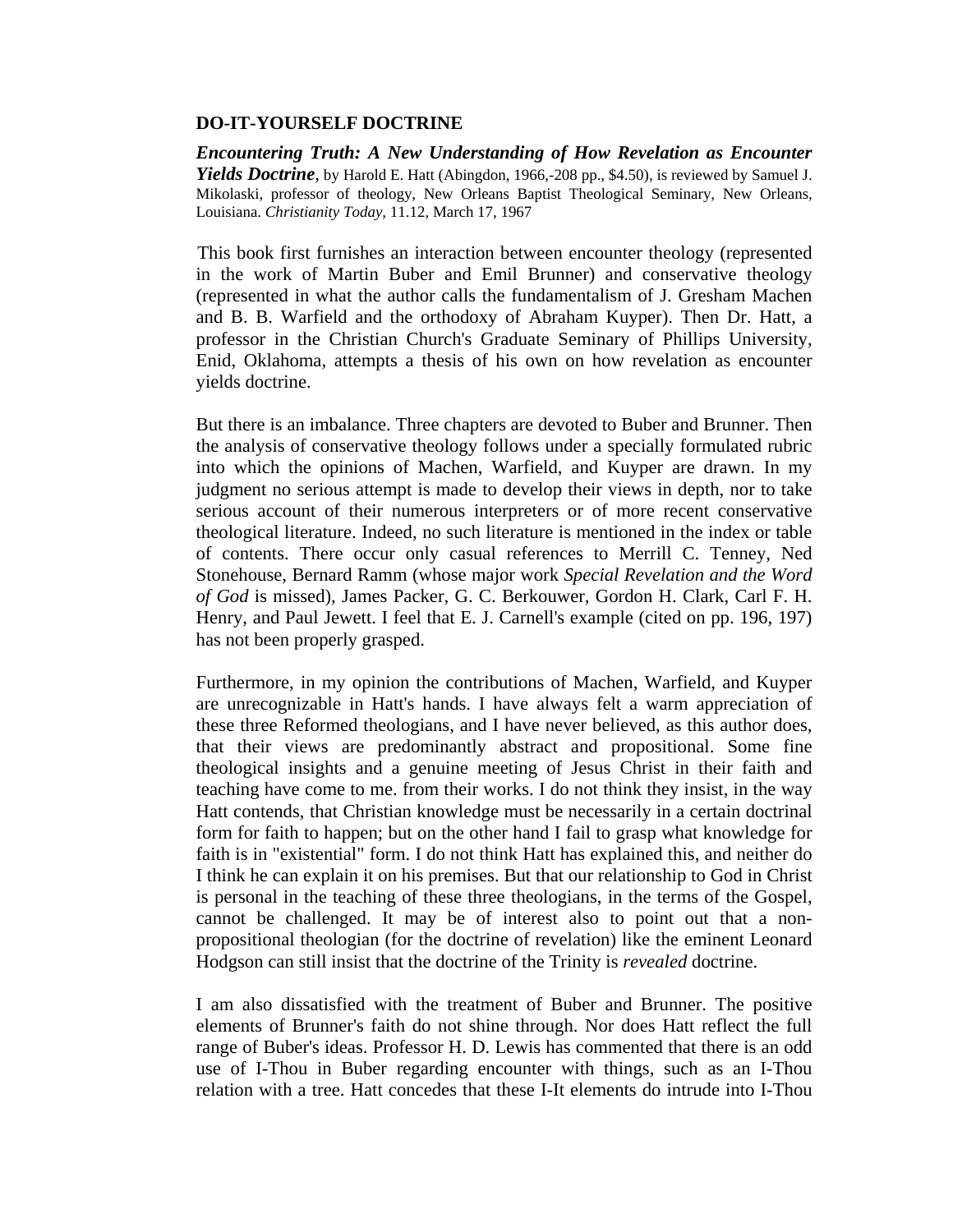relations. This is his way of saying that "knowledge about" is logically a part of "knowledge of" someone, including God.

Evangelical Christians will express thanks for this, but they will remind the author that they have known this all along. What Hatt fails to show are the relations between *meaning* and the *use* of language and between *truth* and the *functions* of language, for revelation.

What is more, neither by acknowledging "knowledge about" nor by attempting to vindicate encounter language has he told us specifically what the content of the revelation is. Of what are we speaking? Of God, Christ, love, salvation? And in what respects? The knowledge of God is conceded by many outside the Christian camp. But what of the *Christian* knowledge of God, i.e., the knowledge of the God and Father of our Lord Christ? How does this come?

The concession of "knowledge about" is tritely argued in a way unrelated to the prime theological ideas of the Christian Gospel. And the discussion is unrelated also to crucial recent philosophical and theological dialogue. Hatt has missed the large body of literature, especially British, on the nature and truth-function of language and the status of theological utterances. The work of Austin Farrer, I. M. Crombie, Leonard Hodgson, Basil Mitchell, H. D. Lewis, and Ian Ramsey, to mention but a few, is ignored. No progress in this direction can be made until it is seen that revelation has something to do with truth, and that truth has something to do with language.

For creative engagement of the problems, one must take seriously the historical character of revelation and the indispensable role of Holy Scripture *as Scripture.*  An example of recent philosophical discussion that is not unrelated to theological questions is the point made by Alfred Stern that ideas often survive their creators, and that spiritual contents form objective totalities *(Proceedings and addresses of the American Philosophical Association,* 1965-66, p. 55). He goes on:

What happens in such cases is, of course, not a ghost-like survival of "spiritual realities"; the survival is simply due to the fact that the ideas concerned had been changed into the physical realities of written or spoken words, books, scientific formulas, musical scores, records, pictures, sculptures, or magnetophonic bands, or that they persist as psychic realities in the memories of people. If none of these physical and psychical realities are preserved, no idea can survive in history, for a purely spiritual survival, detached from any physical or psychic reality, is impossible.

This echoes, in principle, what evangelical Christians stand for when they insist that Christian experience attested to by the New Testament cannot be had without the truth from the New Testament that generates it. *Christian* theology must aim to furnish an exposition of Scripture as *Holy Scripture.* If that be bibliolatry, then let's have more of it.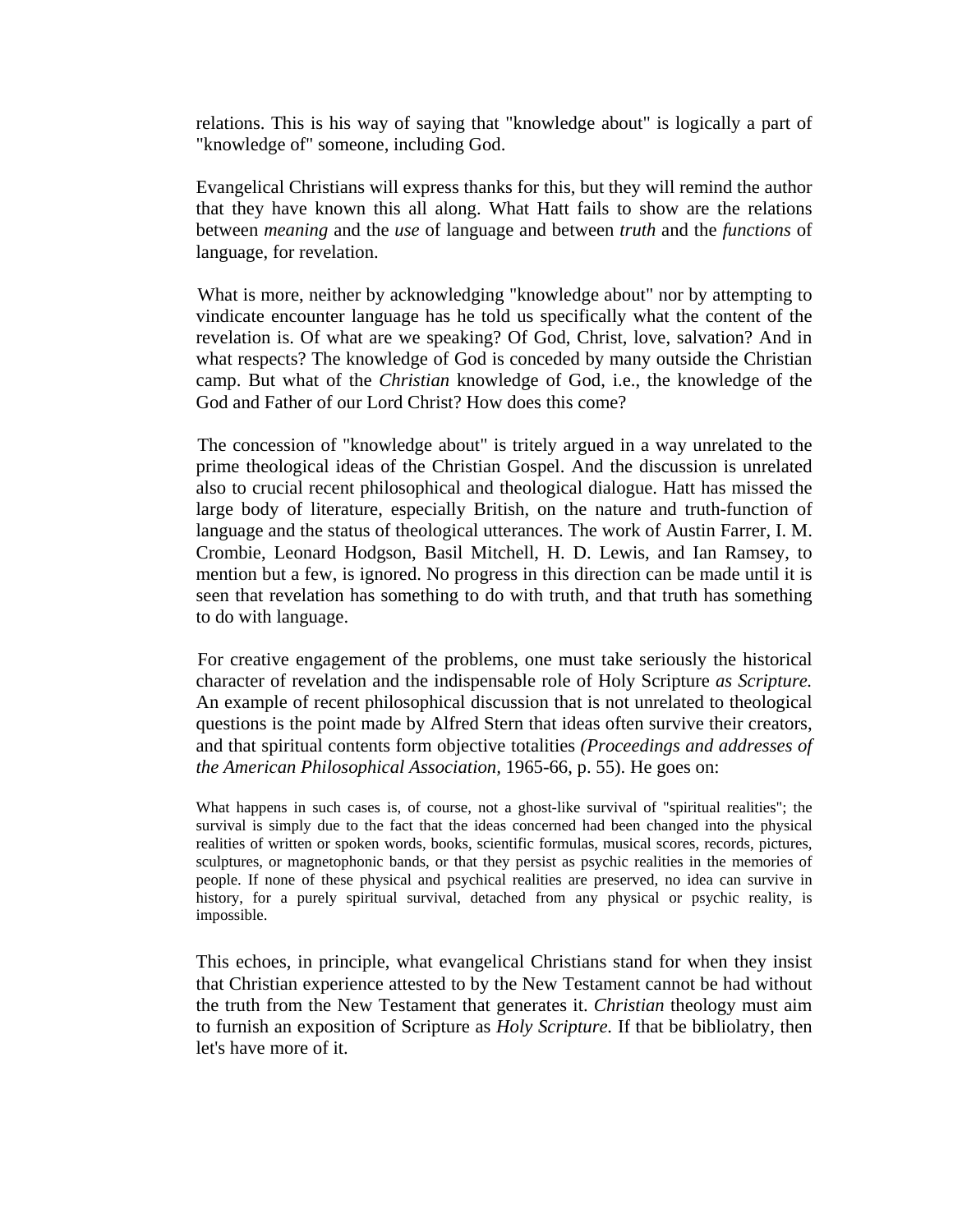**Hugh Vernon White**,*Truth and the Person in Christian Theology* (Oxford, 1963, 240 pp., \$6), is reviewed by Samuel J. Mikolaski, professor of theology, New Orleans Baptist Theological Seminary, New Orleans, Louisiana. Published in *Christianity Today,* VII.22, August 2, 1963.

Many fine things can be said about this book, which is a shortened systematic theology developed around the concept of the person. Dr. White evinces a devout spirit attuned to the issue of salvation: "The heart of the matter is the heart of man, the man himself; the creature made in the image of God; the sinner who needs to be reconciled to God, and to his neighbour, and to himself" (p. 202). He stresses the person as a free, spiritual being created by God, the subject of experiences, not just a bundle of motor-affective responses, who must live in other spiritual selves to be himself (pp. 58-68). He is convinced that only the creatio ex nihilo can adequately account for the world (p. 96); that we must interpret its meaning teleologically, by the will of God; and that the categories of idealism and rationalism are inadequate to the Christian revelation. As an example of the latter, Dr. White cites the work of Dr. Tillich for criticism several times (e.g., pp. 7, 16, 217), paralleling therefore a growing body of literature critical of Dr. Tillich's philosophical theology.

Essaying to criticize the orthodox doctrine of revelation, Dr. White, who is emeritus professor of Christian theology and world Christianity at Pacific School of Religion, contends that "the revelation is never the communication of truths or doctrines; it is always God making himself known" (p. 45), then proceeds to compound many equally dogmatic and unvindicated utterances. For example: "The immediate knowledge of God is faith itself" (p. 9); "God .:. reveals himself. He does not produce miraculously a book containing the truth he wants men to believe" (p. 93); justice is the "imposition of an impersonal rule upon the acts and relations of persons" (p. 116); concerning Jesus' ministry, "it was wholly practical teaching . . ." (p. 124); "the Reformers were more aware of the inner testimony of the Holy Spirit than were their scholastic successors" (p. 216-but what of the post-Reformation studies of the Holy Spirit, including such English works also as Oman's early seventeenth-century essay?); "there is no metaphysical knowledge of God" (p. 221). To say that "nature is a `whole,' a complete reality about which universally valid formulas can be made" (p. 33) seems a venture of faith into scientific certainty (which the author is scarcely willing to advance for the Christian revelation) which the scientists of today might wish to call into question. This is not to say ipso facto that the language of Christian faith is more certain, but simply to suggest that perhaps the stance of science is neither so certain (for the content of the statistical method scientists look for a trend or systematic difference which is often blurred by chance or random fluctuation) nor the data of revelation so uncertain ("words … which the Holy Ghost teacheth," I Cor. 2:13) as the author suggests.

Such pronouncements may be true, but they require argument and vindication on more clearly defined grounds. There is a curiously uneven use of Scripture in this book. At times frequent appeals to Scripture are made as authority. Why? In the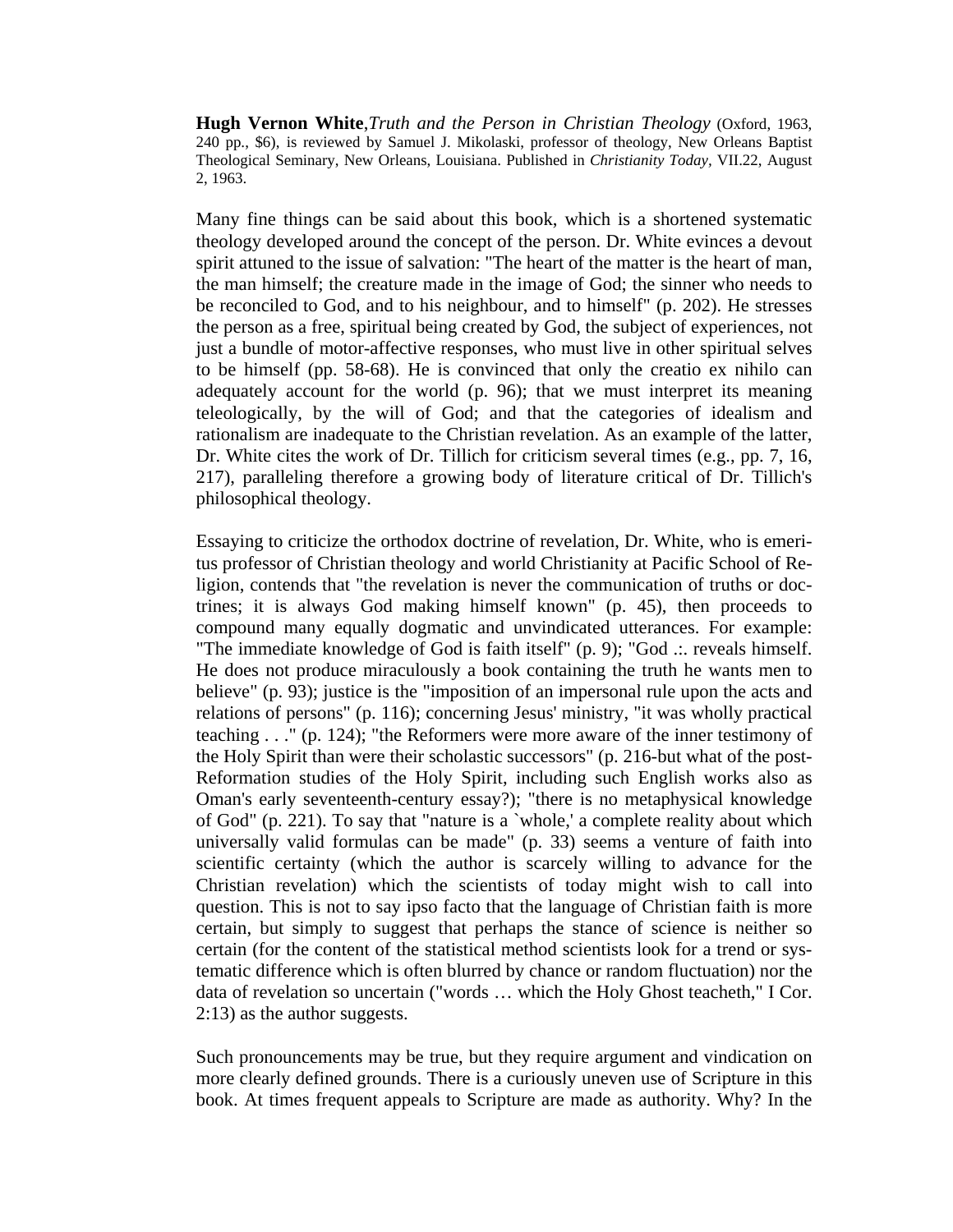treatment of certain other subjects-for example thze Incarnation, Trinity, and Atonement, not much Scripture is used. Some justification of method seems needed.

Certain tantalizing questions occur to me. If the ultimate nature of the resurrection is to be found in the faith of believers, was it a reportable event (p. 47)? Are there three kinds of truth: historical, scientific, and theological (pp. 74,75)? If the New Testament and orthodox theologians contend for the just judgment of sin (also in the Atonement), does this mean that justice is the imposition of an impersonal rule upon things and persons (p. 116) -- for if relations are personal, can they be less than moral? Is the Incarnation interpreted in adoptionist terms by Dr. White (p. 95) for do the words "the Word became flesh in Jesus Christ" (p. 219) mean that Jesus Christ is the Word made flesh? Further, with so much valuable stress laid on the person as subject, is it really true that the fourth-century Fathers did not have an advanced conception of the person? And, if personal language in the pronoun usages and forms of address for Father, Son, and Holy Spirit is employed in Scripture, can it sustain the apparently modal interpretation of the Trinity that the author suggests (pp. 139-142)? What, then, is the Ascension? What does it mean to sav that "man's essential lostness is sin; sin is against God"? Why not a more concrete definition of sin as rebellion, failure, impiety, pride (to mention but a few realities)? What does universalism do to morality?

My comments may suggest more of criticism than appreciation, yet I have enjoyed this book and profited from it. The nature of the person is delicately and usefully discussed, but the development of the central issue of truth and the person is disappointing, primarily because the voluminous recent discussions of semantics, semiotics, and the truth functions of statements for revelation are not taken into account. Truth seems to be of several kinds involving in certain ways facts and history, yet transcending them as a sort of transcendental, nouminous, non-rational thing. Truth conveyed by language, the truth of factual assertions, seems to be peripheral to Dr. White's exposition for the doctrine of revelation. Is religion at all important if its statements are not true in the ordinary sense of what is actually the case? This is all the more regrettable because he raises the question of how persons communicate. Beyond physical contact and observable emotional responses, he points out, language is the vital medium\_ for personal communication. What a higher level of immediacy may be in the light of his stress on such a sentence as "the language of personal relations" (p. 83) remains, to me, obscure. What is this language? Can we avoid the basis in fact of faith and the role of language (among other finite factors) for revelation, if *our* religion is to remain biblical, historical, and graspable?

SAMUEL J. MIKOLASKI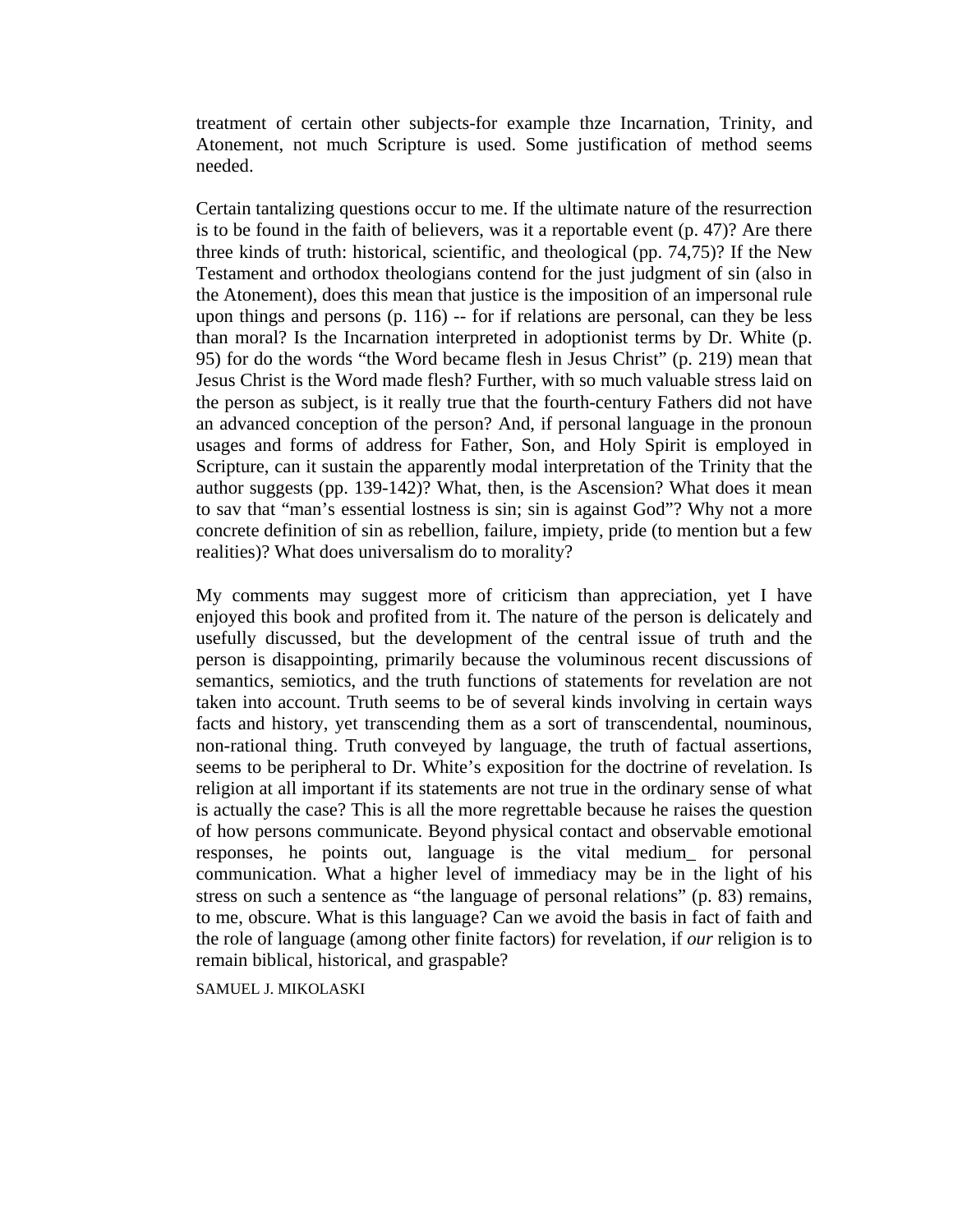**J. Barton Payne**, *The Theology of the Older Testament*, (Zondervan Publishing House, Grand Rapids, 1971, 536 pp., \$5.95, paperback). Reviewed by Dr. Samuel J. Mikolaski, Principal, Baptist Leadership Training School, Calgary.

The author's evangelical credentials are well known. He is Professor in the Graduate School of Wheaton College. The publisher's notice even includes an appreciation by Dr. C. C. Ryrie of Dallas Seminary, the dispensationalist bastion which often trades broadsides with the author's own theological heritage (Westminster Seminary).

This is a large book, not easy to read, and at times puzzling. It is strongly oriented in the John Murray Reformed Tradition of Westminster Seminary. I do not regard it as a Theology of the Old Testament, but as a grouping of certain interpretations and expository materials hung on a Reformed Systematic Theology framework. As the product of classroom lecture notes, painstakingly assembled, it is very difficult to read in a sustained way and, more important, it is difficult to dislodge the material useful for the pastor. Without a substantial knowledge of the Old Testament, only with difficulty would I be able to reconstruct the history, thought, and message of the Old Testament as it must have appeared to its readers and hearers and to the first Christians who revered its teaching and accepted its authority as their Bible (by the way, in the Septuagint version). The term 'Older' in the title is needlessly terminologically quaint.

The book represents a segment of American Reformed opinion within the broader evangelical Reformed tradition. It makes no reference to the vast Believers' Church tradition, however. It raises no questions about its interpretation of the Covenant, which vexes contemporary Reformed theology. These are difficult questions because the claim to Old Testament backing for modern Covenant Theology and its corollary (Infant Baptism) are in question. (See George Beasley-Murray, *Baptism Today And Tomorrow*.) To a Baptist, or someone else from the Believers' Church tradition, this book is more useful as a stereotype of a certain northern United States theology than of a strong evangelical theology which interacts with the contemporary non-evangelical theologians or answers questions of the modern mind about the biblical world-view. I recognize that the book was first published in 1962 and hence cannot be expected to deal with issues of 1973; but, taking the post-World-War-II period as its milieu, the book is needlessly anachronistic. Clement of Alexandria reminded us over fifteen centuries ago that, to remain orthodox, theology must be contemporary.

The author's chief motif is to stress redemptive history and the continuity of teaching about creation, fall, sin, grace, redemption, and faith, from the Old into the New Testament. For this we are all grateful. The book is amply supplied with biblical texts and quotations, though too often these are of the proof-texting style, with little exegetical force to the author's comments.

He begins with seven (why not three, or six, or fifteen?) foundational assumptions, some of which, to me, fall short of that classification. While special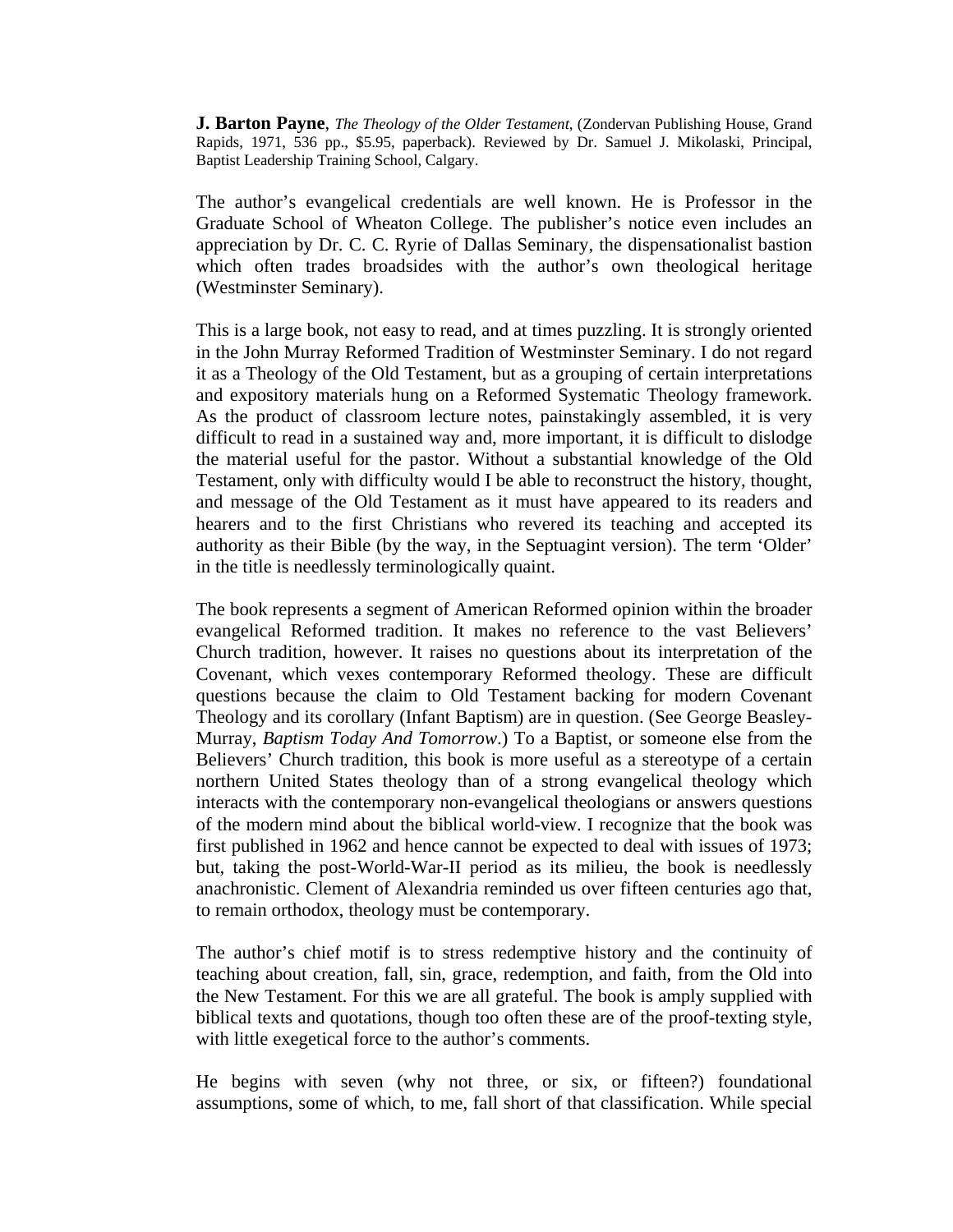historical revelation is the author's touchstone, as indeed it must be for any evangelical Christian, his discussion ignores questions of the role and use of language, and seems to limit revelation to the Scriptures. What of Romans 1:19- 20? The question is not whether God can be found out by human searching, but whether man is culpable within the light God has given him. That revelation is a fact is affirmed repeatedly; how revelation occurred historically is curiously avoided or obscure in a book dedicated to Biblical Theology.

The doctrine of God appears within a classification of attributes borrowed from Systematic Theology. There is too little on important issues, such as anthropomorphism. The crucial name(s) of God in the Old Testament deserve indepth study. Is God a person; or, are there persons (triune) in God? Sections on other doctrines occur, including creation, fall, man, atonement, and many others.

My greatest disappointment concerns comparative literature. To begin with, there is an over-emphasis on and concern with the neo-orthodox motif, but inadequate attention to many serious writers in the field of Old Testament studies. There is either no reference, or else there are very few references, to Jewish biblical scholars (Heschel, Cahn, etc.) or important Old Testament writers (Keller, Wright, Fuller, Oesterly, Robinson, Roland de Vaux, G. von Rad, G. Bornkamm, The *Interpreter's Bible*, R. K. Harrison). On the other hand, references to dated writers and favourite reformed writers abound (A. B. Simpson, John Murray, C. I. Scofield, and especially Geerhardus Vos). For Vos there are 67 references in the index, plus fifteen pages of text in four groupings! Reading this book would not put one in the forefront of Old Testament literature, archaeological discovery, and dialogue. To this can be added the complaint that the use of standard lexical aids and the exegetical comments are inadequate.

Biblical Theology today must search out from the Scriptures, by painstaking exegetical and interpretive study, a Christian world-view adequate to the questions and needs of modern man. The inexhaustible truth of Holy Scripture can find a new relevance for modern man, but this will have to impinge directly on the modern secular view of life to display the rationale and vitality of the biblical model.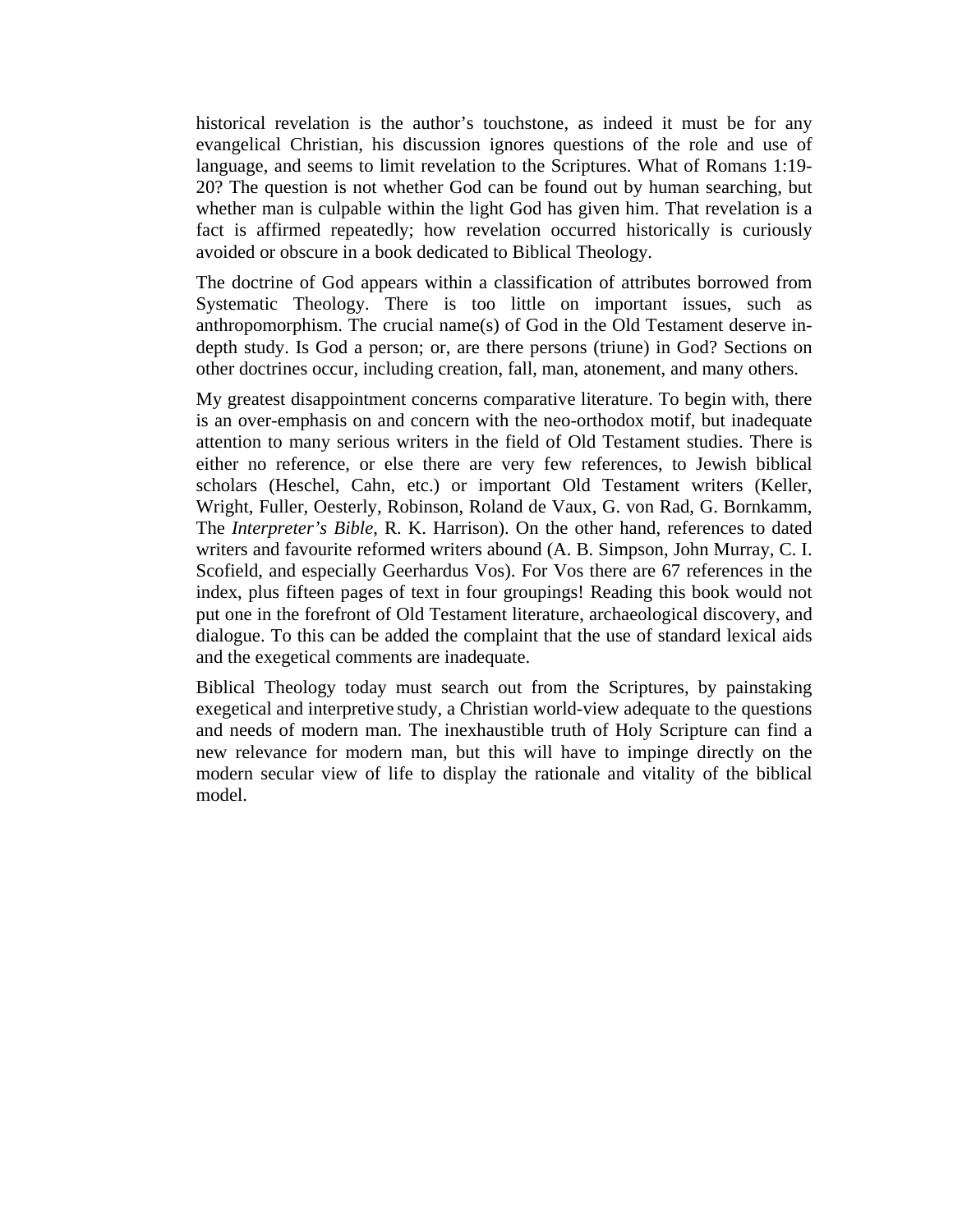**In the Heart of the Desert**. By John Chryssavgis. (Bloomington, IN: World Wisdom, Inc., 2003. Paper. 163 pp. \$17.95, is reviewed by Samuel J. Mikolaski, *The Journal of Interdisciplinary Studies,* XVI, No.1/2, 2004, published in Pasadena, CA).

John Chryssavgis is Professor of Theology at Hellenic College and Holy Cross Greek Orthodox School of Theology. Following studies in his native Australia he earned his doctorate at Oxford and pursued his interest in Orthodox spirituality at Athos. This book is not a systematic exposition of texts of desert fathers but rather comprises extraction and adaptation of texts in support of concepts the author deems to be core elements of that monastic heritage.

In the main body of the book the author discusses eighteen themes as keyfeature elements of ancient desert spirituality, to which he adds pertinent selections from desert fathers. He cites about fifty desert fathers, chiefly from the  $3<sup>rd</sup>$  and  $4<sup>th</sup>$  centuries, but some as well from as late as the  $5<sup>th</sup>$  and  $6<sup>th</sup>$  centuries. While an alphabetical list of cited authors is furnished (p. 151-2) the author does not provide an index of citations. There is a helpful list of sources and a general bibliography. A map shows retreat and monastery centers in Egypt and Palestine; however, the citations are chiefly from desert fathers located in Egypt. There is little from Palestinian sources. There are notable exclusions, such as Jerome at Bethlehem and his bitter controversy with Vigilantius on aspects of monastic life. The author's interests appear to be the Greek tradition of the desert fathers.

Beyond contextual and textual comments, the themes around which quotations are grouped include: the desert as space, struggle against Demons, isolation, silence, inwardness, guidance, detachment, education, solitude and charity, the body, the environment, gender, miracles and signs, prayer, and encountering God.

The central theme is the concept of "the desert as space." Sixteen lovely photos of icons, monasteries and desert retreat locations adorn the middle of the book, including a photo of the Grand Canyon in Arizona. The photos highlight the thesis of "the essence of the desert" (p. 75); that is, that the desert is a symbol of retreat, self-examination, and search for communion with God -- which, he adds, one may pursue in the midst of busy urban life. For any one of us "the desert" can be anywhere.

Included is a translation of Abba Zosimas "Reflections" (pp. 123-149) along with the author's introductory comments, and the comments (p. 150) of Abba Dorotheus on Abba Zosimas. The Reflections further highlight Chryssavgis's central theme.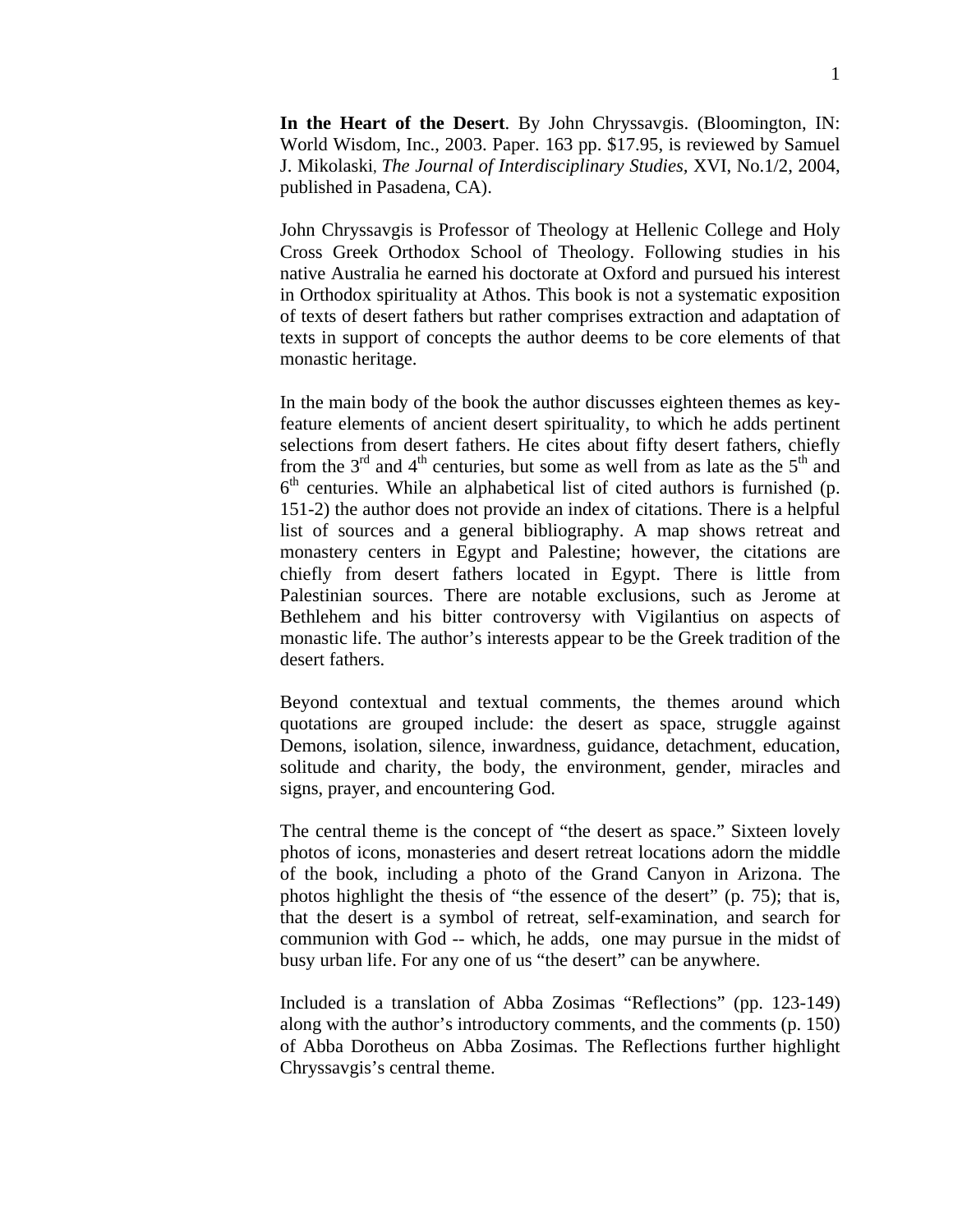Several years ago on a visit to St. Catherine's Monastery in the Sinai, I recall peering through the grate of an open window into a cellar where on shelf upon shelf were arranged scores of human skulls. These are reminders of monks who came to the monastery seeking inner purification, solace and communion with God, and who died there in that pursuit. It speaks to life-encompassing commitment and intense devotion.

Hagiography is exceedingly difficult to review. I have two observations.

Some of the emphases appear to be of current, politically correct interest; in particular the sections on gender, sex and the environment. Of what did the pursuit of salvation consist, and what relationship did such pursuit have to the lives of lay Christians? The life of the young Serbian prince who became St. Sava, the patron saint of the Serbian Orthodox Church, is instructive. He fled from his father's Serbian royal court for Athos, only to return years later as a vigorous leader, educator and catechizer of his people. He literally transformed a nation.

Fuller discussion is needed as to just how spirituality is to be defined, and what the implications are of ancient spiritual ideals for today's involvement of Christians in family life, the economy, politics, social issues and current international terrorism. That ancients abandoned the "delights" of social life is one thing; but what can be the meaning of their having "abandoned duties" so far as family and social responsibilities are concerned (p. xiv)?

It would have been helpful to have had included the response of many of the early Christians cited to the persecution and repression of their times.

A direct extension of that concerning Orthodoxy concerns me, which in my opinion is not adequately addressed by Orthodox writers, either in regard to the received spiritual heritage they espouse, or our times; namely, the current terrorism against Orthodoxy, not only in the Balkans, but in Egypt and parts of Africa as well. Archbishop Pavle in Belgrade has published essays and sermons rebuking cruelty, ethnic cleansing of any kind, and has advocated loving Christian discipleship. Has anyone reported that there are about 50,000 Albanians in the Belgrade area who prefer to be among Christian Serbs rather than risk life under radical Islamic leaders in Kosovo and Albania? But such voices rarely reach the public in the West, or Western political leaders.

Those of us who in recent years have risen in defense of Orthodoxy (in my case as a Baptist in defence of the Serbian Orthodox heritage and Orthodox monuments and Christian heritage in Kosovo) have felt singularly isolated. The moral and spiritual values of Orthodox Christianity have needed more concerted defense from the episcopacy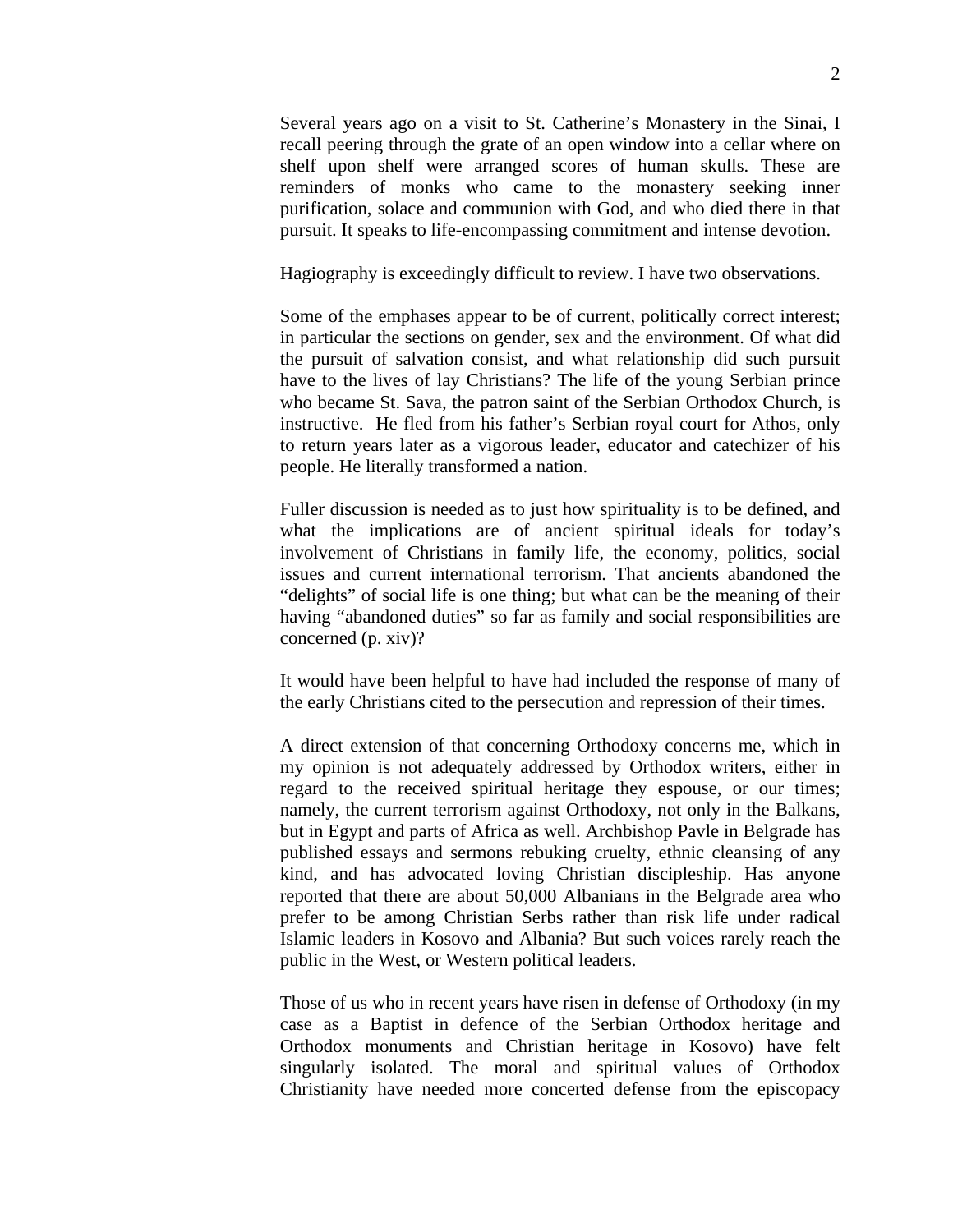(Bishop Artemije is a notable exception), academics, and laity in order to galvanize public opinion against policies, which have resulted in the worst vandalism against medieval architectural treasures, ethnic cleansing, and persecution of Christians since the eviction of the Ottomans from southeast Europe after World War I. Samuel J. Mikolaski Oceanside, California Dec. 1, 2003

(For *The Journal of Interdisciplinary Studies,* XVI, No.1/2, 2004. Published in Pasadena, CA)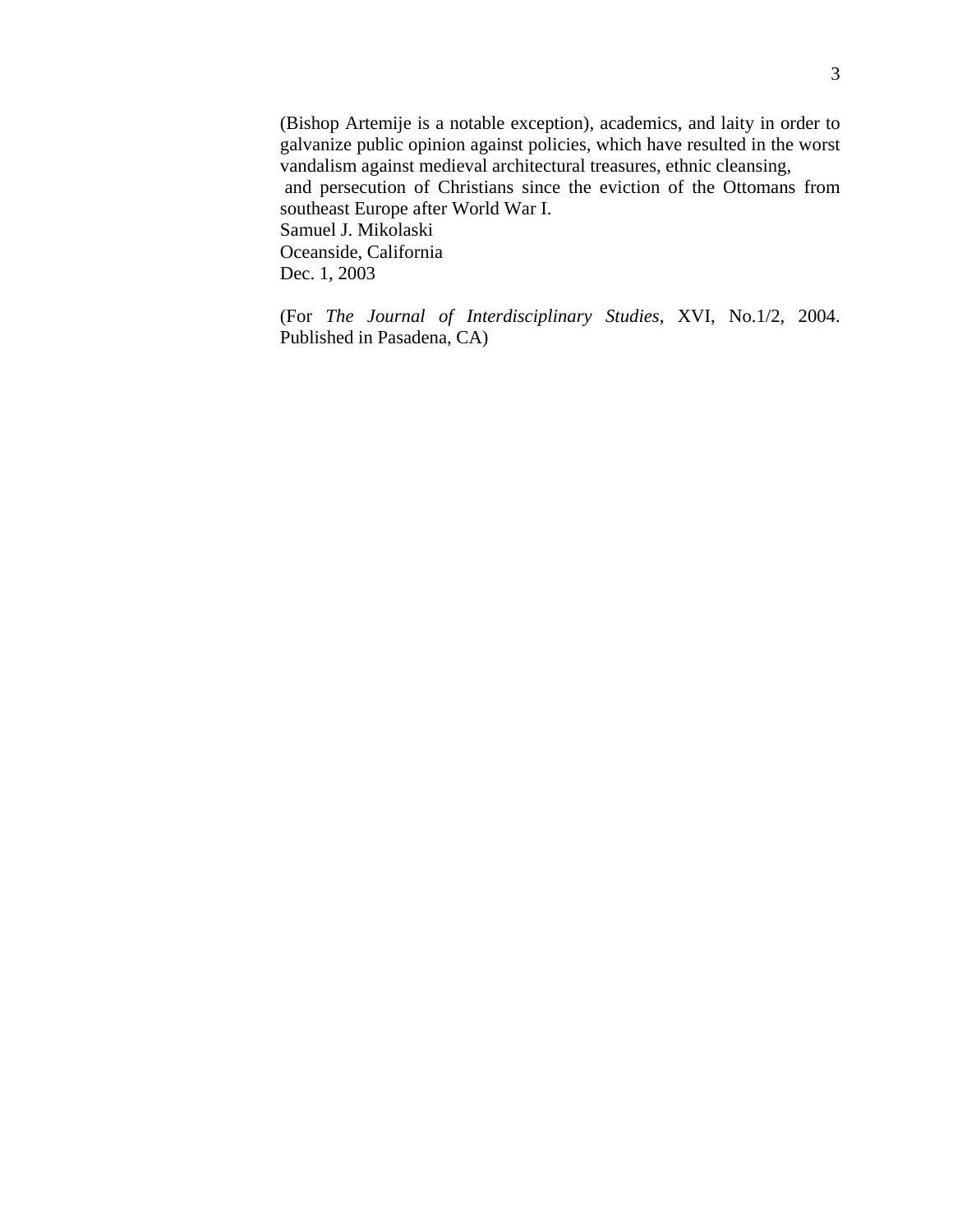**James M. Robinson and John B. Cobb, Jr.** (eds.), *The New Hermeneutic*, Harper & Row, 1964, 243 pp., \$5, is reviewed by Samuel J. Mikolaski, professor of theology, New Orleans Baptist Theological Seminary, New Orleans, Louisiana. Published in *Christianity Today*, VII.25, September 25, 1964.

The New Hermeneutic is Volume II of "New Frontiers in Theology," a series composed of three volumes of discussions between Continental and American theologians. Volume I, The Later Heidegger and Theology, appeared in 1963, and Volume III, Theology as History, is in preparation. The present book results from a "Consultation on Hermeneutics" at Drew University.

James M. Robinson (Southern California School of Theology) introduces the essays with a long paper on "Hermeneutic Since Barth." The key essays are the republished "Word of God and Hermeneutic" by Gerhard Ebeling (Zurich) and "The New Testament and the Hermeneutical Problem" by Ernst Fuchs (Marburg). American contributors to the discussion include John Dillenberger (San Francisco Theological Seminary), Robert W. Funk (Drew), Amos N. Wilder (Harvard), and John B. Cobb (Southern California School of Theology), and there is a final response from Professor Fuchs.

Because the opinions of Ebeling and Fuchs are an important extension and variation of Bultmann's interpretative method, this book is a striking contribution to understanding between European and American theologians. Though Bultmann is profoundly influential in Europe and existentialist theology is an increasingly significant factor in this country, clarification of the precise meaning of its categories and internal shifts of opinion has been needed. To comment briefly on a many-sided book is difficult. I can speak only of a few salient features and ideas.

First, despite the profound anxiety with which scholars of many schools view the te(14iique and results of demythologizing, it is well to see that Bultmann, Ebeling, and Fuchs have certain positive objectives in view. Europeans are enormously conditioned by interest in Luther. Ebeling's creative reinterpretation of the Reformer does attempt to keep the Word central, though he indicts orthodox theology for making Scripture coextensive with the Word. One might reply that the content of Scripture is crucial to the conservative view, but still the primacy of Scripture to Ebeling in his own way is apparent. He bemoans the displacement of exegesis, for example, in the classical liberal era. The key-feature of his hermeneutic is that Scripture is Word in its proclamation. It is not the understanding *of* but *through* language that he pleads for. He refrains from answering why Scripture is unique for this; the event-character of the Word as the Word of God is decisive. Our task is that the text by the sermon become a hermeneutical aid in understanding present experience.

To this Fuchs adds that Christians must revert to interest in history (beyond kerygma) simply because the Gospels do in fact just that. In a significant *reductio ad absurdum* he asks Bultmann why we should not demythologize Jesus' expectation of the future, if judgment is the way to understand the Son of Man doctrine. He clearly exhibits the ethical, "decisional" character of existentialist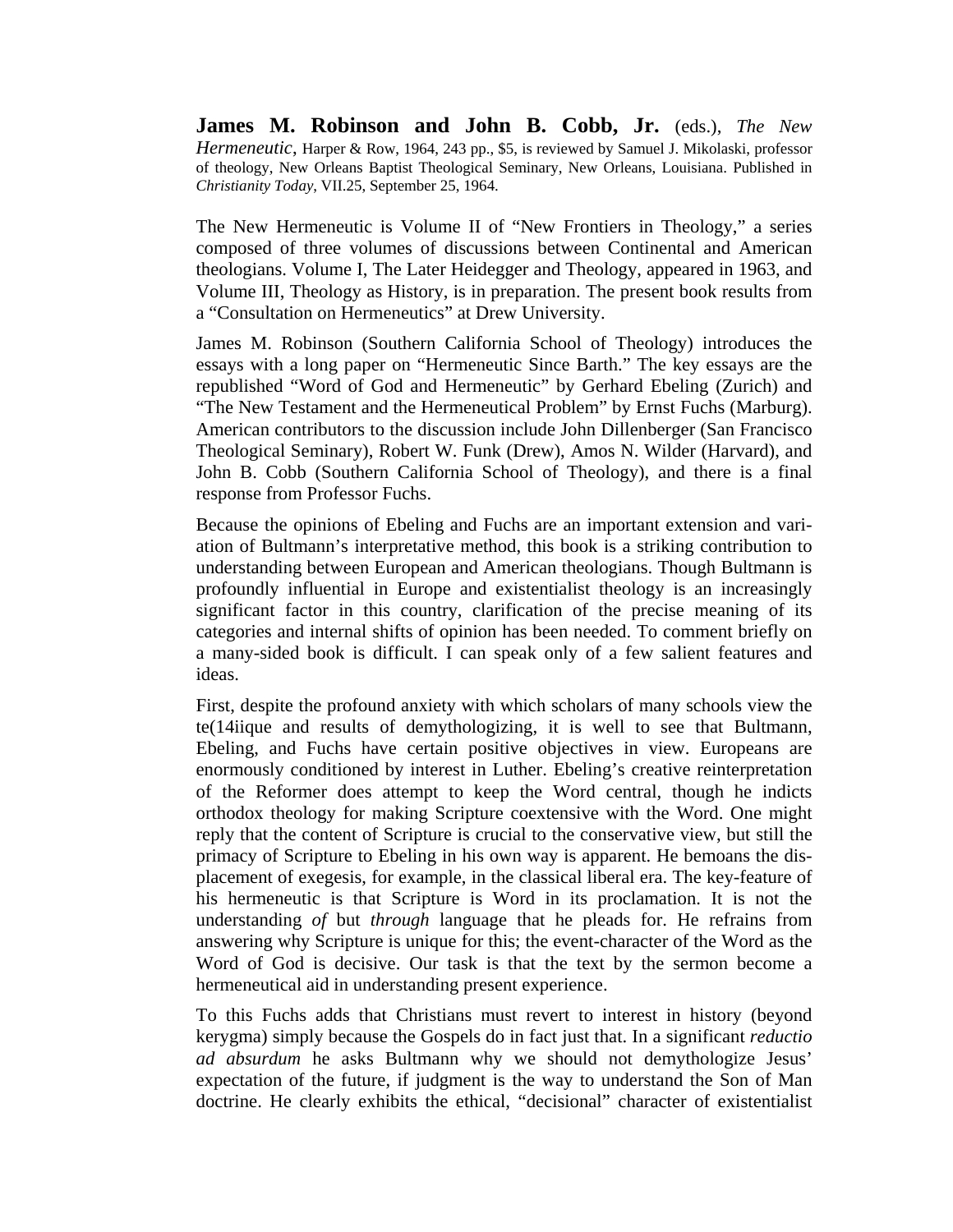ontology. We speak not to inform or that others may understand, but because they do understand. The norm of preaching is morality-the interaction of the text with daily life-where the truth of the New Testament is experienced. He does claim the defense of one, and only one, Gospel (p. 237).

Robinson's essay serves to introduce hermeneutic in its new way of usage, in contrast to the old hermeneutics. Despite the valiant attempt by extensive scholarly apparatus to show what hermeneutic means and ought to mean (as seen historically), the argument has an air of unreality about it. Is there an "original" sense of *hermeneia*? What are the "existentiality of existence" (p. 44), the "call of being" to which it is man's nature to answer (p. 47), and the "uncorrupted language of being" (p. 49)? Is this theology quite so unique, and is it unique in the way alleged? To claim that the recognition of levels of meaning not only semantically but culturally, and between cultural modes and reality, is new, is to claim too much.

Surely the enormous output of exegetical material in Britain and America of the past eighty years has not been blind to these elements. What of James Denney and P. T. Forsyth, especially the latter's attempt to interpret "blood" in Scripture? Ought we not to take account of Leonard Hodgson (who contributed to a symposium with Ebeling), Austin Farrer (who has written on Bultmann), H. D. Lewis, Ian Ramsay, and many others who are engaging the question of religion, reality, and language? Can anyone now write on hermeneutic without reference to the fundamental questions raised by James Barr? Is it really a fair assessment of the conservatives' interest in biblical interpretation (which Ebeling warmly acknowledges) for Robinson to relegate their extensive work to a footnote (p. 15)? What of A. Berkley Michelsen's *Interpreting the Bible* (Eerdmans)? Does not the hermeneutical question lie, analogously, at the base of many of the Socratic dialogues of Plato? What of the juxtaposition of Homer and Zenophanes, Aeschylus and Euripides, Protagoras and Plato, Augustine and the Gnostics, which Professor Bambrough of Cambridge has called attention to recently? Too much of the discussion ranges around a doctrine of being without an ontology. and a logic of decision without an epistemology. I have a feeling that John Dewey constructs a doctrine of being as action more consistently than theologians do. It would be helpful if, once for all, American existentialist theologians told us who it is that objectifies God, and what that unhappy phrase means specifically.

In my judgment, by far the best essay on the Continental perspective is the one by Professor Amos Wilder, who makes three trenchant criticisms: (1) the slighting of belief or content of faith; (2) the dehumanization of man to whose mind the appeal of truth must come; (3) the failure to grasp the meaning of the future for Christians who are not just individually responsible now but are socially adapted for the Kingdom of God to come. "The content of the kerygma as an object of faith is obscured and the New Testament teaching on belief is slighted. Man is asked to respond as a matter of the will alone; all that we associate with man's reason and imagination is neglected. . . . Logos is divorced from truth and belief, and this is connected with the anthropological criterion used" (p. 209).

This book does not grapple with the parallel development and results of logical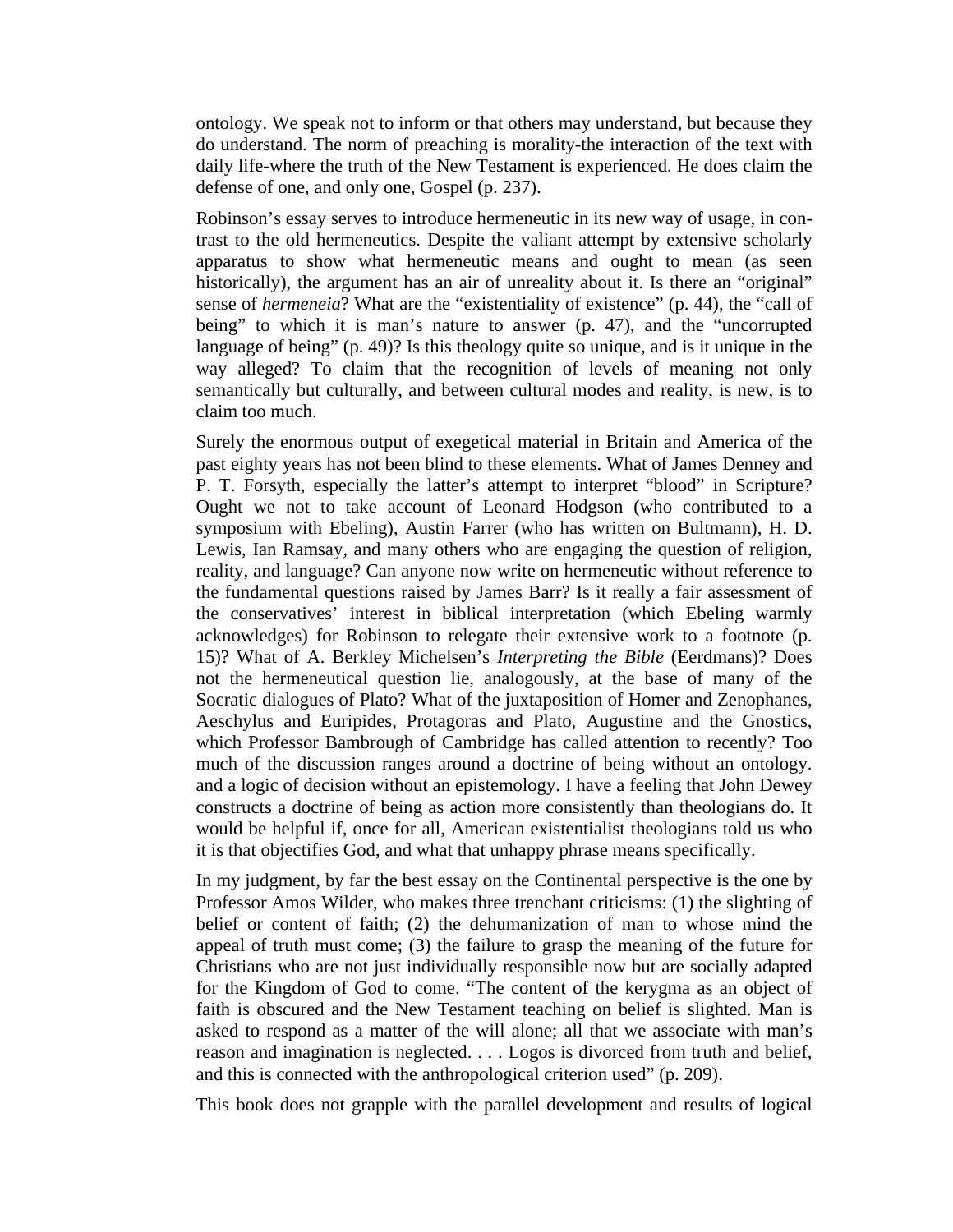analysis in philosophy today. Logical analysis is particularly prevalent in Britain, where tackling theological issues by such methods is in full tilt, though advances in the philosophical faculties of this country, as these may bear on theology, are considerable. In particular this concerns the revelational function of language, its odd theological usage, and the consequent question of the empirical placing of theological statements. Throughout this book one senses a failure to say *what* it is that must relate to life, or *what* the content of faith is. In short, existentialism must engage the question of truth, not as an ephemeral whisp, but as the function of language. Do theological statements state or purport to state what is in fact the case? It is not enough to say as does Fuchs that love is self-guaranteeing (authenticating?). The question is, Is it *true* that God is love? Why should God be love any more than a sweet potato? If God is love, do we know this revelationally? In other words, does revelation have something to do with truth, and does truth have something to do with language?

SAMUEL J. MIKOLASKI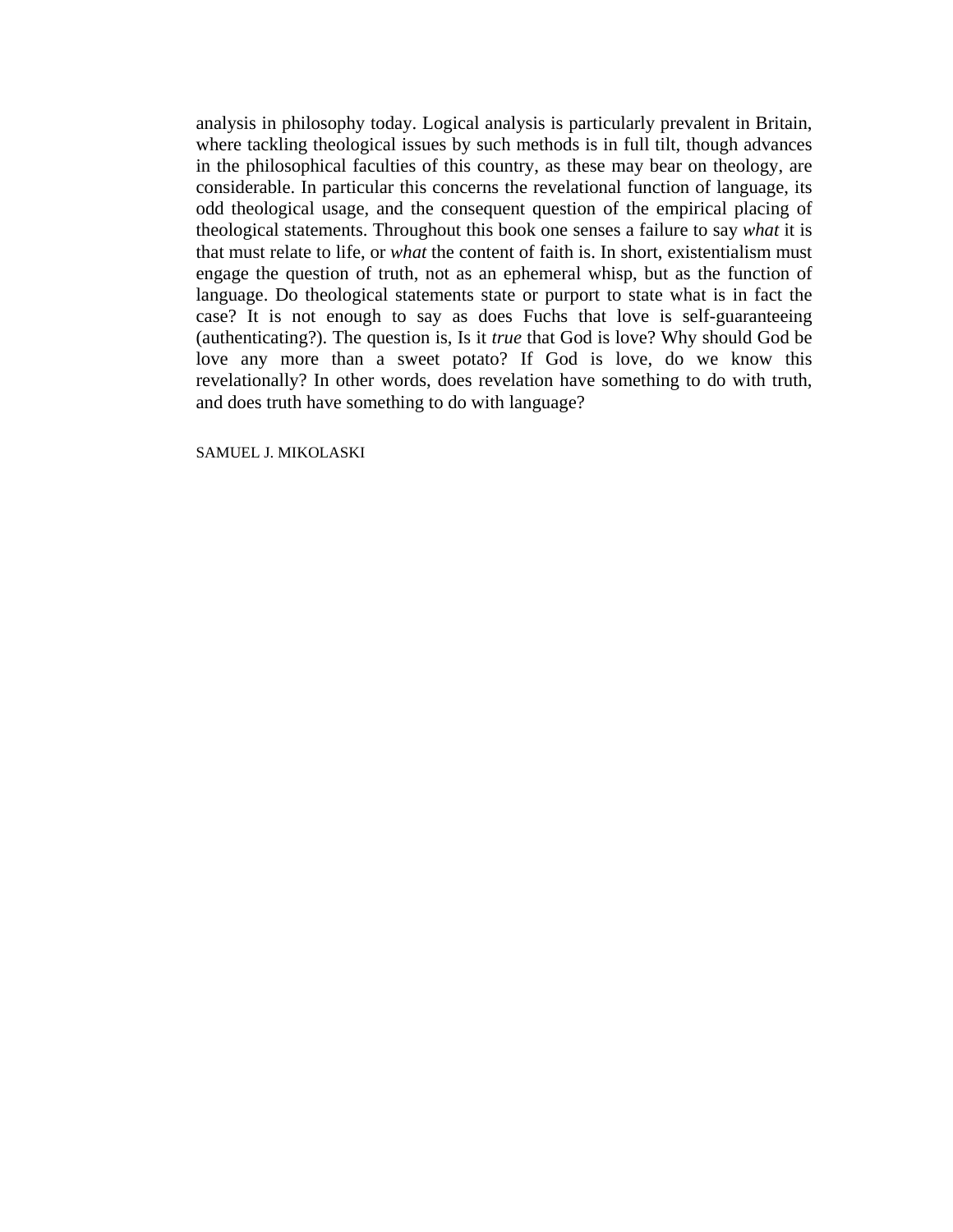**J. N. D. Kelly**, *Jerome* (New York: Harper and Row, 1975, xi + 353 pp., \$15.00, is reviewed by Samuel J. Mikolaski, North American Baptist Seminary. *Christian Scholar's Review* 8.3, 1978.)

English readers will be grateful to Dr. Kelly for this work. Jerome (c.351- c.420 A.D.) is seen as the theologian of the Roman Catholic Latin tradition due to the Vulgate. NonCatholic studies of him are disproportionately few when compared with his importance to the Western Church. English readers are usually restricted to encyclopaedia or dictionary articles, to scattered comments in histories of the church or of theology, or to the shorter works of David Wiesen (1964), Francis Murphy (1952), and Jean Steinmann (1959). Dr.

Kelly analyses Jerome's life and works chronologically, with attention to conflicting views about the chronology and its gaps.

No one can begin to interpret Jerome's work without detailed knowledge of patristic theology. Dr. Kelly's erudition does not disappoint us. The masterly ease of movement through the nuances of fourth and fifth century theology is immensely satisfying. Even so, for me the most rewarding feature of the book is the treatment of Jerome himself. His personality comes alive through not only competent but also imaginative handling of the source materials. The biographical material was of particular interest for me because I was born not far from Jerome's birthplace. I was fascinated to read an interpretation of life and times in that region, which is now part of Yugoslavia.

The picture of Jerome's family life and education is instructive, even for modern parents. Following primary education at home, he was packed off to Rome. Sons of aspiring families were thus put into the mainstream of Roman intellectual and cultural life. Despite the extended gaps in our knowledge, it is possible to draw an accurate portrait of the man. Trained in the pedantic ways of the contemporary grammarians, it appears that Jerome became a stickler for detail. The parallels with the early education of C. S. Lewis, for example, are striking. The young Jerome studied chiefly rhetoric and law, but apparently little Greek or philosophy. His interest in Greek and Hebrew came only later in life. He never overcame his weakness in philosophy and theology.

Jerome's character combined strong but contradictory qualities. Though passionately fond of books (he carted a large library with him wherever he went), for years he eschewed the classical authors he inwardly loved. Though gregarious, he chose abject isolation in the Syrian desert and there quickly created a following and traffic in scholarly activity. Though passionate in nature he chose the ascetic ideal, which he then tried to impose on others, sometimes with brutal emotional force. Though he was the prime spokesman at Rome for absolute asceticism, he craved the favor of the Pope and the company of women, especially wealthy upper-class women, for semi-private sessions of Bible study. The inevitable result was harsh criticism which drove him from Rome, along with Paula the wealthy benefactress, to found monasteries near each other (with her money) at Bethlehem. Dr. Kelly's fine treatment reinforces the view that one cannot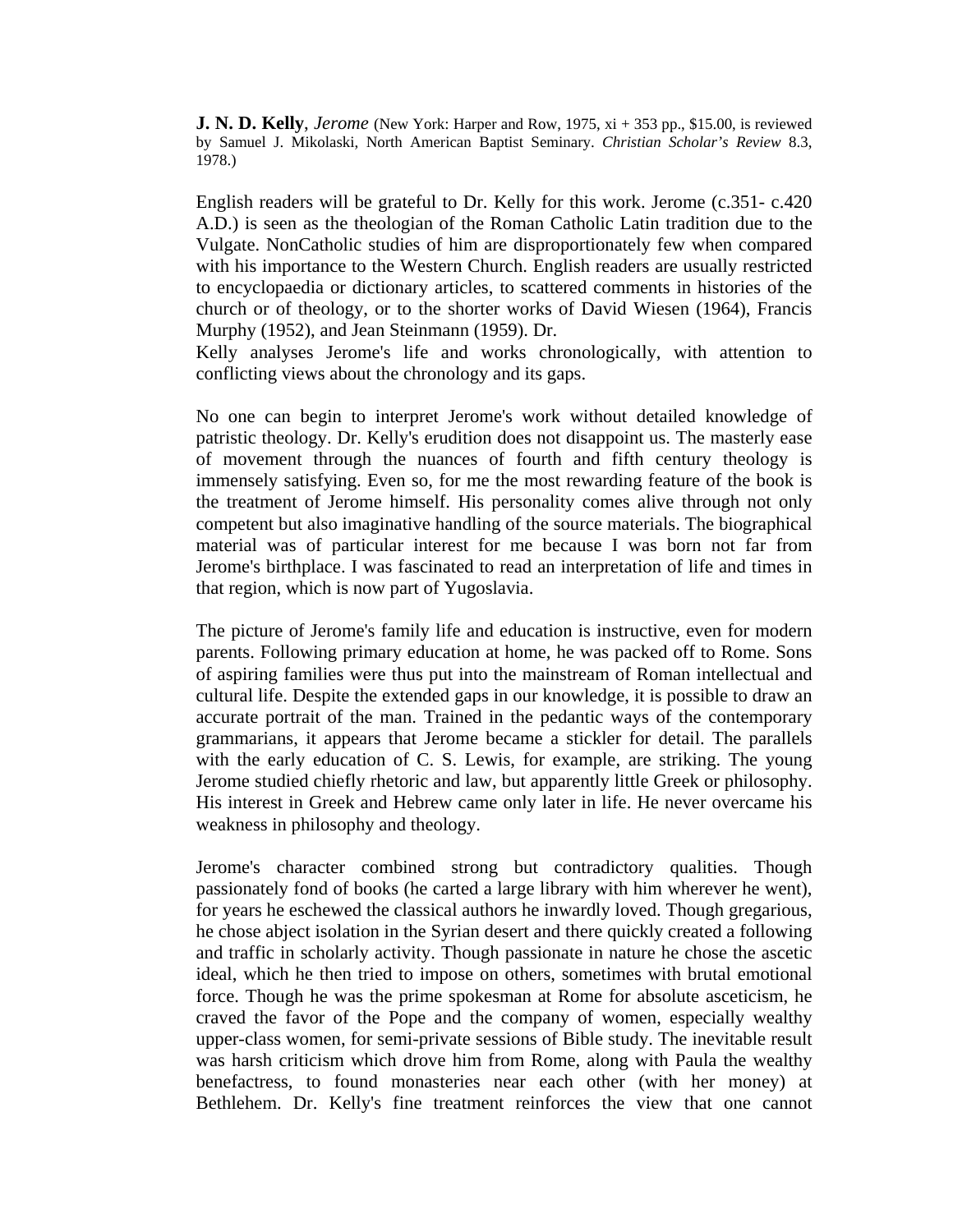understand the medieval monastic and virginity ideal, which is often expressed in erotic imagery, without understanding the teaching and influence of individuals like Jerome.

Jerome was a leader, not a follower. He worked in an erratic manner and at a frenzied rate, as one priority after another demanded immediate attention. Selfconfident, proud, disdainful, boastful, self-serving, prone to extravagant language, uncritical, brilliant, devout, rigid, prone to anger, satirical, are all terms that apply to him. He was an extremist and a dogmatist, and was passionately devoted to what is probably an impossible ascetic ideal.

Jerome is known in the West chiefly as a translator and commentator. In this connection Dr. Kelly is at pains to estimate the influence of the Vulgate at the time, given the fact of resistance among many to give up the Old Latin translation. How much of the post-Gospel parts of the NT are Jerome's? His intense love of Palestinian geography and archaeology made his work valuable at the time. His fascination with Hebrew drew him into secret study sessions with Jewish scholars in order to master the language and the arts of rabbinical commentary. However, he was addicted to conjecture about the significance of Hebrew place names, to forced etymological meanings, to conjecture or hurried paraphrase when in doubt, and to common Latin. He was, says Dr. Kelly, an unashamed plunderer of Origen (p. 164). The task of grammatical exegesis usually gives way to allegory in his hands. Those interested in hermeneutical questions today will find Jerome's work, following upon Origen, instructive.

Dr. Kelly's fine work suggests spinoff enquiry. Readers who are not of the Roman or Episcopal or Eastern traditions should take note of Jerome's lively polemics as clues to nonconformity of the times. For example, Vigilantius opposed Jerome, then fled to the mountains of Switzerland, or was it to the Pyrenees? Beyond attacking Jerome for his Origenism, Vigilantius also attacked the cult of relics, the practice of keeping vigils, prayers to saints and martyrs, the lighting of candles, the claims to miracle-working at shrines, the ideals of monastic withdrawal, fasting, and virginity. The clergy, he said, would do better to marry, else if all mankind remained virgins the race would come to an end. As well, he opposed the sending of alms to Jerusalem to support the army of monks there (p. 233). If Vigilantius advocated a practical piety as against the more exotic ones such as Jerome's, devout Christians with a practical bent will be forgiven for siding with Vigilantius. The development of nonconformist, deeply biblical piety in the Alpine regions perhaps from influences like that of Vigilantius in the late Middle Ages, has been suggested. Blodwen Davies (*A String Of Amber*, 1973) has suggested that there are arts, crafts, and personal habits traceable among Mennonites in North America which may derive from nonconformist Alpine groups.

Another example is that of Jovinian, who at Rome attacked Jerome's ascetic ideal (p. 181). If Jovinian's principles were that virginity or marriage *per se* made no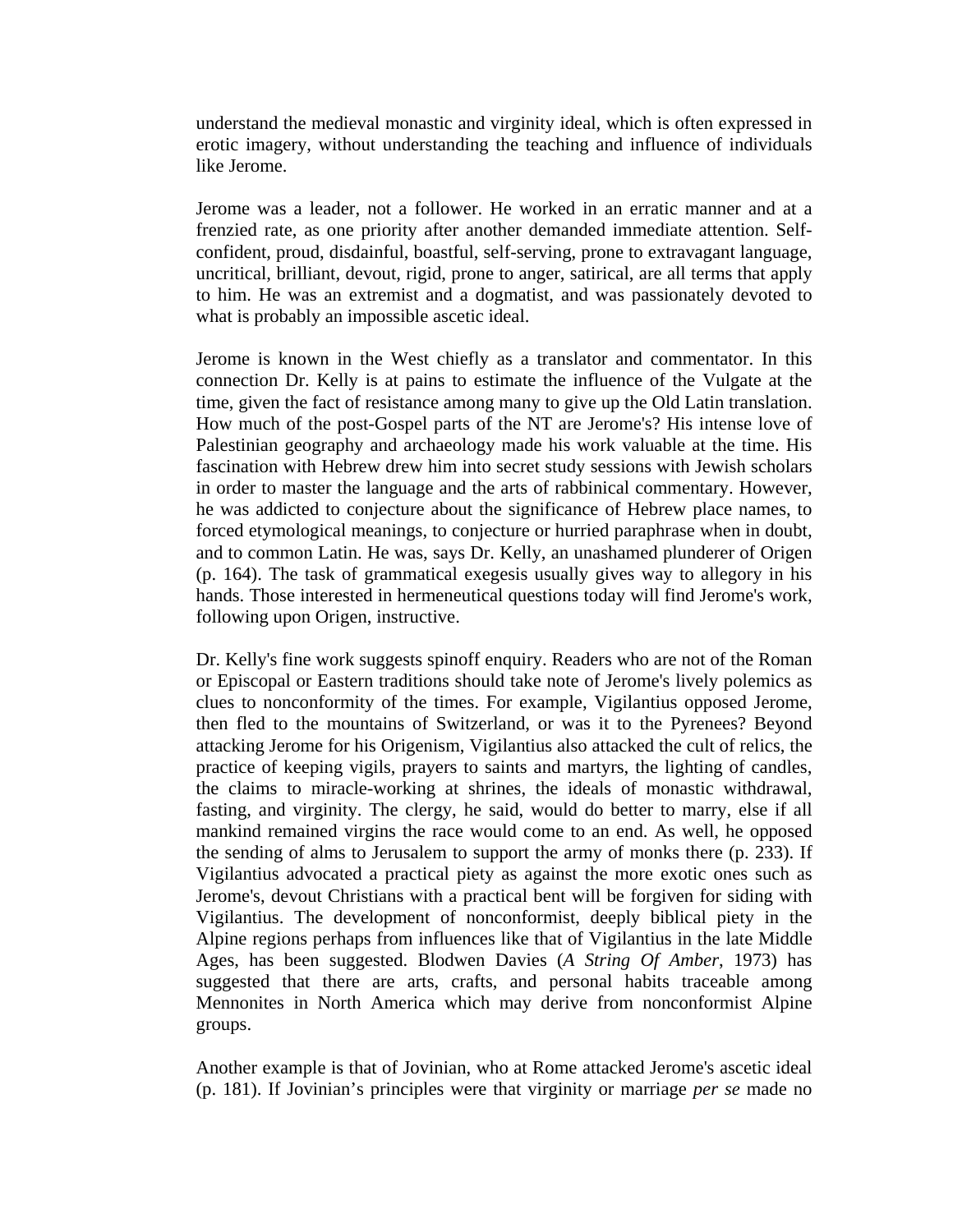difference to spirituality, that faith is essential to valid baptism, and that only a spiritually rescued man creates a holy people in which considerations of merit are irrelevant, then there remains for us a fertile field of enquiry as to the theology of nonconformist groups in the post-patristic period, as precursors of the late medieval brotherhoods.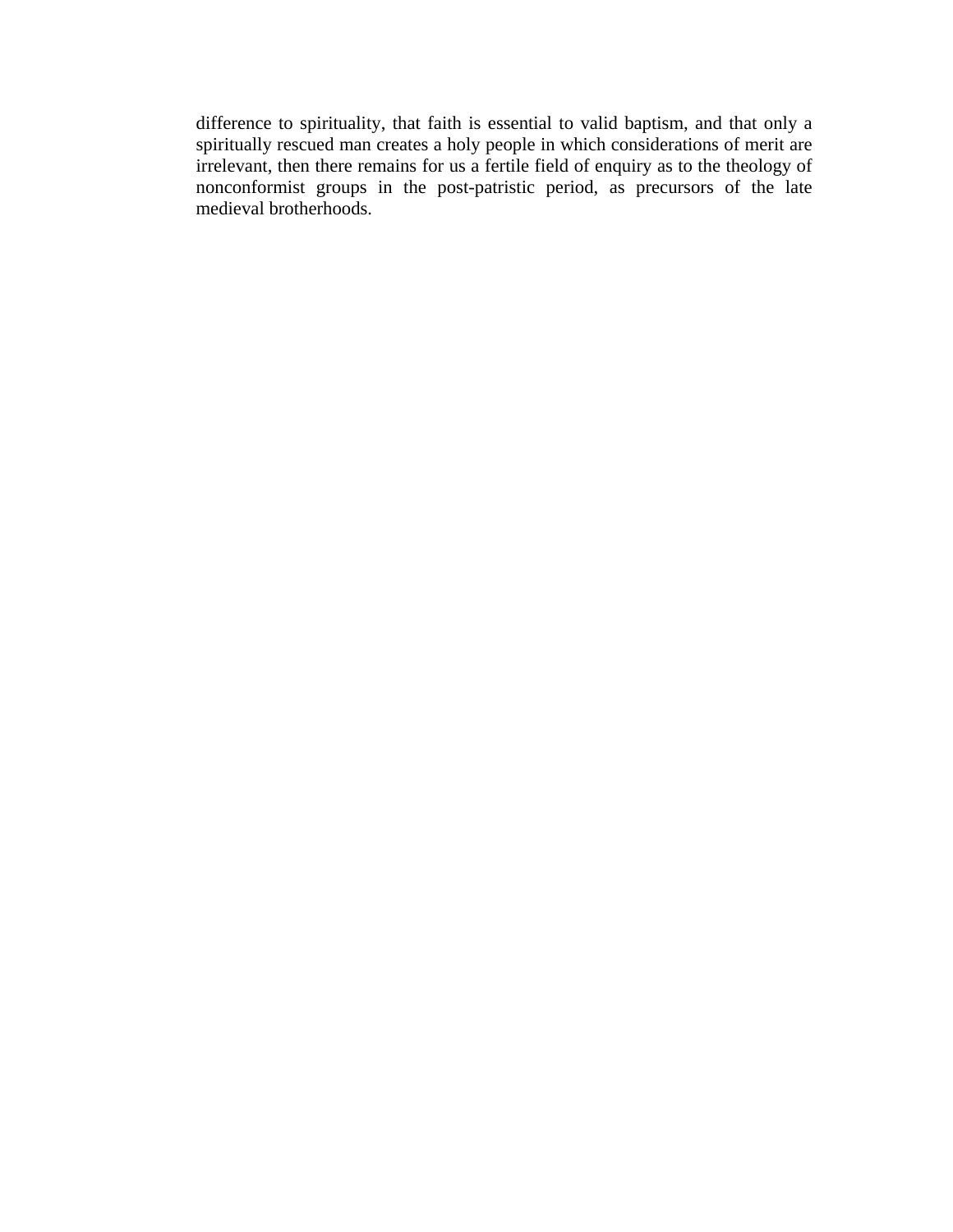**Joseph P. Whelan**, *The God Experience* (Newman, 1971, 272 pp., \$6.95) is reviwed by Samuel J. Mikolaski, Principal, Baptist Leadership Training School, Calgary, Alberta. *Christianity Today,* 

This book comprises the third and fourth series of the Cardinal Bea Lectures of 1968-70, on atheism in our time. The participating scholars are chiefly Roman and Anglo-Catholic.

To my mind the third series outstrips the fourth. The fourth, developed under the general heading "Faith and Hope in the Future," picks up the now popular futurism theme. Piet Fransen's essay on prophecy concentrates upon its eruptive and experiential character without giving adequate attention to norms of revelation and truth. Daniel Day Williams relates the Spirit to the new openness in hope theology and philosophy and to the need in modern thought to unmechanize the world. Absolute determinism, he says, takes all the sense out of moral obligation.

David Stanley surveys the Gospels, Paul, and John on their view of the historical future and the reality that lies beyond history. However Dupre, while stressing God's transcendence of the world process, declares that only man directs the process. The transcendence of God is restricted to the autonomy of the creature. George Lindbeck on sectarianism and the Church ruefully, concedes that Catholic ecumenicity (to him the superior option) will not in the future do as well as the schismatic varieties of Christianity: "It seems likely in terms of our scenario, that it is the schismatics who will inherit the Christian name." Evangelicals take note! A pastoral essay by Avery Dulles on hope as the Christian's rightful heritage closes the book.

This series on hope is simply inadequate. No awareness is shown of the very large body of secular literature on futurism that, frankly, anticipates the spate of religious essays now appearing. Modern futurology took off in the early 1960s and is now a serious undertaking by governments, industry, and some special faculties who are concerned about the long-term effects of cybernation, social engineering, biological engineering, space exploration, and the imbalance in nature resulting from man's abuses of the environment. Theological and religious essayists will have to catch up on the secular mood and activity. Furthermore, no awareness is shown of the large body of literature written by evangelicals on eschatology and hope during the past century and a half. Nor do these lecturers approach the touchstone question of hope: resurrection and judgment. Evangelicals have today a fertile field in which to cultivate the biblical eschatological plant, not along futurist party lines, but according to the total world-view that undergirds biblical teaching on hope and the divine Kingdom.

Part One is the longer and theologically more satisfying section of the book. In the third series, the Bea lecturers concentrate on "The Awareness of God." Included are: Michael Novak of the State University of New York on "The Unawareness of God," Julian Hartt of Yale on "Encounter and Inference in Our Awareness of God," Gabriel Vahanian of Syracuse on "No Other God," Raymond Panikkar of Harvard on "Nirvana and the Awareness of the Absolute," E. L.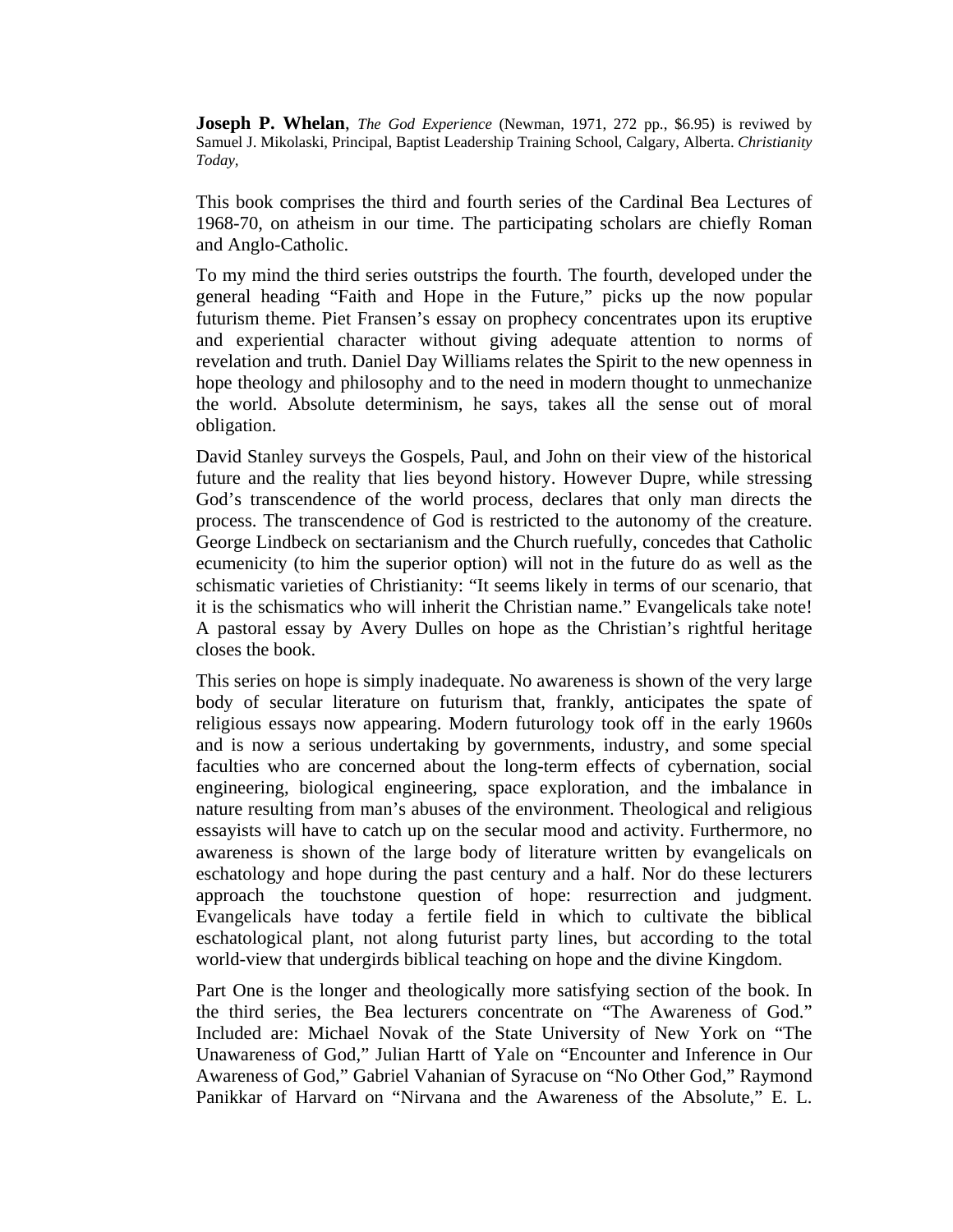Mascall of London on "The Awareness of God and the Christian Doctrine of Man," and Gregory Baum of Toronto on "Divine Transcendence."

In line with the contemporary intellectual dallyings between the West and Oriental mysticisms, this collection includes pantheistic and panentheistic essays, namely those by Vahanian and Panikkar. Both essays would provide a field day for the linguistic analyst. To me these essays say nothing, at least not anything that can be understood in our world. Why the series does not include a critique of the idealist mode is hard to fathom. A useful antidote is Leonard Hodgson's For Faith and Freedom, which effectively contrasts the biblical creationist and idealist views and amply documents their misalliance. It is sheer paganism to define God in terms of the world process and of man's historical experience, despite the attempt to couch this in the contemporary jargon of historical openness and contingency. This was the real issue at Nicea. Assuredly determinism is the foe of incarnationist Christianity, but so is idealism. We jump out of the frying pan into the fire to think that by taking refuge in idealist metaphysics we can fight determinism and as well defend biblical Christianity. Those who today reject Nicene theology as outdated had better probe more deeply what the Church Fathers rejected in the fourth century and why.

A tribute is due to E. J. Mascall, who has helped many through his writings. In the present essay he furnishes an analysis of modern atheism as reasoned, willed, and assumed. The discussion is useful not only to students but also to pastors who minister to modern men. He rejects the current assumption that in the secular world the Church and its message must become secularized. Secularism has nothing to say about death (what Mascall says is more appropriate to the Hope part of the book than some of the essays there). The promise of the future does not drive out the pain of the present; some people are going' to die tomorrow and they want to know why, he says.

Theologically the most stimulating essay is by Julian Hartt. One might superficially conclude that here is yet another bright contemporary piece on God in the tensions of social revolution. More important is Hartt's argument for the existence of God in ontological categories and his delicate development of the relations between God and history. What he says about the living, intervening God and prophetic encounter, about God's initiative in history toward freedom for man, about the importance of the (impersonal) divine justice in history when some view the personal relations of God to the world somewhat sentimentally, about recognition of God's personhood, and about the place of the moral nature of reality (reminder of P. T. Forsyth) in contrast to the abstract scheme of being and non-being, is noteworthy.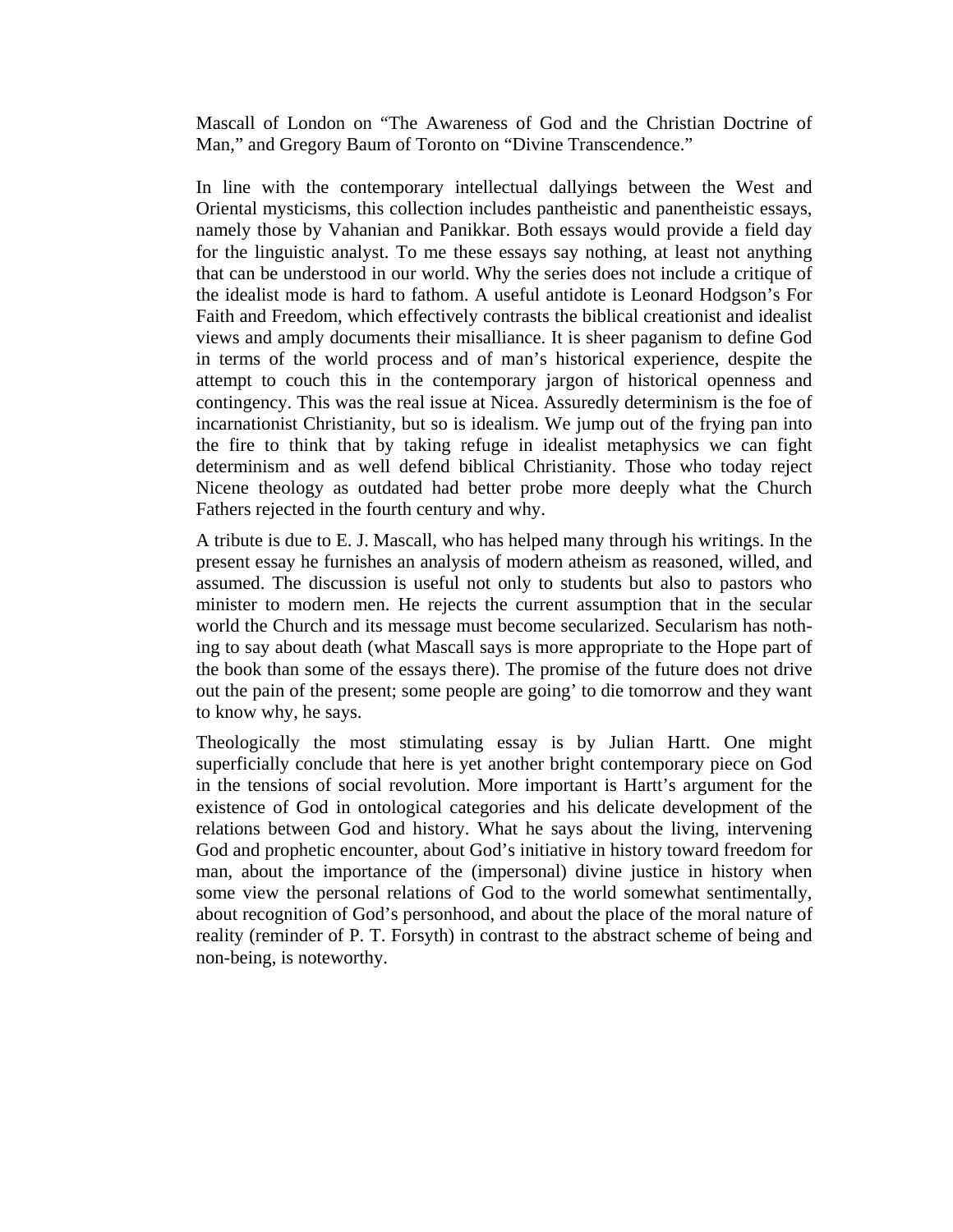*Victor and Victim*, by J. S. Whale (Cambridge, 1960, 172 pp., \$3.75), is reviewed by Samuel J. Mikolaski, Associate Professor of Theology, New Orleans Baptist Theological Seminary. Published in *Christianity Today,* V.17, May 22, 1961.

This book will enhance the growing appreciation of Dr. Whale's contributions to significant theological literature. Dr. Whale's subject is the Atonement (the title is from a phrase in St. Augustine), and he has made a splendid contribution to the growing and much needed litera ture on the work of Christ. Though brief (there are eight short chapters) the writer aims to combine the historic faith of the Christian Church iR the sufficiency of Christ's cross for the salvation of the world and her devotion to Him as God and Saviour, with a square facing of certain key philosophical and theological puzzles of Atonement theory.

Chapter one is titled "The Fullness of Time," and in it the importance of time and the historical element for Christianity are set forward together with a contrast of the biblical and Hellenistic modes of thought. Chapters two, three, and four, respectively, are titled "Christ's Victory over Satan," "Christ Our Sacrificial Victim," and "The Cross as Judgment and Penalty," and show the line of interpretive thought followed by the author. These chapters glow with the glory of Christ and the finality of his work as the act of God for the world's salvation. In chapter five, called "The Offense of Particularity," attention is drawn to the uncompromising claims of Christianity for the uniqueness of Jesus Christ as God and Saviour. The importance of the Church as "The Redeemed Society" is the theme of chapter six; next, "Baptism and Eucharist" (written concisely and with sympathy for differing viewpoints) occupy the reader's attention in the light of the Cross; and in the final chapter the Christian hope as the life to come and as the life to come now present in the Church is expounded under the heading "The Body of Christ and the Resurrection."

The central theme is that the Cross is God's act for the world's salvation. The ease with which Dr. Whale unfolds the thought of the ancient world will delight the reader, and our special thanks are due to both writer and publisher for the uncumbersome way in which the ancient languages and Scripture quotations are handled to the interests of the average reader as well as the scholar. Dr. Whale discusses the role of the Holy Spirit in authenticating the work of Christ in the believer's life, but it is regrettable that an undue emphasis is laid on the shortcomings of individualizing evangelical evangelism. (It should be noted that Dr. Billy Graham, for example, insists upon church-centered cooperation in his crusades.) The Suffering Servant passage (Isa. 53) is a key feature of interpretation. Beyond its careful scholarship, the great value of the book is that the Atonement is "faithed" -it is written not primarily to argue theories but for the faith to express understanding.

Have I criticisms of the book? Yes, and these are not easy to state in view of the pleasure I experienced reading it. First of all, the Atonement is viewed from three perspectives: the battlefield, the altar of sacrifice, and the law court. Fuller apprehension of the Atonement awaits a study that will grapple with the complexity of the metaphors and images in Old and New Testaments and in his-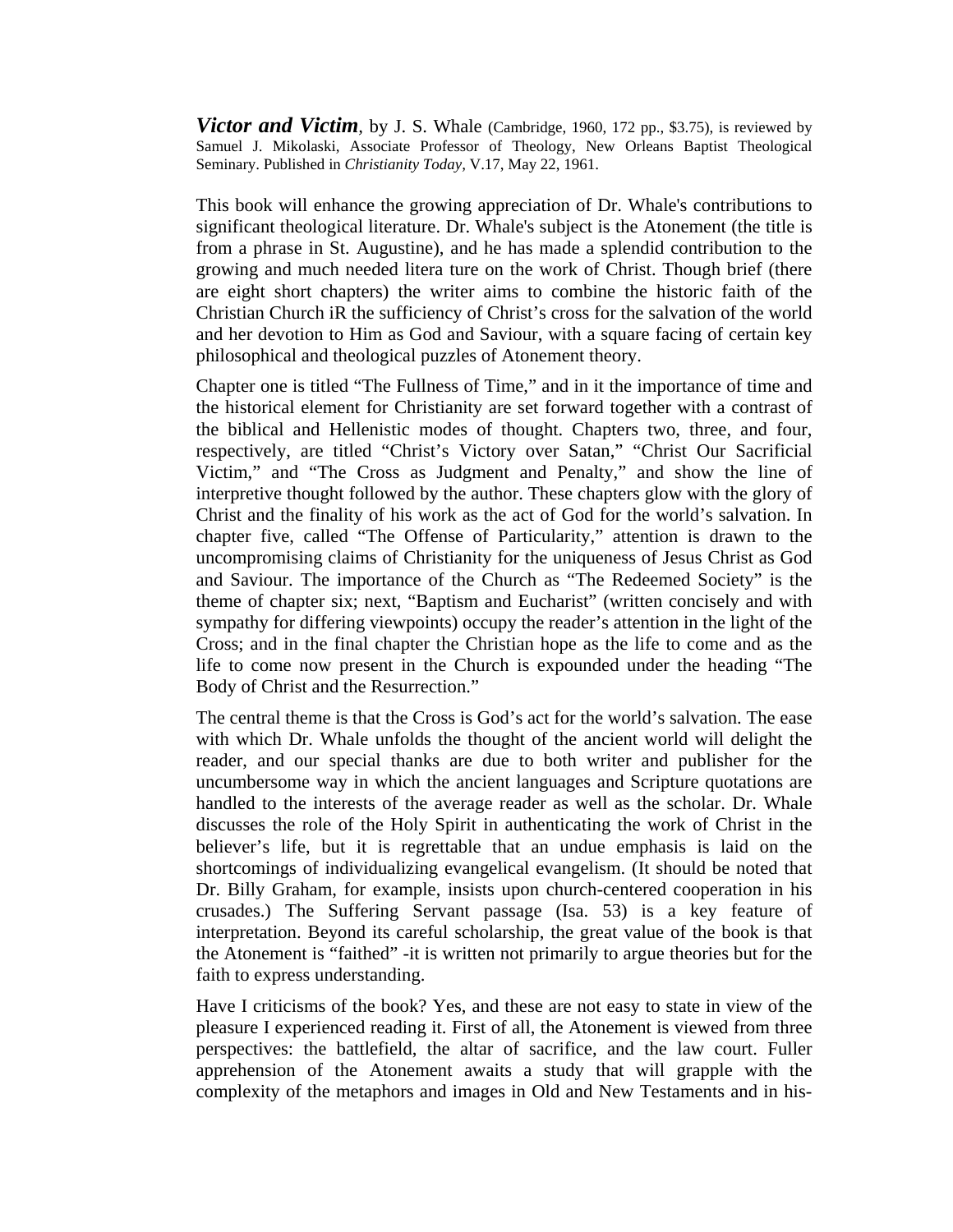torical theology, and will weave them together into the pattern of the whole. I wish that from his broad knowledge Dr. Whale had led us into this. Then, as I finished reading Dr. Whale's exposition I felt myself still grasping after the *rationale* of the idea of victory over evil metaphor, of the vicarious element in sacrifice, and of the law court drama. I am convinced we shall find a rationale more in the moral and personal relations between God and man, and man and man (as Dr. Whale does affirm in part) than in a theology where doctrines of "being" predominate (where Dr. Whale seems to rest heavily upon Paul Tillich). The plain fact is that the "moral criticisms" leveled against the traditional penal and substitutionary language (which nineteenth-century British evangelicals voiced in self-criticism more incisively and cogently than did their critics) are as relevant against contemporary doctrines of Christ's work being vicarious and expiatory. My point is that both sets of doctrines are true. The mystery of their truth as a whole still eludes us in dogmatic formulation. We do not know enough yet about either God or man.

Secondly, on the question of baptism and the Eucharist, Dr. Whale's intention at this point is not to suggest that anyone is included in salvation by a logical, metaphysical, or soteriological necessity. If God is free to use external means in conveying grace (and this is freely acknowledged by most students), what is the meaning of man's free response to God as personal? One could wish for a fuller discussion here. Baptists do not believe in "adult" baptism, but in baptism as the issue of faith on the part of the candidate whatever his age.

Thirdly, I would call to question what Dr. Whale calls the "two-beat rhythm," the matter of grace and judgment: How clearly is the nature of evil stated, and the law of God in relation to it? Is evil defined as logically necessary to, or as the contrast of, good? Is Satan no more than a mythologized "accusative case" and the law of God no more than "Mr. Legality"? To what extent is the problem of evil put back into the being of God, or into the ontological structure of things, rather than in the tension between rebelling finite wills and the will of God? Dr. Whale builds his metaphysical case around the ontology of Paul Tillich: "actualized existence and estranged existence are identical." A welcome emphasis is made upon the reality of the demonic, but one wonders whether the case is given away in the metaphysic he adopts. Further, what does Dr. Whale mean when he says that forgiveness comes through judgment? It seems that the ordered nature of things, or the structure of reality, means that finally all will be redeemed. Universalism is the necessary conclusion, he says, because "fulfillment is necessarily universal" (p. 164). Is the wrath of God then real or is it really an exchanging of coins from one divine pocket to another? Wrath in relation to grace is not just a form of the divine love; it declares the moral reality of the sinner under judgment. Why must we end up in a chain of being where personality and volition are finally overborne? The victory has been won, yet "he that believeth not the Son shall not see life but the wrath of God abideth on him." We cannot plumb the depths or the extent of the divine mercy when we assess the relevance of the Atonement, but dare we by definition eliminate the possibility of a man saying "No" finally and irrevocably to God's "Come"?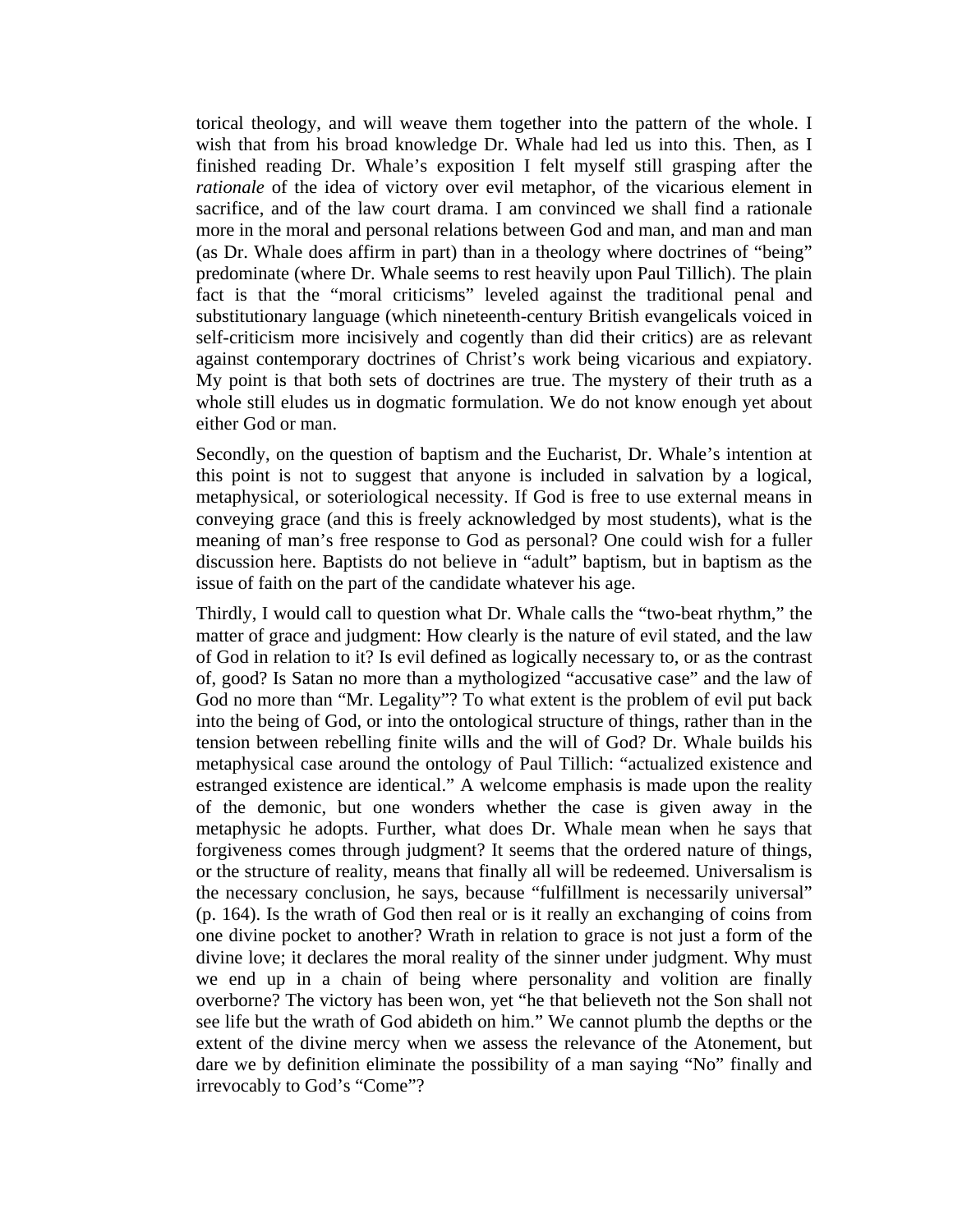## **SAMUEL J. MIKOLASKI**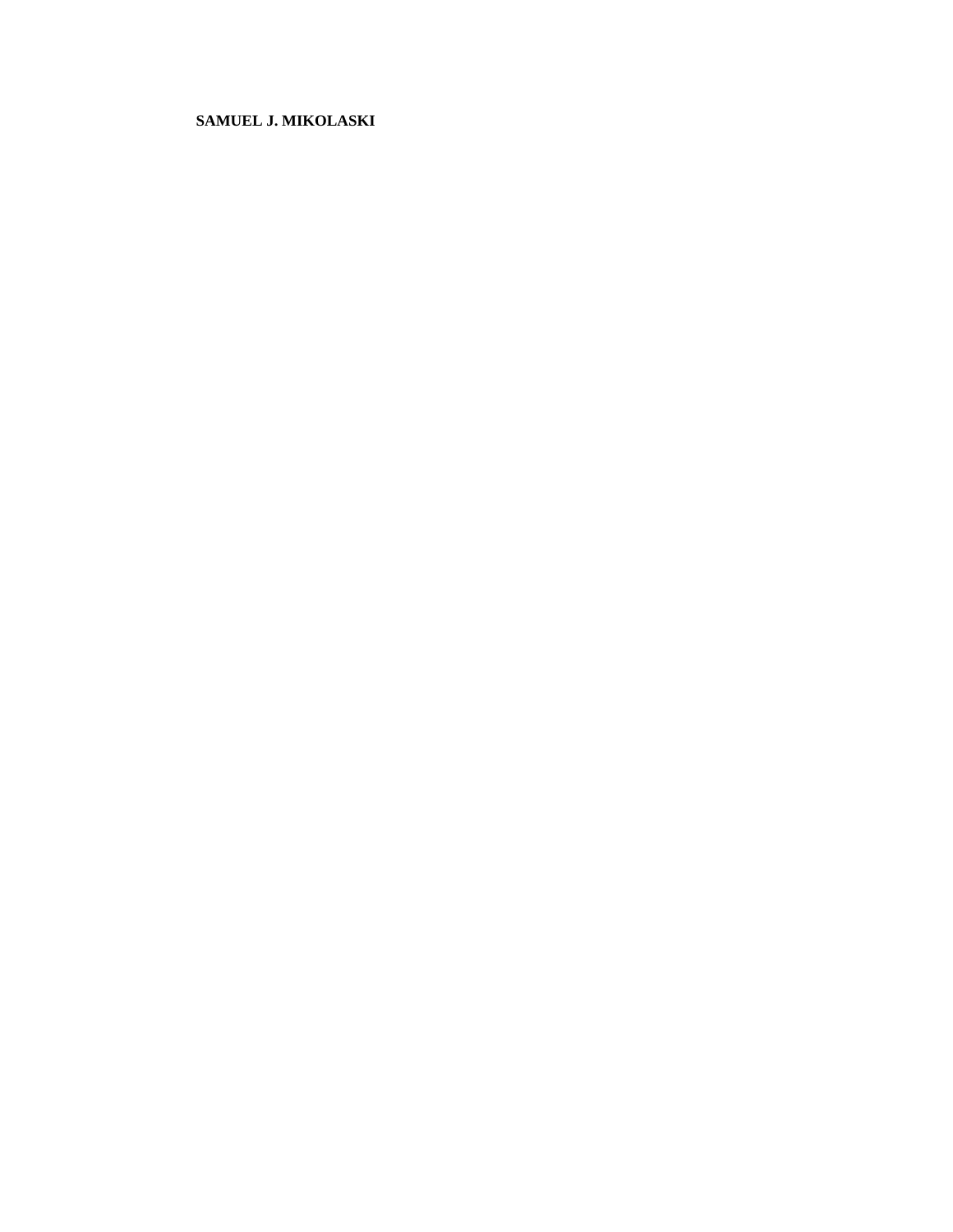**John Farina**, *An American Experience of God: The Spirituality of Isaac Hecker*, New York: Paulist Press, 1981, xii + 217 pp., \$11.95, ISBN 0-8091-0321-4.

**John Farina**, **ed.,** *Hecker Studies: Essays on the Thought of Isaac Hecker*, New York: Paulist Press, 1983, vii + 243 pp., \$6.95 (paper), ISBN 0-8091-2555-2.

Reviewed by Samuel J. Mikolaski, Carey Hall Baptist Theological College, University of British Columbia Campus. *Christian Scholar's Review,* 14.1, 1984.

There appear to be important lessons American evangelicals can learn from the times, life, and work of Isaac Thomas Hecker (1819-1888), founder of the Paulist Fathers 125 years ago. These two books are representative of new studies of a remarkable American, Christian, and Catholic who has left an abiding imprint on American Catholicism.

*An American Experience of God*, written by John Farina, derives from research for a doctoral thesis at Columbia University done under Robert Handy, the (Baptist) professor of church history at Union Theological Seminary. Professor Handy furnishes a foreword. Farina is archivist for the Paulists, and is an editor of the Paulist Press.

Hecker, the youngest of four children of a Protestant east-side New York City German family, was reared by a devout Methodist mother. Farina makes much of the fact that Hecker's later ardent Catholicism conserved strong Methodist influences including perfectionism (defined as unfettered love of God), dependence upon the daily leading of the Holy Spirit, personal devotion and holy living, community (the traditional Methodist class meeting), self-examination, self-denial, and evangelistic witness.

Hecker's spiritual pilgrimage is a litany of the intellectual, religious, and social ferment of emergent, composite American society of the 1830s and 1840s. Why the evangelical Methodist faith failed to take hold in Hecker's life is, to me, left fundamentally unexplored. There followed encounters with, and in some cases life among, New England Transcendentalists, Unitarians, Mormons, the Christian Democracy political party and, finally, conversion to the Roman Catholic faith at the age of twenty-five.

Farina interprets the conversion in terms of seeking after God and community (the ideal and the real) and makes it an extension of Hecker's search for selfrealization among the New England Transcendentalists. I find Farina's analysis helpful but one-sided. Other dimensions of conversion are lacking, especially those concerned with forgiveness and the work of Christ, and faith in and devotion to the person of Christ. These theological rubrics are not discussed. If they are equally absent from Hecker's view of spirituality the omission is worthy of theological assessment.

After conversion, Hecker quickly joined the Redemptorists and was sent to their novitiate in Belgium. Though never a scholar he paradoxically became a powerful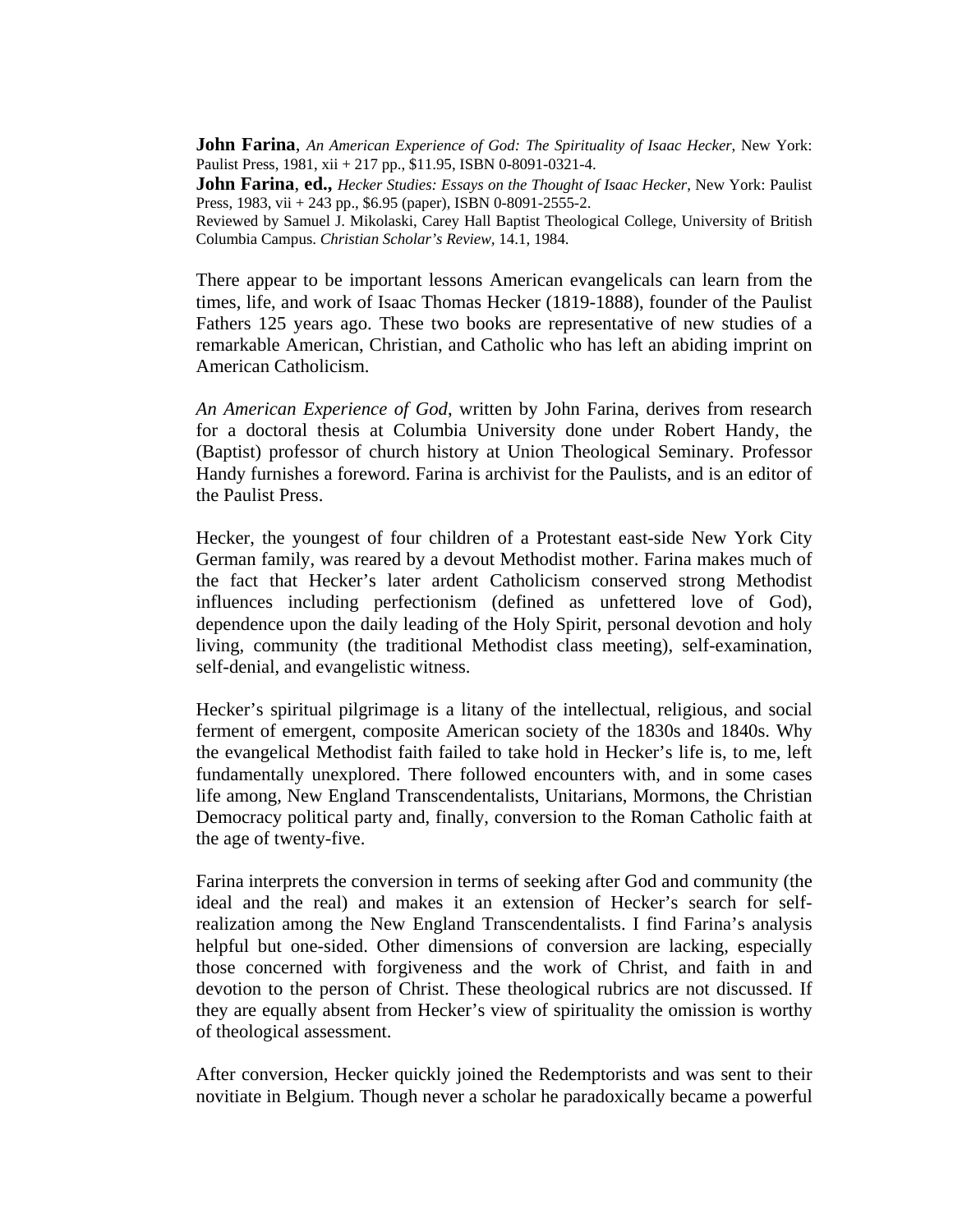preacher and lecturer. His studies were so poor that, threatened by failure, he transferred to the order's house near London, where he was ordained in 1849.

He was sent along with others to New York to conduct Redemptorist missions chiefly among Germans, but he and several colleagues developed effective renewal missions to Catholics and evangelistic missions to non-Catholics. Bent on an appeal to the order's superior to further this cause, he left America without local consent and was promptly ejected by the Redemptorists. Stranded in Rome, he turned to contacts and eventually secured papal reversal of the expulsion, annulment of his vows, and endorsement to form a new congregation. This they called "the Programme of the Rule and Constitution of Missionary Priests of Saint Paul the Apostle" (The Paulists), in 1858.

There followed years remarkable for spiritual fervor and effectiveness to evangelize non-Catholics. Farina's description (p. 119) of the early missions the young Paulists conducted in New York invites more detailed research and comparison with revivalist evangelists of the time, including Charles Finney whom Farina mentions. This was a period of vigorous competition among Christian denominations. Hecker's emphases on good preaching (more in the Methodist than traditional liturgical style) which included much use of Scripture, renewal and conversion, personal fulfillment through Christian faith, and devout living, make compelling reading. While Hecker pursued the mystical ideal, which he thought possible to create in a distinctive religious community, he was very much an individualist. It may well be that this could be contained within Catholicism only through his founding a separate order.

Hagiographical books are notoriously difficult to review. Embellishment and linguistic ornamentation spoil otherwise excellent work: "mellowed by nearly seventy years of service" (p. 170) is a nice emotional pitch, except that Hecker died at age 69. Filler words such as "not surprisingly" and "doubtless" mar the early part of the book where more concentrated philosophical analysis is needed. In the light, say, of John Wesley's perceptive analysis of his own conversion, I find Farina's description of Hecker's conversion wanting in emotion, scope, and depth, though the picture of the man in his later missionary prime is excellent. The two books differ factually: Farina says (pp. 105-108) that Hecker's *Questions* was published in 1855 and *Aspirations* in 1857, whereas in *Hecker Studies* the chronology (pp. 5, 8) reverses these dates. In the Contents of *Hecker Studies* the chapter "Isaac Hecker and *Testem Benevolentiae*," written by William Portier, is wrongly attributed to John Farina. As well, in *Hecker Studies* (p. 6) the fourth essay, by Baer, is wrongly identified as the third essay.

*Hecker Studies* is a collection of five excellent essays edited by John Farina. The first, by William Portier, reviews the controversy about Hecker since 1899 when Pope Leo XIII sent the letter *Testem Benevolentiae* to Cardinal Gibbons censuring "Americanism." Were Hecker's views near heresy? For years his memory was shadowed by doubt. Vatican II created a new climate of enquiry. Portier and other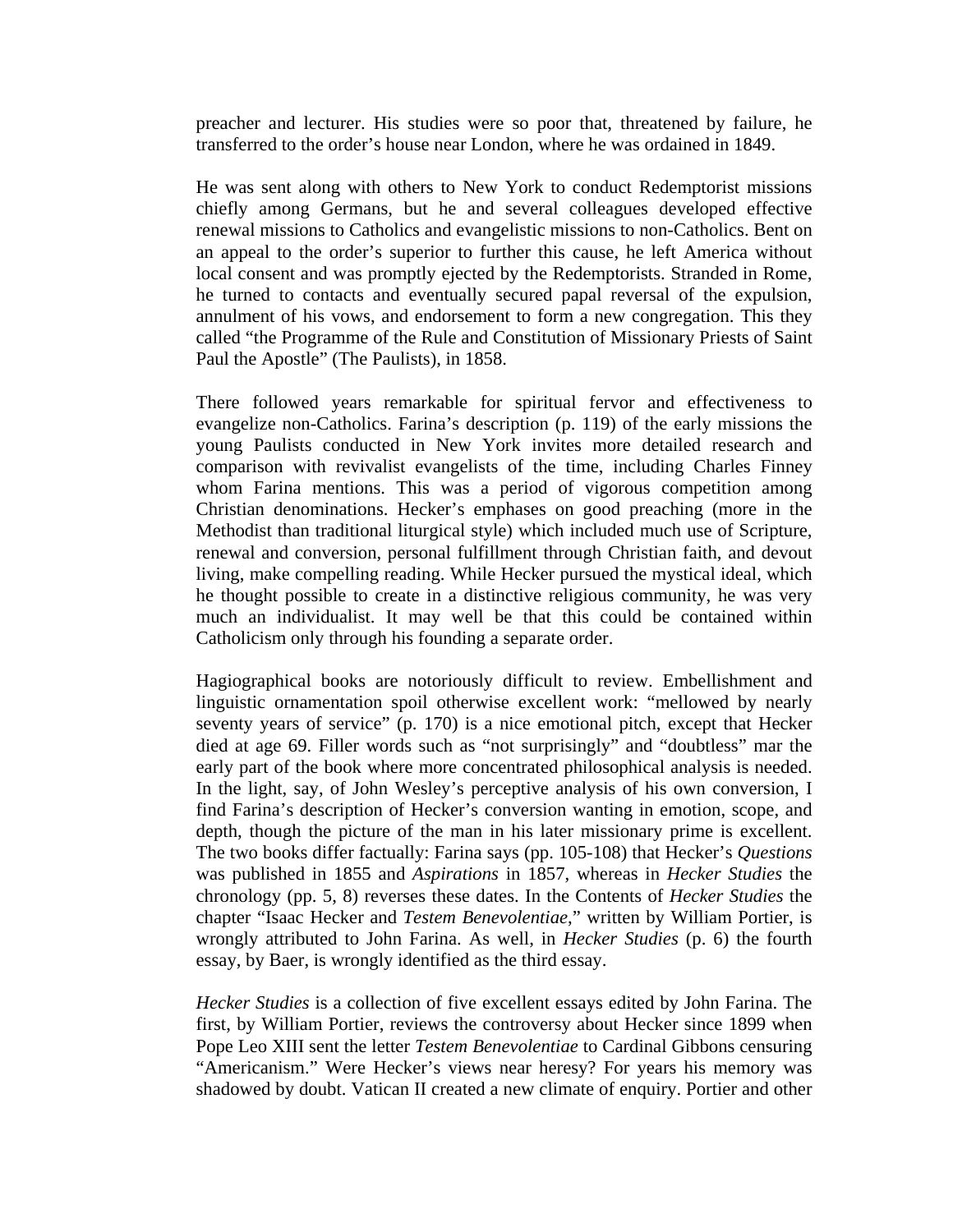Catholic scholars argue misunderstanding of Hecker. "Americanism" was a European Catholic term intended to tag American Catholicism with the error of succumbing to the new emergent national culture. Portier's thesis is that Hecker represents American "historical-mindedness" in contrast to nineteenth century European timeless Catholic classical categories, in neo-Thomist form.

Specifically, Hecker advanced the idea of the American manifestation of human nature as having universal significance, including democratic libertarianism, understanding history providentially in relation to the American fact, and teaching as to the continuing gifts and inspiration of the Holy Spirit in daily experience. Does this fundamentally undermine the authority of the Holy See? One contemporary form of the many questions this raises is, how can a free people such as American Catholics justify to their fellow Christians in America acceptance of foreign arbitrary religious authority?

Portier also asks how Hecker's doctrine of the outpouring of the Holy Spirit is to be understood. I think that Portier is inaccurate in ascribing this to Calvinism (p. 35). It was more a feature of the revivalist and Arminian traditions in American life. Nevertheless, Hecker combined Catholic faith and nineteenth century American Messiah-ism and millenarianism into a view of the impending arrival of God's kingdom in America and, also, he advanced the idea that thenceforth the renewal of the church worldwide rested with American Catholics. Little wonder that European Catholics felt offended. Portier thus believes that Hecker laid the foundations for American Catholics to enter the mainstream of American political life.

Space precludes the fuller comment the remaining essays deserve. Edward Langlois extends the argument that Hecker is the main source of the apologetical bridge between Catholicism and American nationalism, and is aware of the importance of denominationalism in a democratic, pluralist society. David O'Brien in "Isaac Hecker, Catholicism, and Modern Society" argues that as all churches become more modern and American they necessarily become more evangelical: "as external freedom of churches became an inner freedom to find God and create a personal religious life, as legal freedom of conscience became a living freedom to read and make one's own the Holy Bible and the book of nature, as the Church of habit and outward conformity, in Puritan New England, Catholic immigrant neighborhoods, or rural Baptist counties, gave way to the Church as a self-constructed, voluntary community, evangelical assumptions and styles proved irresistible" (p. 90). Robert Baer, a Jungian, attempts an analysis of Hecker's spiritual struggles and ideals.

The concluding chapter by Farina assesses Hecker's vision for the Paulists. American evangelicals ought to take stock of Hecker's powerful drive to evangelize, and his advocacy of the life in the Spirit as fulfillment of human spiritual possibilities, rather than spirituality by external rule. He conceived of the Paulist movement as "one in which the elements of self-control, conscience, and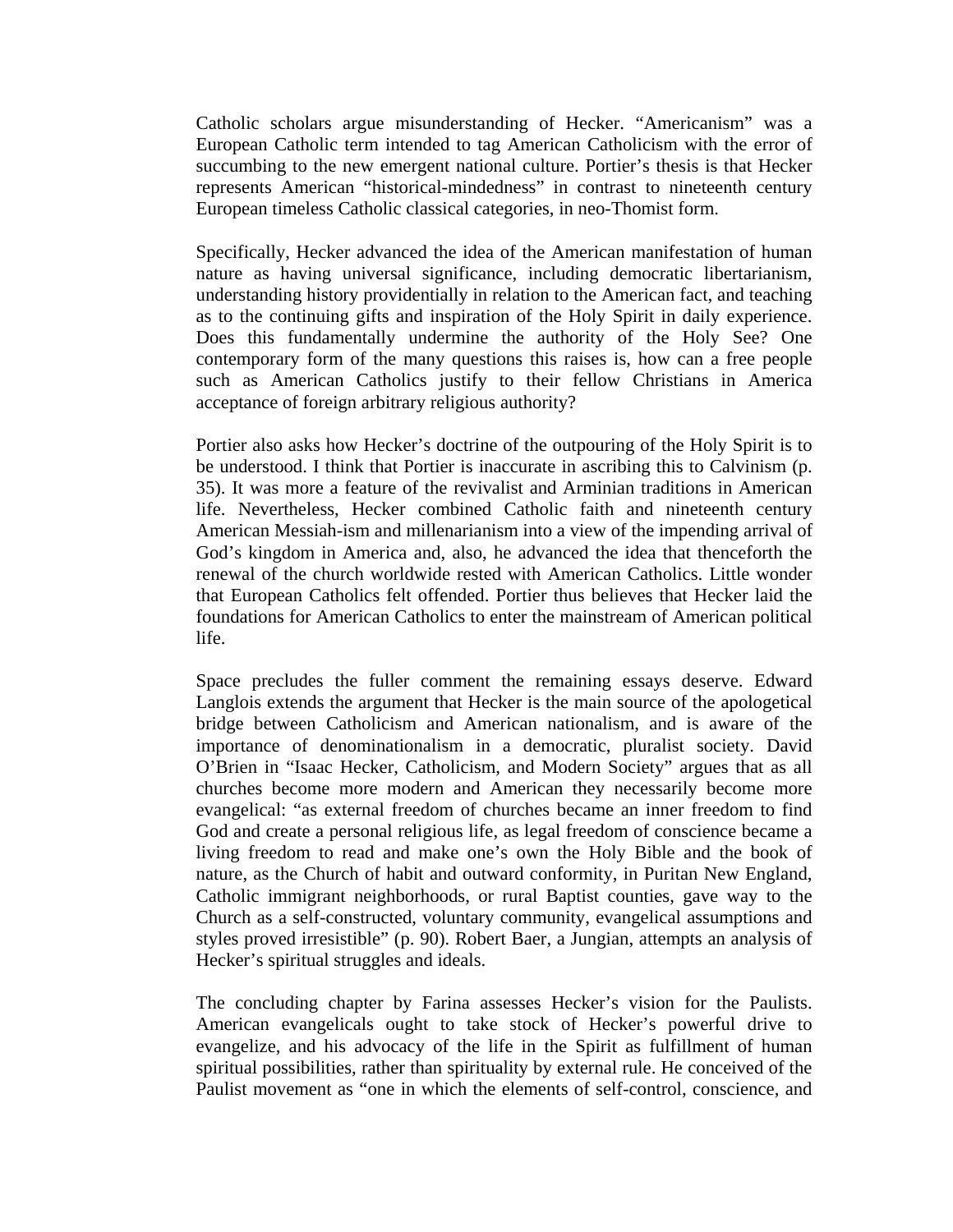internal guidance of the Holy Spirit should take lead over the control of discipline, Rule, and external authority" (p. 210). He envisioned renewal of the American Catholic Church and its transformation into a dynamic force for Catholic evangelism while conserving, he thought, faith in the institutional Roman Catholic Church. His successors saw the Paulists more as an order than as a movement. Will current Hecker studies turn the Paulists back to the vision of their founder?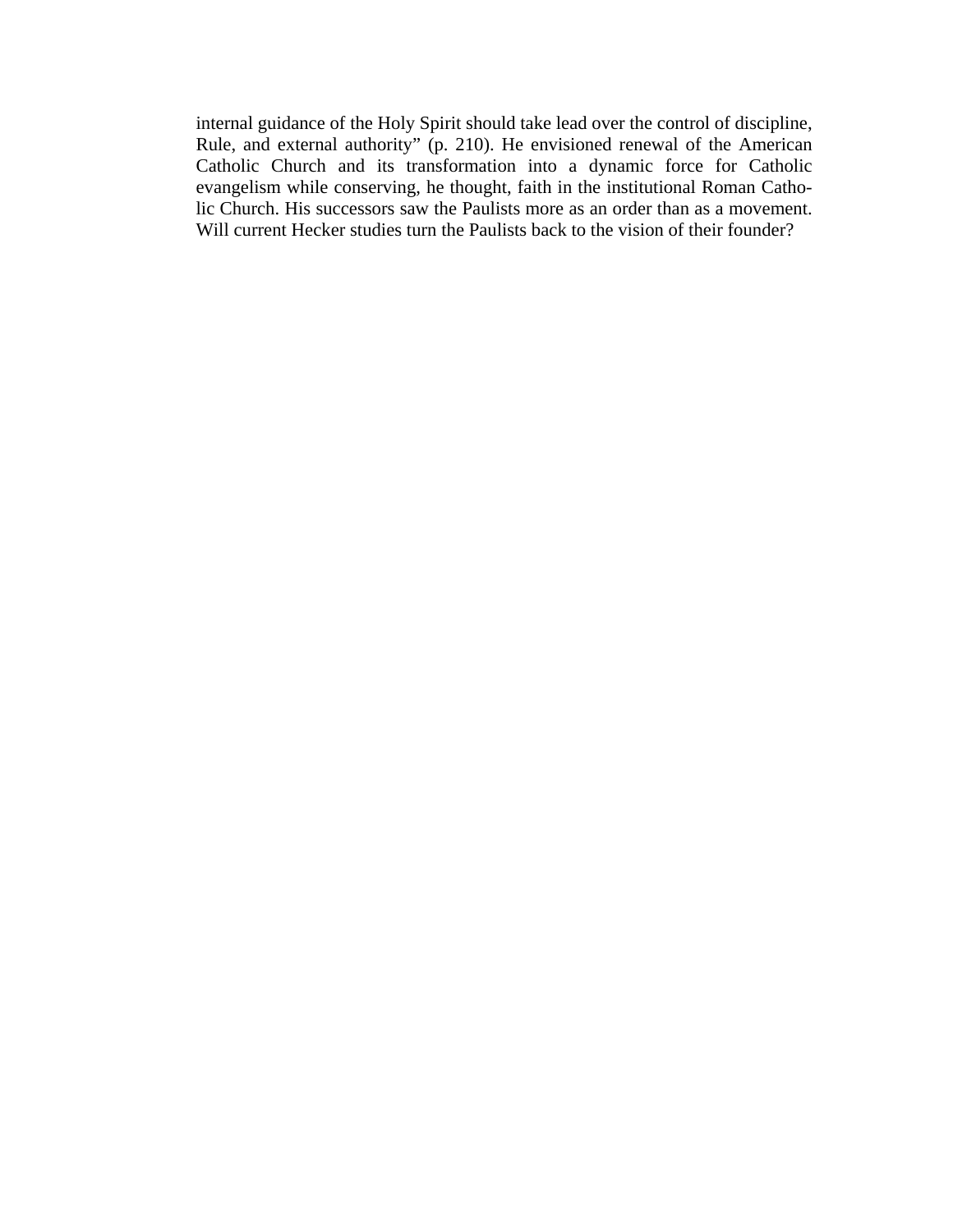**John P. Newport**, *Life's Ultimate Questions.* Dallas: Word Publishers, 1989. Reviewed by Samuel J. Mikolaski, *The Theological Educator* 41, Spring 1990, New Orleans Baptist Theological Seminary.

It will be alleged by some that no friend of an author's can be a disinterested commentator on his work. Nevertheless, I would reply that those of us who have sought to interpret evangelical life and faith to moderns frequently have been tough on one another. In this light all of us stand in debt to John Newport for his extended and detailed effort to expound and defend conservative, evangelical Christian faith.

*Life's Ultimate Questions* draws from a lifetime of teaching undergraduate and graduate students and from interacting with thousands of international students at conferences which were arranged to put overseas students in touch with the Christian perspective and democratic ideals. No one who wants to be understand "where this author is coming from" should miss his moving autobiographical notes in the Preface. There Newport recounts salient features of his intellectual pilgrimage and reflects to us his devotion to Christ as the only Saviour and the validity and importance of the Christian world mission.

At the risk of sounding picayunish in my criticisms, I suggest that this book is not one for "pleasure reading" nor for "reading straight through". The range of non-Christian options covered is so great that many readers will marvel at the philosophical and religious ingenuity of the human race. Humans have believed and espoused and enforced on others all sorts of outlandish ideas. This book ought to settle it for any reader that "primitive" ideas of the past were often highly sophisticated and that not a few "modern" ideas and attitudes are singularly primitive, even grotesque. The book is an excellent reference work on major metaphysical, moral and religious questions mankind has faced and still faces.

A feature valuable to many pastors and informed lay Christians is the many *excursi* on contemporary, even guru, matters, such as Marxism (61-69), New Age mythology (73, 108-9, 281-283), Creation-Science (143-148), Signs and Wonders movement (178-183), Satanology and the absorption of charismatics with it (195- 202), Death and the Resurrection Body and the Resurrection of Christ (293-318), Death, Dying and Suicide (318-324), Dispensational Ethics (507-511), Providence and Prayer (182-183), to mention but a few. In this respect, a more comprehensive index of topics and authors related to them would have helped many readers, as tedious the preparation of such an index would have been. For example, the valuable comments on Signs and Wonders are not indexed and one of the gurus of the movement, John Wimber, is not identified though reference is made to the controversy in Fuller Seminary which was occasioned by Wimber's ideas and activities (179).

In many places Newport splendidly develops useful aphoristic identifiers of current ideas such as the series concerning the place of miracles since the apostolic age: "Get the Gospel on Track View," "God Keeps Them Coming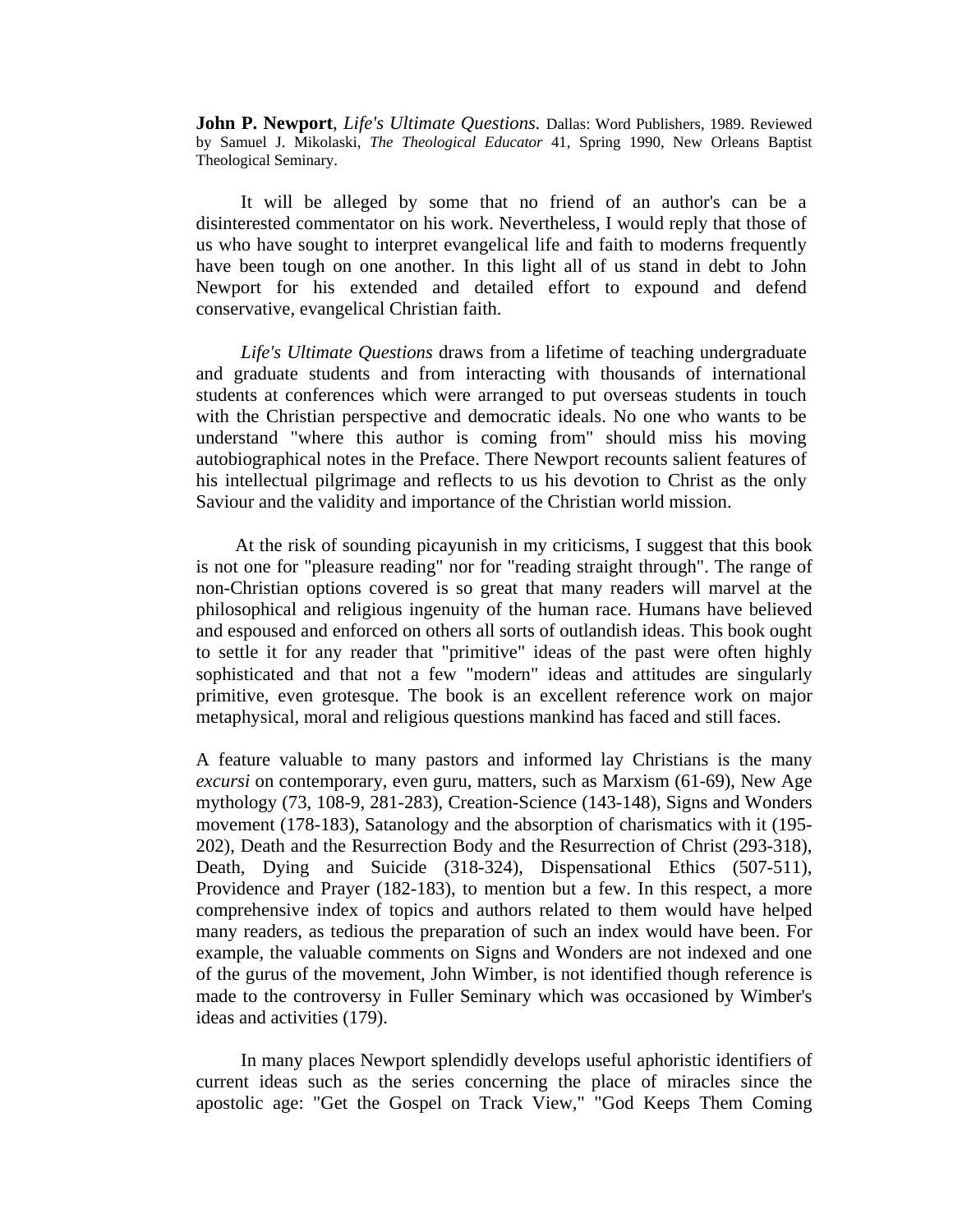View," "If you have the Gift, You can Do Them Now View," and more. An observant reader might be forgiven the passing thought that in such places, amidst all the ponderous ideas, there is, thankfully, an author who can impishly tease his readers with his aphorisms.

The structure of the book lends validity to its topical use as a reference work. Following an introductory chapter on the concept of a worldview and a Christian worldview, Newport devotes eleven chapters (II-XII) to specific philosophical and religious themes. I will epitomize them, but reserve I, III and IV for final comment.

Chapter II on the Meaning of History helpfully distinguishes cyclical (Far Eastern) and deterministic (Marxist) views from the Christian linear view, with its stress on meaning and (divine) purpose, in contrast to mindless repetition or inexorable force. Miracles, Providence and Prayer are the theme of Chapter V. Here Newport strongly emphasizes the need for modern Christians to depend more in faith on divine providence than to become obsessed with how to manage God or the environment by manipulating the miraculous. The author ties faithdependence upon God's providence to the benevolent redemptive purposes of God. Chapter VI extends the discussion to modern attitudes to the demonic, including a careful review of the difficult task of definition and treatment, a warning against morbid preoccupation with the demonic and affirmation of the ascendency of Christ despite Satan's neferious activity.

Chapter VII addresses Evil and Personal Suffering. Here the traditional nonevangelical approaches are reviewed, notably Idealism's concept of evil as illusion (as in Christian Science), Dualism and Determinism, including forms of Christian determinism, such as hyper-Calvinism (226). Newport helpfully connects the Christian view to God's purpose to create freedom, though I could wish he had expanded the discussion on the nature of freedom and the origin of evil, notably in relation to the Fall: Given the Christian doctrine of Creation, must the Fall have been an event in time as N. P. Williams and Leonard Hodgson have insisted in our time? To be sure, Newport agrees. Expansion of the logic of the Christian creationist view would have strengthened his case. In particular, in light of modern psychological and sociological theories, what do Christians mean by freedom?

Chapter VIII on Death and Life Beyond addresses current absorption with death, the legal definition of death, reincarnation claims, and the fatalism of ancient and modern naturalistic views. The importance of hope in the Christian view (anticipating Christ's final Kingdom and the Judgment) and the reality of the resurrection body are salient features of the discussion. There is an instructive section on NDOBE claims (Near-Death, Out-of-Body Experiences).

The lengthy Chapter IX on Christianity and World Religions is comprehensive though frustrating because of the vastness of the topics engaged. It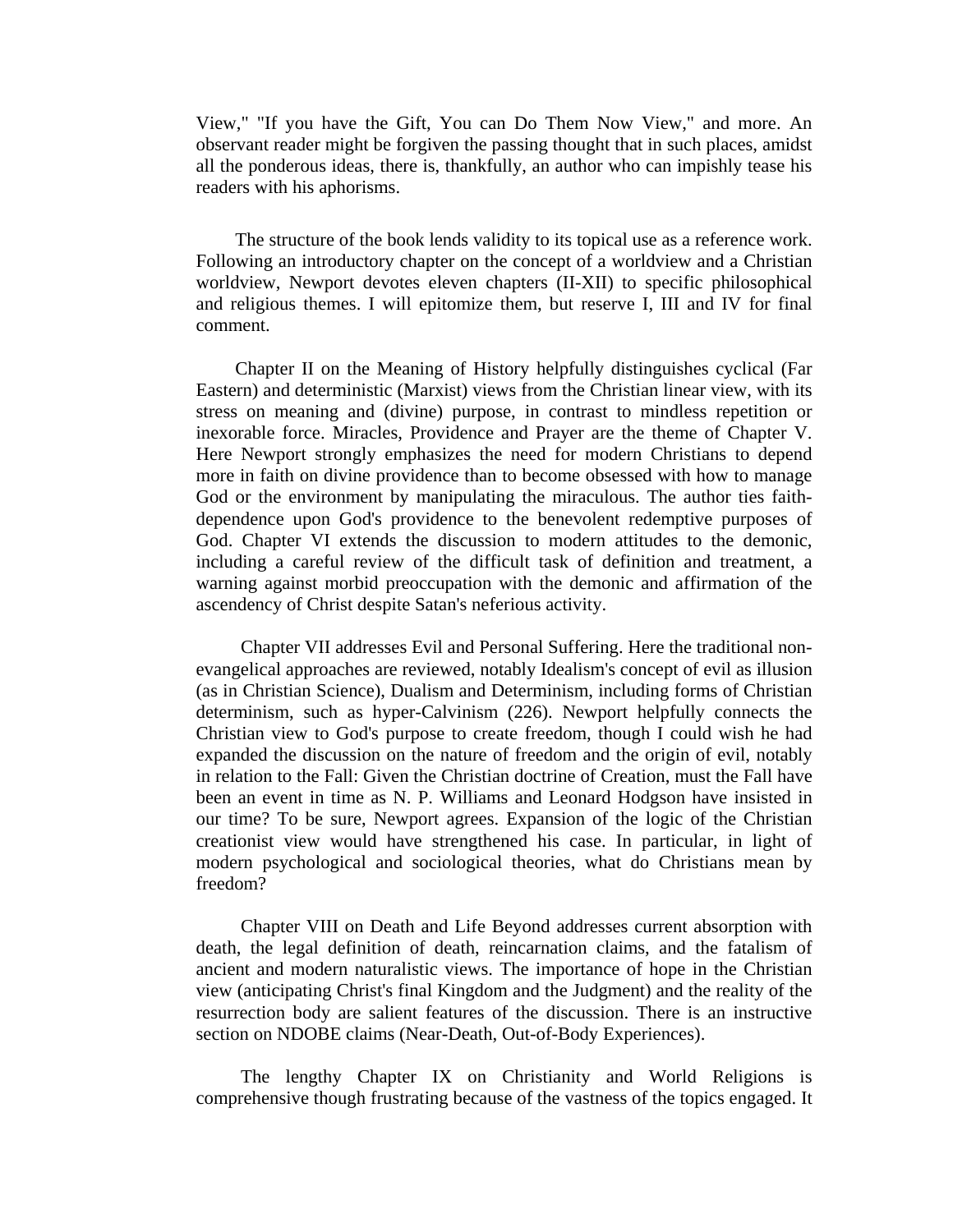can well serve to introduce the reader to key concepts and varieties of perspective within the major world religions, especially as Newport identifies supplementary literature. The major religions discussed are Judaism, Islam, Hinduism, Buddhism, Confucianism/Taoism, and Japanese Shinto and Emperor Worship. One could wish beyond the murderous attitude of some Islamic factions, attention had been given to the cruelties, prejudice and other injustices perpetrated between such religions and against Christian believers and the notion of a pluralistic society. I would have appreciated Newport's comments, for example, as to why Christianity has made relatively little progress in Japan, in contrast to the easier time Christians have evangelizing Chinese. The native Japanese Catholic author Shusaku Endo has struggled with this matter in his historical novels, especially concerning the horrendous persecution of Christians in Japan until the Meiji Period.

Chapters X and XI on Faith and Reason and Human Morality review familiar ground for modern evangelicals, namely, the logic of faith in relation to post-Humean skepticism and the validity of objective moral precepts in light of naturalistic and relativistic attacks upon normative morality. The final chapter, XII, on Arts, Culture and Worship is a refreshing addition to an evangelically oriented volume. Here Newport cites evidence for similarities as well as differences between the Greek and Hebrew approaches to reality (stress on Ideal Form as against fulfillment of Purpose). This is somewhat qualifies what has become a tiresome litany in our times (to which the author at times seems to lend credence): the alleged universe of difference between the Greek and Hebrew minds. But consider esthetics (to mention but one area of possible comparison): cannot a case could be made that form, proportion and the beauty of materials in the construction of the Tabernacle and Temple of the OT embrace concepts of beauty known also to the Greeks? I could wish, as well, that Newport had extended the discussion on the use of symbols in religion, including evangelical faith. H. D. Lewis has carefully discussed this matter, especially with regard to the meaning of idolatry.

My concluding remarks concern the key-feature concept of dorldview (Chapter I), Language and Religion (Chapter III) and the Nature of Man (Chapter IV).

In Chapter I Newport furnishes a comprehensive review of competing worldviews which follow from what he identifies as the human "heritage of concern" about life's ultimate questions. Appropriate care is taken to identify and distinguish the philosophical roots as Idealist, Materialist/Naturalist, or Christian Creationist. Newport, following Augustine, is careful to show that human kingdom concepts are all fallible and are frequently misguided, though Augustine went farther to more critically debunk triumphalism, both secular and Christian. Augustine wrote *The City of God* after the sack of Rome not only as a Christian apology, but as well to divert Christian thinking away from the Constantinian triumphalism of the fourth century A.D. when most Christians ecstatically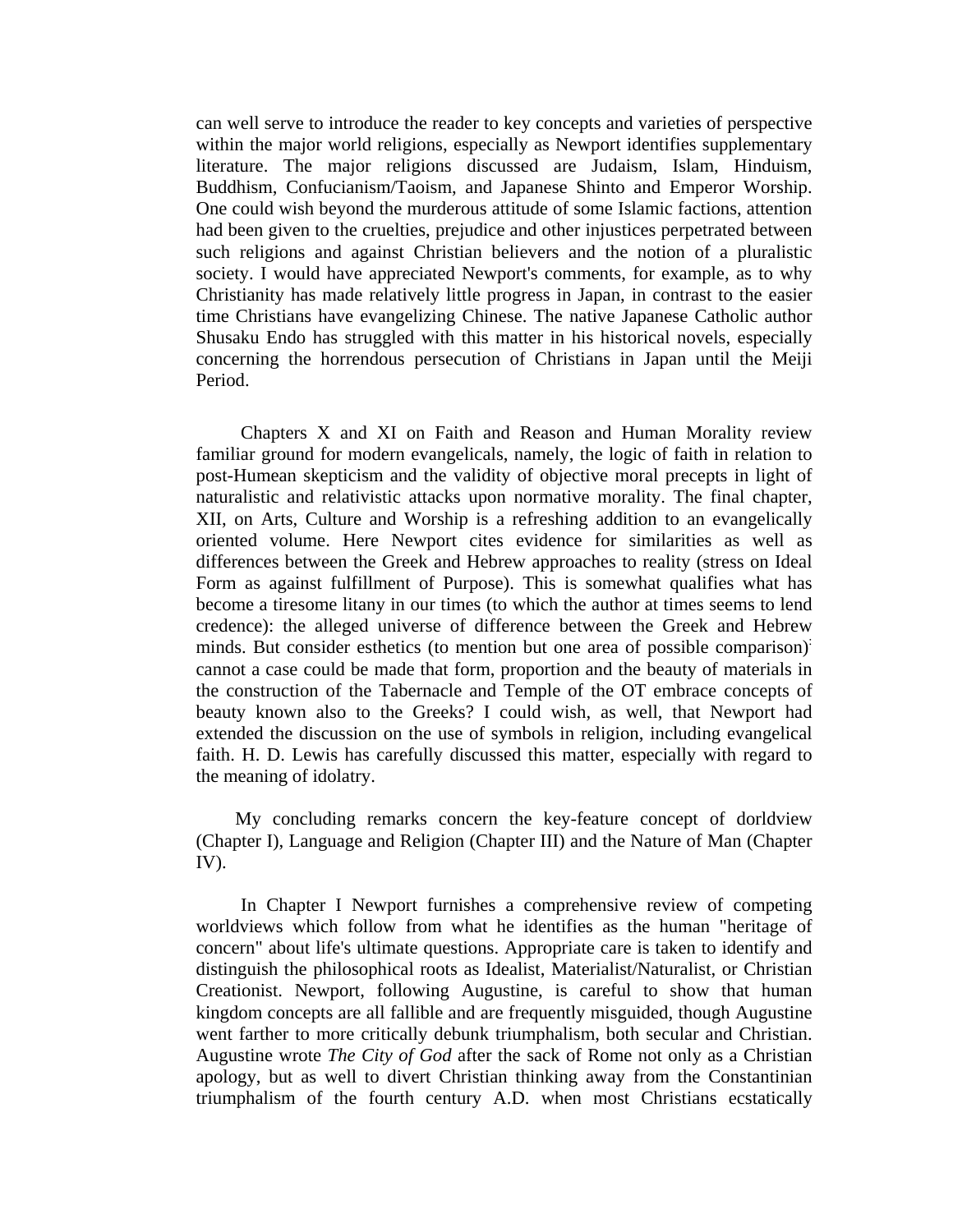welcomed Constantine's reign as the onset of the Kingdom of God on earth. This, he argues, is a false hope. Modern evangelicals have succumbed to the same aberration, namely, that a Christian in power will bring about utopia, forgetting that Christian leaders can do quite stupid things or be seriously mistaken.

Again, the fashionable zeitgeist of our times intrudes: that a biblical woridview is, unlike that of the Greeks, not a metaphysical system (5) and that God should be viewed biblically and not as the Greeks view divinity (8). Tertullian is cited as an example of nonrationalistic faith, though I think that Tertullian is a million miles away from being either irrational or non-rationalistic: one can test this merely by struggling with some of his profoundly difficult essays. The generalization tends to miss the vitality of early Christian argument about Christian realities which are profoundly philosophical as well as biblically theological. A splendid example is the superb Christian apology of Athenagoras (c.177 A.D.) which was addressed to the Emperor Marcus Aurelius, himself a notable Stoic philosopher. One could add Irenaeus, Clement of Alexandria, and the Cappadocian Fathers.

Biblical language and concepts are profoundly metaphysical. Because the OT and the NT do not specifically discuss the concept of God's impassibility (which is surely one of the most important and difficult of theological questions) in the same form as do Plato and Aristotle does not mean that God's transcendence and changelessness are not stated and implied in the Scriptures or that the problems of the logic of this concept in Scripture are lessened. To say that biblical modes are more event than concept oriented does not make them less metaphysical. Newport eschews Greek rationalist metaphysics but nevertheless inevitably (as we all must) quickly slides into the questions the Greeks asked. All of us must still struggle with the role of the rational (versus rationalism) in Christian faith which distinction, I think, Paul is attempting in 1 Cor. 1:28. How can we state the *to me on* (that which is accorded non-being, or as being unreal, by the world) to be real and supremely rational? Newport's is a valiant attempt. His instinct is, I believe, correct. I'm unconvinced about part of its frame of reference.

Newport's review of worldview options is excellent, though there is only a passing reference to the influential evangelical James Orr's *The Christian View of God and the World* (140, unindexed) of a recent generation. Toward the end of this chapter Newport briefly introduces questions of societal pluralism, freedom and tolerance relative to the American political ideal, which could well have been developed more fully in light of the rapidly changing world scene.

Chapter II addresses the problems of language and religion. European theologians have generally lagged behind the British on such matters and American evangelicals have lagged even farther behind. Newport traces recent discussion from Logical Positivism to Linguistic Analysis to the language games of Wittgenstein to the current contextualization fad. He balances the demands of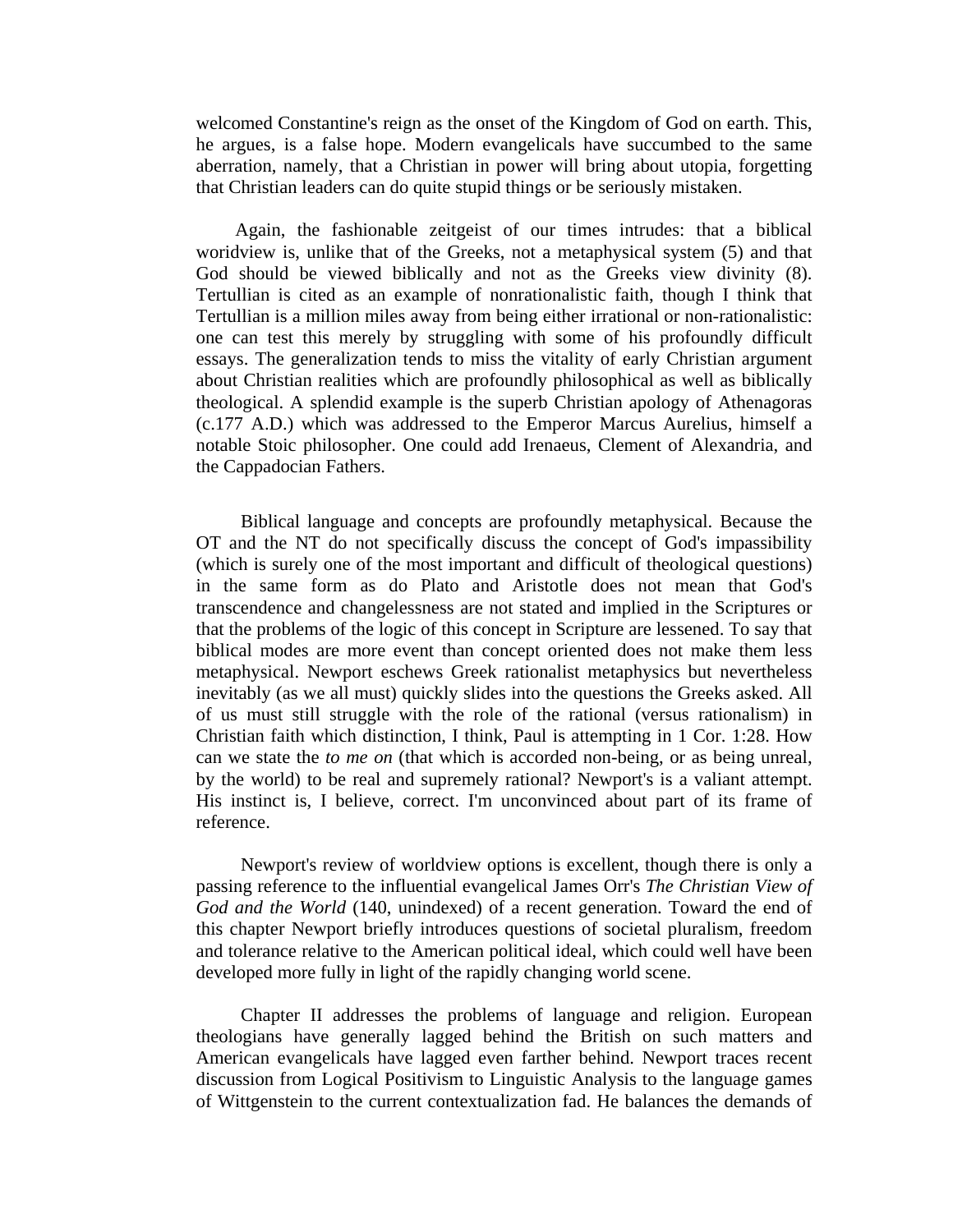empirical verification against the complexities of metaphor and symbol use; nevertheless, I think that the question of the nature of truth within the Christian claim remains. Biblical modes insist on an empirical (historical event) footing which language reports as the "truth of the way things are". For Christians, truth is not an ether which haunts the air nor a mystical experience but is a function of language which purports to state that which is actually the case and that this is the actual form the revelation takes. I recall the earlier work of C. C. J. Webb, which parallels the more recent view of W. V. 0. Quine that truth is a function of such statements.

Newport does not carry the discussion forward beyond contextualization to the recently espoused deconstructionism, which is now teasing the imagination of some biblical scholars. I might add that Newport's discussion of act and word in the chapter on man (pp. 129-134) could well have served as the base here for more extended discussion on language, metaphor, meaning and truth. Deconstruction rejects authorial intent. There is nothing outside the text. You can rewrite it yourself with the aim to bring out the political and psychological contradictions inscribed in the text. The British Pro-

fessor of English and novelist David Lodge has satirized this view in his novel *Nice Work.* If past patterns are any indication, in due course we shall be assailed by allegedly Christian deconstructionist perspectives where constantly new metaphorical constructions accrue: the perpetual sliding of the signified under the signifier. Christians have before them the continuing task, as E. D. Hirsch said in recent years, of defending the legitimacy of authorial intent: the objective validity of intended meaning based upon appropriate language use and valid interpretation of the text.

While Chapter IV on the Earth and Man largely focuses on origins, with an excellent review of attitudes to the concept of creation and the claims of Creation-Science, in my view a critical issue for the oncoming generation will be man's nature more than questions of his origin. Newport nicely raises the question: "What makes human kind human?" (154) In this respect biblical scholars ought to help us more than they have done thus far. What is the image of God in man? What is soul and what is the relation of mind to brain? In this respect, perhaps the expanded discussion I would have valued most would have been Newport's treatment of human nature in view of H. D. Lewis's important work and the splendid work of Karl Popper. These represent but two of a large number of British scholars who have powerfully argued against the modern naturalist tendency to reduce mind to the physical functions of brain. It may well be that defence of the essential spiritual nature of man is the strategic issue for the next generation of scholars and evanglicals need to say more clearly what human spiritual nature is in light of the biblical revelation. For Newport's defence of human freedom against theological and philosophical mechanism (which Arthur Koestler has called the ratomorphic view of man) I am profoundly grateful.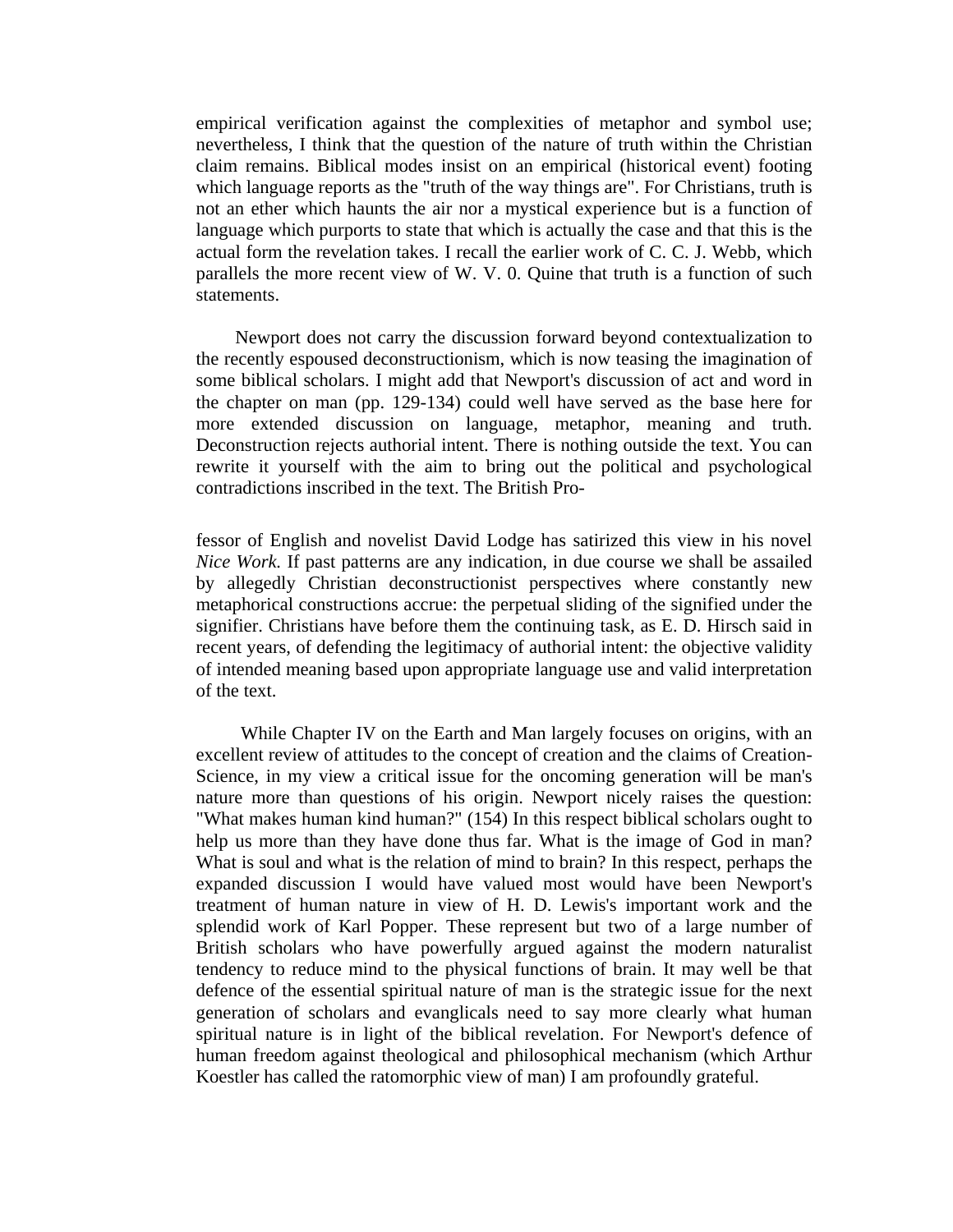(Dr. Mikolaski, formerly Professor of Theology in NOBTS, recently retired to southern California from his Baptist professorship in Canada.)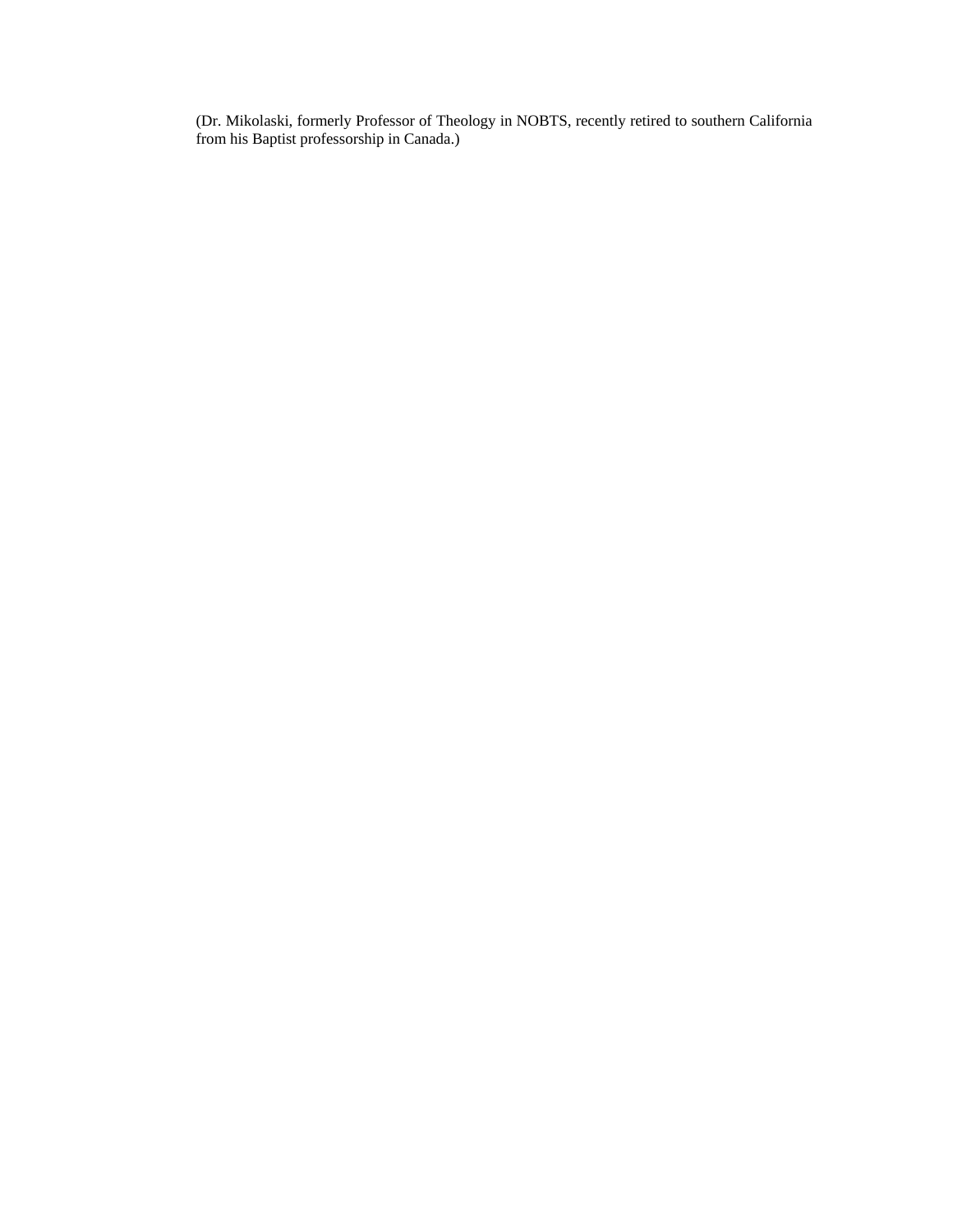*The Epic of Revelation,* by Mack B. Stokes (McGraw-Hill, 1961, 240 pp., \$4.95), is reviewed by Samuel J. Mikolaski, Associate Professor of Theology, New Orleans Baptist Theological Seminary. Published in *Christianity Today,* VI.8, January 19, 1962

This book is straightforward. Dr. Stokes, who is Associate Dean and Parker Professor of Theology in the Candler School of Theology, Emory University, writes an exposition of, and apologetic for, Christianity, bearing in mind traditional and contemporary viewpoints. Each chapter of the book (devoted to creation, providence, freedom, man, promise of redemption, Jesus Christ, and the Holy Spirit) is approached from three directions: The Biblical Foundation, Theological Elaboration, and Existential Relevance. The last of these is no nod to contemporary jargon. Doubtless this division will be helpful to the person being introduced to the study of Christian doctrine.

The author ranges widely both in the history of philosophy and theology and amongst contemporary writers, yet he steers the reader on a straight course to what is distinctively Christian. The list of authors cited is impressive. Along with the best known of ancient philosophers reference is made to a significant number of contemporary philosophers and theologians. It is heartening to find appreciative references to the work of Martin Luther, John Calvin, John Wesley, James Denney, H. B. Swete, B. B. Warfield, Geerhardus Vos, and of more recent evangelical writers such as Edward J. Carnell, Carl F. H. Henry, G. C. Berkouwer, and Bernard Ramm. Yet the work is not eclectic. With clear-sighted vision Dr. Stokes points out the strengths and weaknesses of deism, pantheism, and several process philosophies and doctrines of being, as against the Christian doctrine of God's transcendence and immanence, the creation of man and the world by God and their dependence upon divine providential care, and God's redemptive purpose and acts in history. Always the author has in view the biblical revelation. He is not afraid to say, "The Bible teaches . . .", nor unwilling to give due respect to the "Thus saith the Lord."

History is of a piece, the great epic unfolding the sovereignty of God and moving toward the fulfillment of his purpose. The atonement is viewed primarily as atone-ment (my hyphenation), thus, alienation and reconciliation are the modes of thought that dominate his exposition. If I may venture an observation, less a criticism than a regret, it is that Dr. Stokes has not given us more in some places. For example, while he rejects the notions of idealistic philosophy about evil and sin and shows appreciation for the insights of Augustine, Luther, Calvin, and John Wesley, I think the reader needs help on what Dr. Stokes believes the fall of man is, where it attests not *only* the truth that man "stands ever in need of God's redemption" (p. 174), but also about its impingement on traditional questions of the nature of sin as the act of finite will against God, its issue in human life and the world, and the solidarity of the race in its sinfulness. Similarly, when he discusses the atonement in five propositions I could have wished for deeper probing of these as casting light upon the moral relations between God and man. Presumably in the first of these the statement that through Jesus Christ "God performed the atoning work of revelation" (p. 177) means that reconciliation stands firmly on revelation, but do the words "atoning work of revelation" make that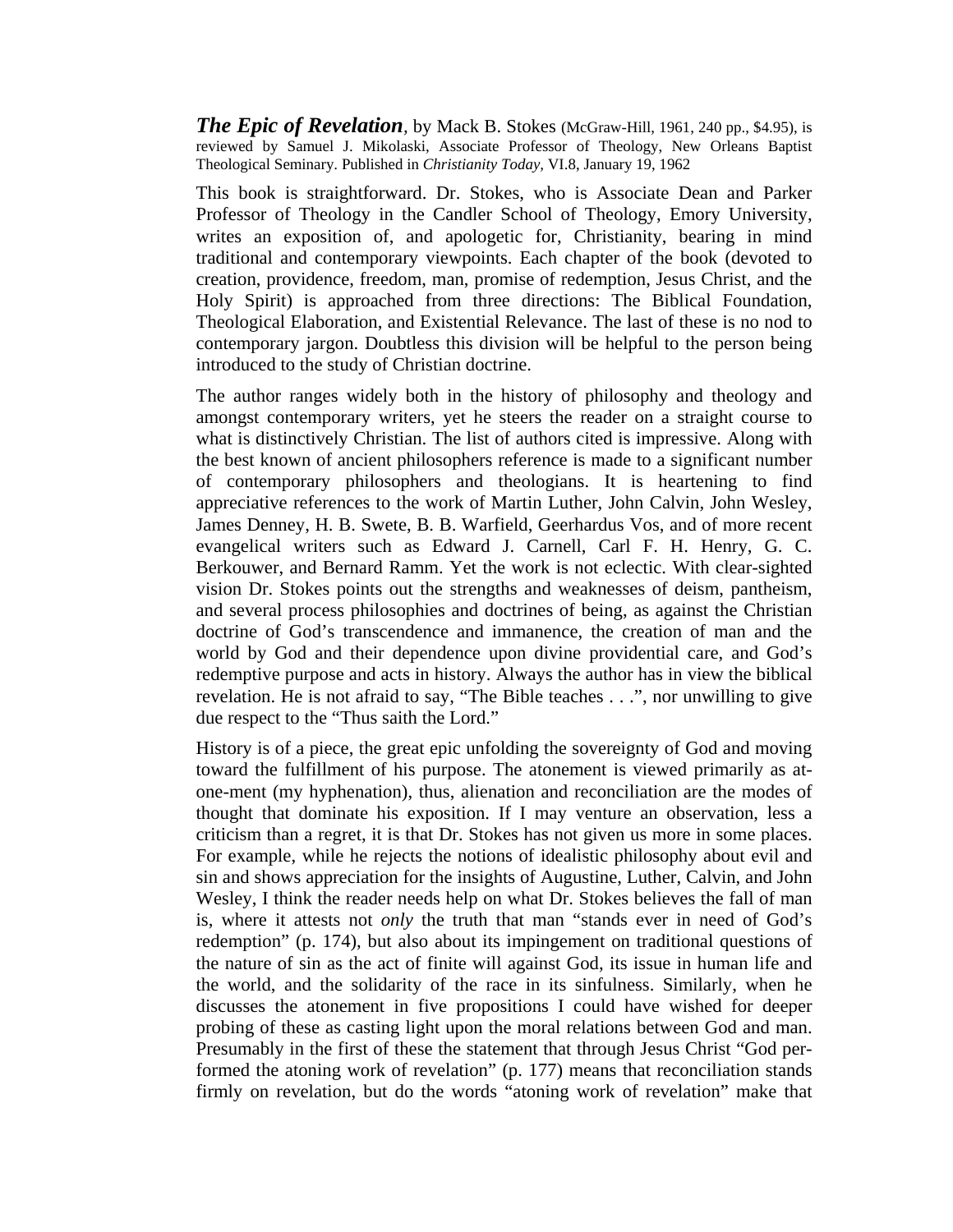kind of sense to the reader? And when, on the second, he writes that "God has performed his atoning work of sacrifice," it is not clear what "the suffering of one who loves in behalf of the beloved is *inherently redemptive"* (italics mine) means, and, as "transcending the whole sphere of life which measures out duties and punishments" (p. 178). The latter quotation may well be disputed as a misreading of the role of judgment in some traditional expositions of the atonement.

But this is a thoroughly Christian book and recommended for students of Christian theology and the philosophy of religion. It will prove a boon to those who are on the lookout for a well-written contemporary statement of what Christianity is in order to buttress their witness to friends and business associates.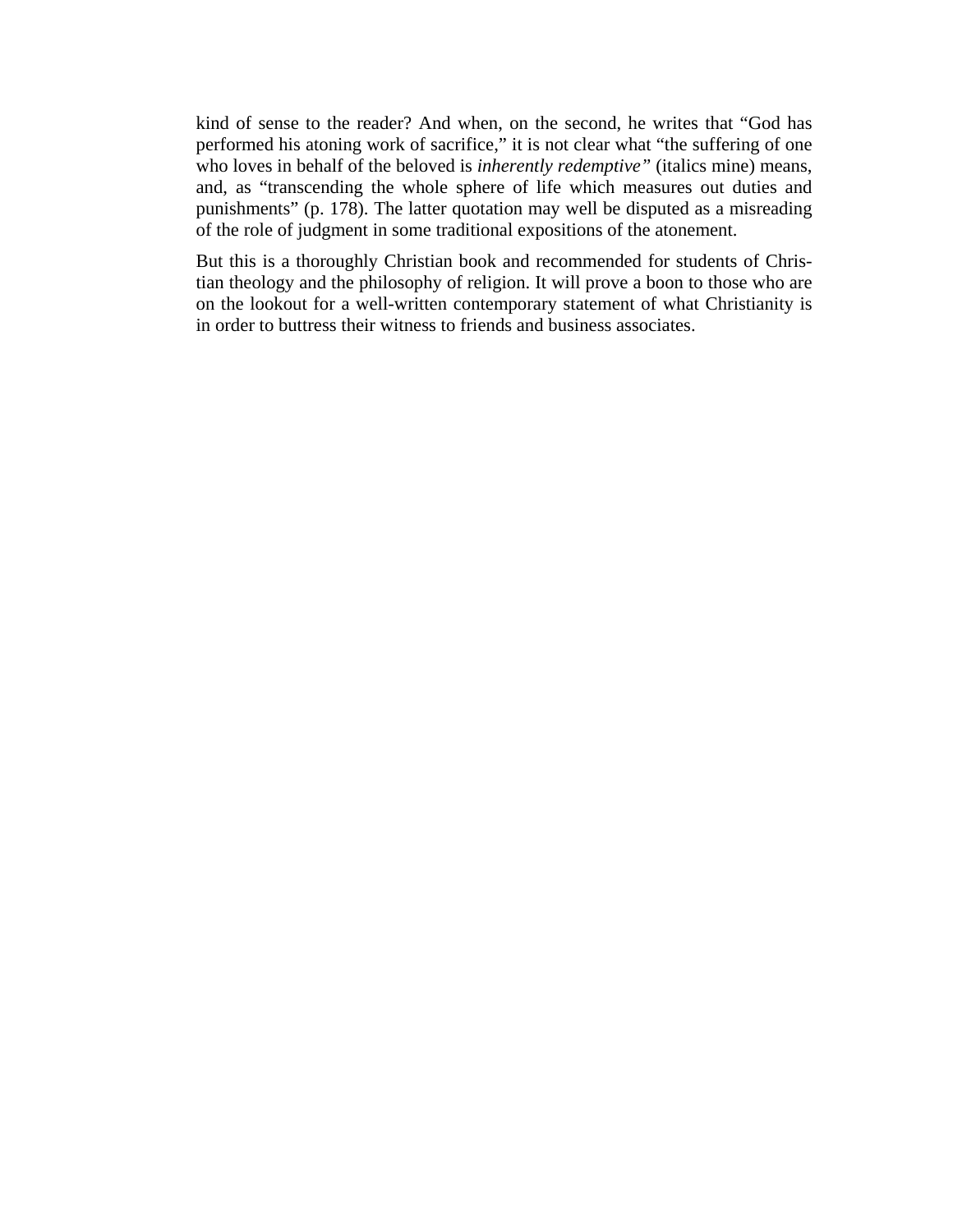# **SAMUEL J. MIKOLASKI**

*I Name ..............................I*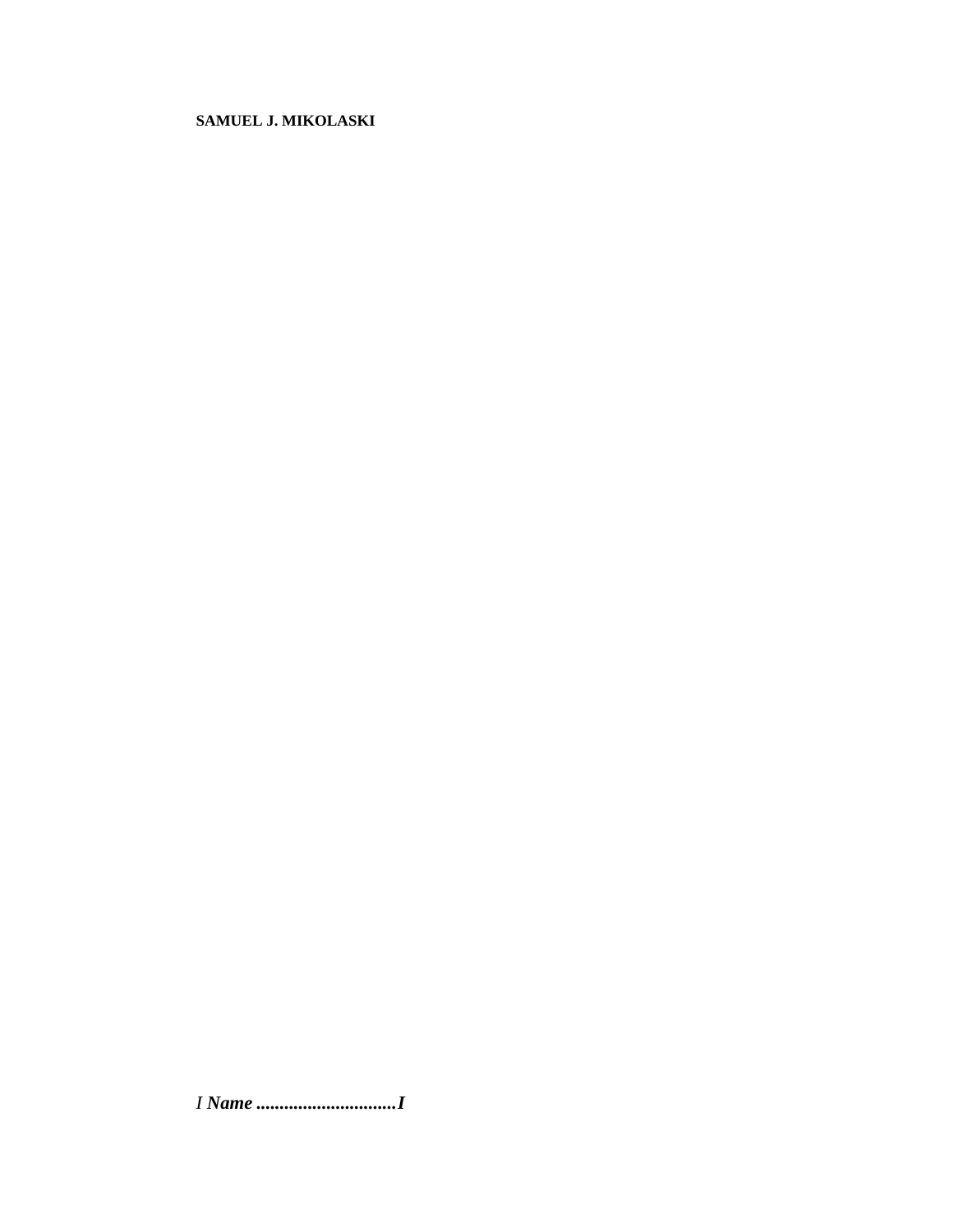*I Address...........................I City..... Zone .... State .......I* 



 **.** just as many men and women are doing *in* a most dignified vocation ... and at the same time,

I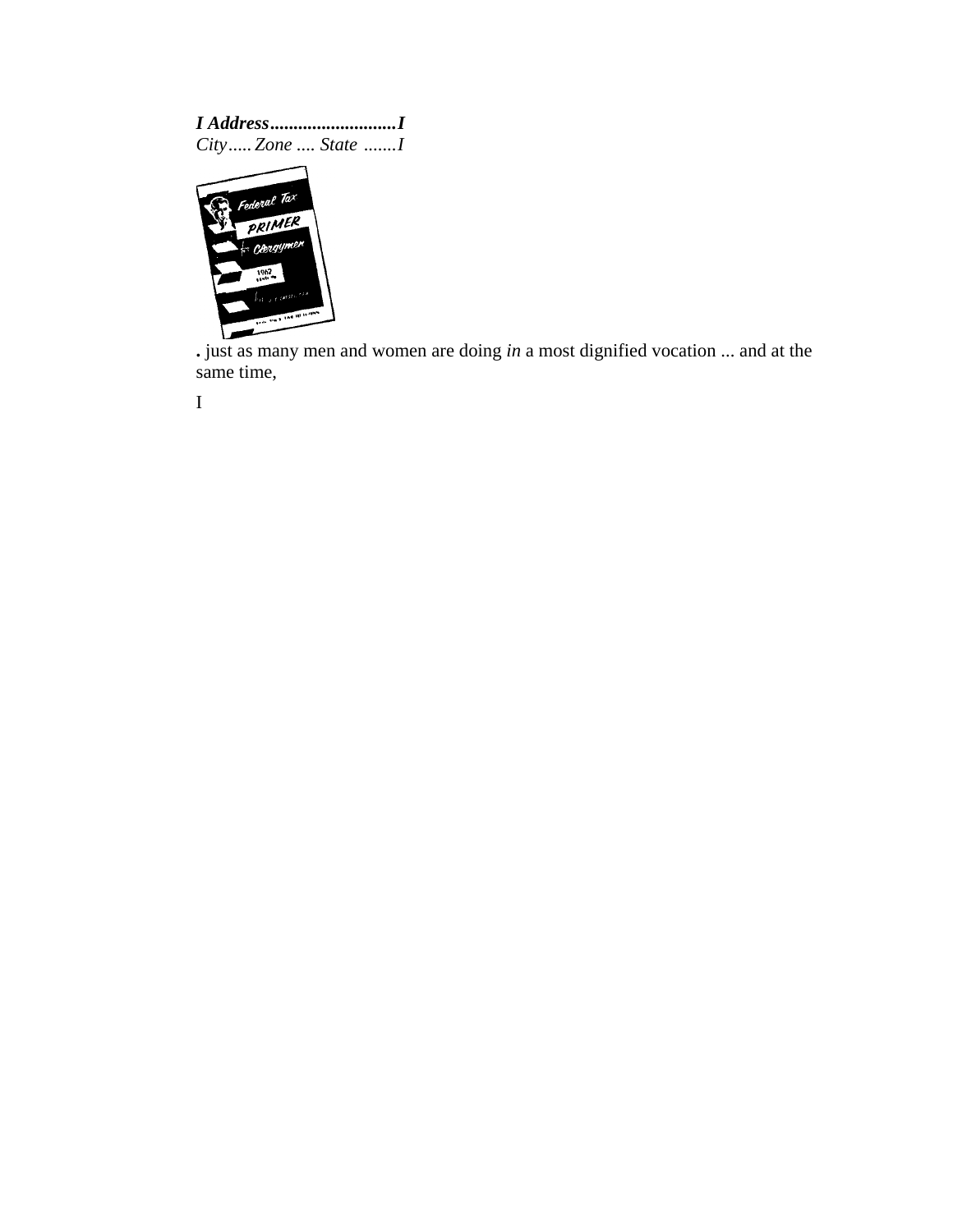**Marianne H. Micks**, *The Names and the Issues: Introduction to Theology,* Seabury, 1964, 204 pp., \$4.95), is reviewed by Samuel J. Mikolaski, professor of theology, New Orleans Baptist Theological Seminary, New Orleans, Louisiana. Published in *Christianity Today,*  IX.5*,* December 4, 1964.

This book derives from an expansion of lectures that the author gave to a conference on Christian ministries in the Episcopal Church last year. It bears unmistakably the stamp of its purpose, which is to range over certain names and issues of classical and contemporary theology in an introductory fashion. The fifteen chapters are grouped evenly under three heads, corresponding roughly to biblical theology, historical theology, and contemporary theology.

Useful discussions occur on crucial biblical passages that undergird such doctrines as the Incarnation. There are splendid short introductions to Athanasius, Augustine, Anselm, Abelard, Luther, Cranmer, and the Thirty-nine Articles, among others. In these are reflected the strong incarnation theology of the writer, her perceptive insights into the nature of human sin and guilt, and the need of divinely provided redemption. An interesting feature of the book is its treatment of Luther. Continental writers sometimes complain that Episcopalians ignore the Reformation, but that cannot be said of the author of this volume.

Some notations may be made. For example, is "universalism" the best theological term to express what the author probably intends as the "universality" of the Church (p. 59)? Does the author really mean "pietism" when she uses the infelicitous term "spiritualism" (p. 73)? Certain definitions like those of "body" (p. 62), "matter and spirit" (p. 71), and the "divine image" in man (pp. 148, 149) require sharpening. Did Luther say that Galatians is an epistle of "straw" (hence worthless) or a "strawy" epistle (hence hard to chew) (p. 68)? Should the impression be left that for Augustine evil is privation, when deprivation or defection of the will also figures prominently in his theology against the Manicheans (cf. *Confessions*, Bk. VII, chaps. 3, 12, 16)?

While the threefold division of the book into biblical, historical, and contemporary theology is helpful, it succeeds least, I feel, in the crucially important last section. Contemporary theology is employed as the foil for the function of reason in theology, and as a base for an attempt to provide a theological rationale for faith. I have wondered whether the theologians chosen match the terms of the earlier discussion. I have tried but failed to understand how the need of man in his sin (admittedly requiring atonement) can be met in the categories of Kierkegaard and Tillich. Nor have I been able to see (in the appeal to Bultmann) why we should not de-mythicize the eschatology of Jesus or the Cross, which are claimed by Bultmann to be so crucial (pp. 52, 145). With such a splendid thrust made for the doctrine of salvation (p. 120), it is hard to see how the warm personal categories of early Christianity follow from the uncertain existential leap of Kierkegaard or the ontological truisms of Tillich. How can we "limit" (theologically and philosophically) the undifferentiated diffusion of Tillich's "ultimate concern" with the Gospel of Jesus Christ?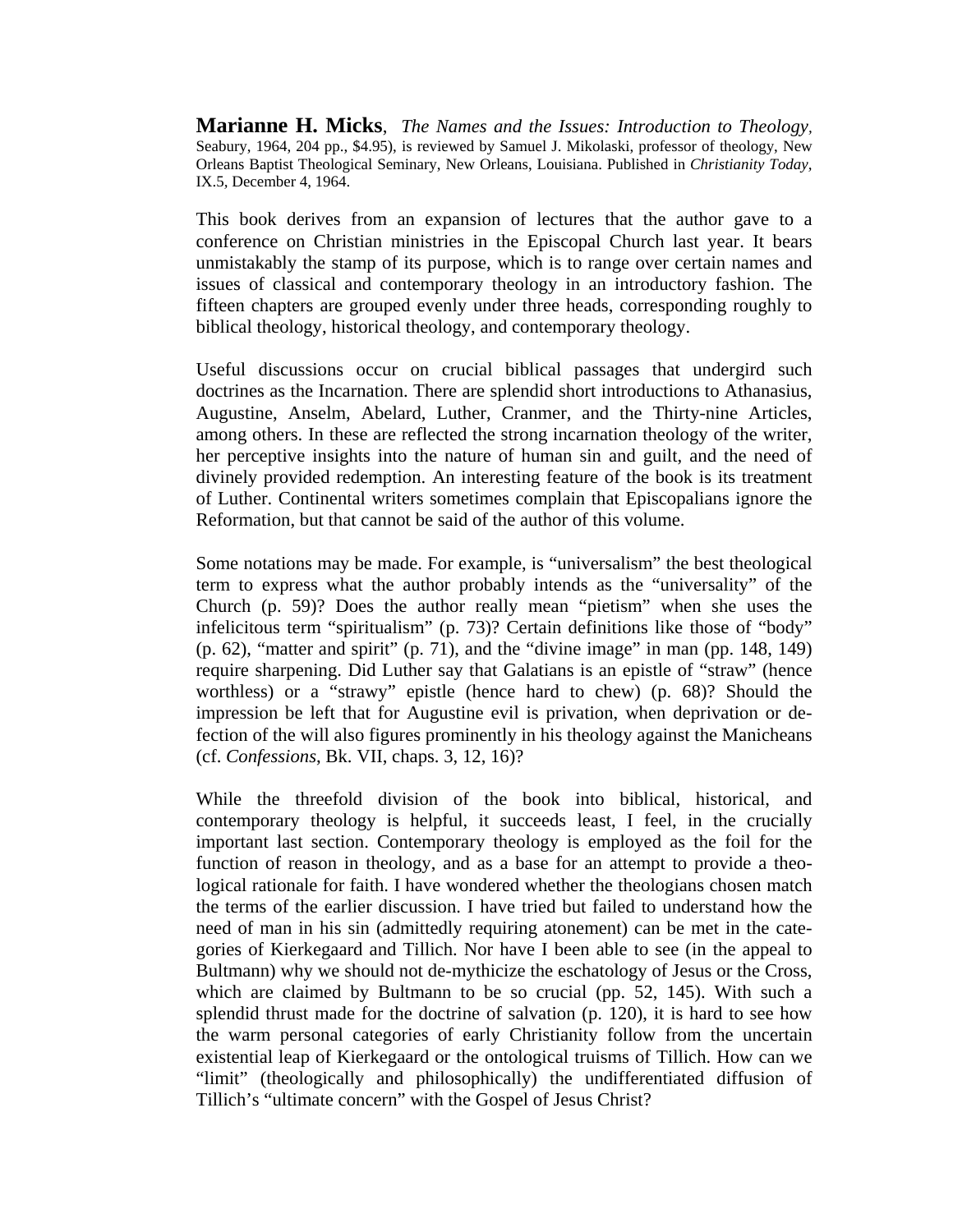This volume can serve a very useful purpose: to introduce important names and issues of Christian history. It combines the delicacy of Episcopal interest in early confessional theology with interest in certain strands of modern Continental and American dogmatic perspectives.

SAMUEL J. MIKOLASKI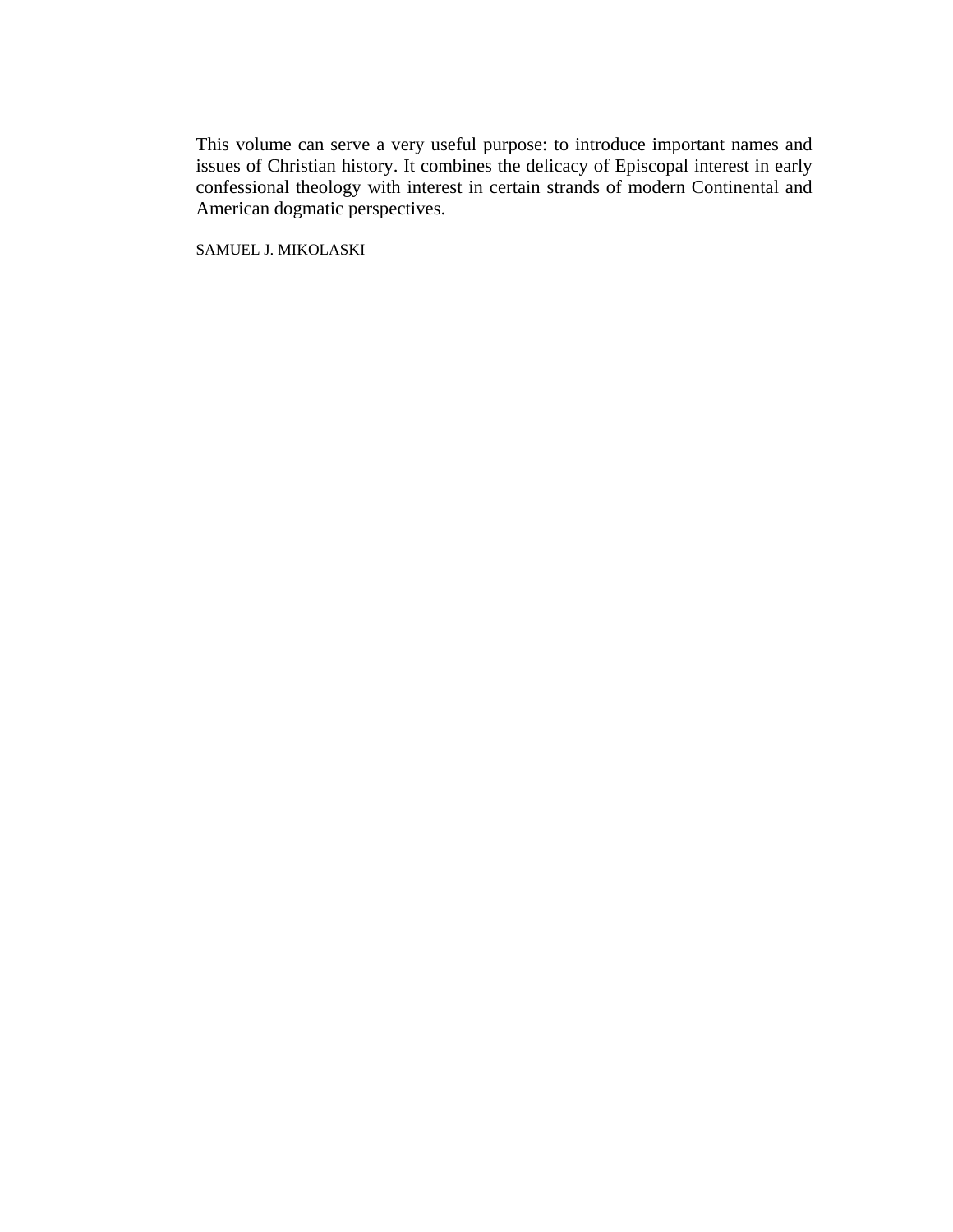**Mary McDermot Shideler**, *A Creed For A Christian Skeptic*. Grand Rapids: Wm.B. Eerdmans Publishing Company, 1968, 167 PP. \$3.95), is reviewed by Dr. S. J. Mikolaski. Vancouver: *Calling,* Summer 1971.

It is not at all clear to me why the word "skeptic" forms part of the title of this book. It is indeed A Creed For A Christian, but I failed to discover the sense in which skepticism intrudes. Perhaps Mrs. Shideler means that hers is a questioning not gullible faith, which all Christians should have.

This is a phrase-by-phrase exposition of the Apostles Creed. It is illustrated from contemporary life and is rich in devout faith. As a creedal statement it is well worth recommending. The author attempts a rational but warm exposition of her faith in the literary tradition of C. S. Lewis, G. K. Chesterton and Charles Morgan to whom she is indebted.

There are limitations. The book reflects a curious mixture of aloofness from and questioning of historical and systematic theology, while manifesting obvious dependence upon them and considerable confidence in tackling traditional questions of Christian belief. Thus while it is useful as an expression of faith, it is not an essay in comparative theology and argument which concerns contemporary theological questions cannot readily be abstracted. Scores of questions are raised in rhetorical form which are not handled critically. For example, that the Old Testament reference to God as "I am that I am" means "I cause to happen" will raise the eyebrows of lexicographers and biblical theologians. This sounds more like an Anglo-Catholic rendering (not unlike Austin Farrer's theistic arguments) superimposed upon the text.

Mrs. Shideler assumes a biblical basis for faith which, however, is not argued biblically. To be sure, it need not be and those who are looking for a creedal statement will find her essay interesting and helpful. However, at times the argument should develop from an exegetical theological footing, whether historical or biblical, in addition to the certainties and aspirations of faith pledged in God through Jesus Christ. For example, in Chaper 5 entitled "God the" the author points to the function of the definite and indefinite articles in our language about God. This was extensively discussed in the fourth century especially by the Cappadocian Fathers.

A useful addition would have been at least a brief historical introduction to the Apostles Creed and some reference to its biblical and kerugmatic origins as a basis for the discussion which follows. While some readers will know of the Creed because of confessional and liturgical use many others will not. For them some historical notes would be helpful.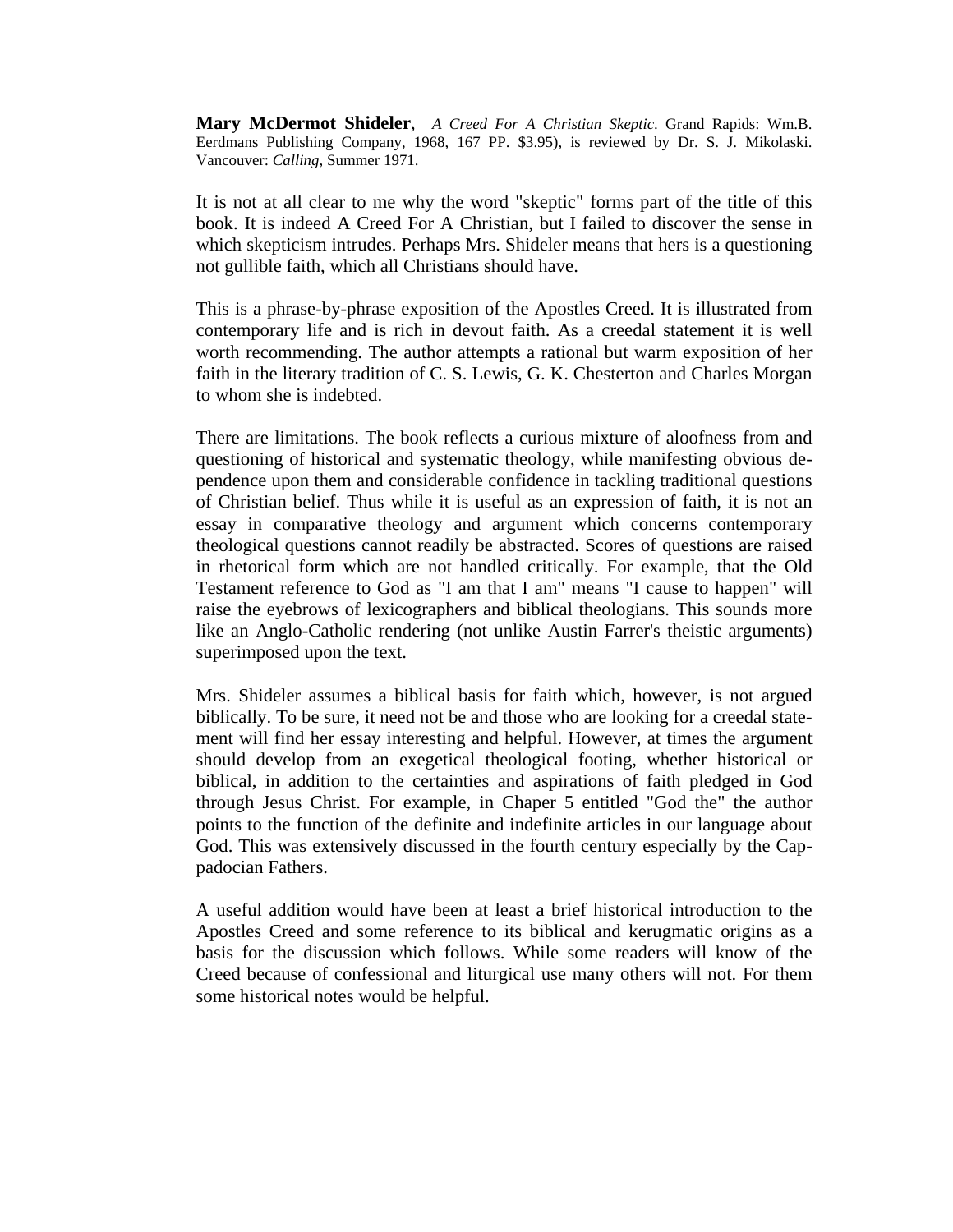**William Hordern,** *Speaking of God: The Nature and Purpose of Theological Language*, (Macmillan, 1964, 209 pp., \$4.95), is reviewed by Samuel J. Mikolaski, professor of theology, International Baptist Theological Seminary, Riischlikon-Zurich, Switzerland. *Christianity Today* 9.24, September 10, 1965

Fortunately the author admits that his book, which takes account of logical positivism and logical analysis as they bear on theology, is a beginning, not a final statement. What he intends as a revision of traditionally accepted ideas is not clear. What is clear is that this book marks a significant alteration of his theological stance, though it is expressed in a confused way.

It is hard to see what advance is made in exposition and argument beyond that of recent essayists like Michael Foster, Thomas MacPherson, I. M. Crombie, Austin Farrer, Ronald Hepburn, C. B. Martin, H. D. Lewis, R. M. Hare, Basil Mitchell, Ian Ramsey, and especially that of the late W. F. Zuurdeeg in this country, upon whom Hordern leans heavily. Too much of the argument moves around uncertainly defined class concepts such as "classical fundamentalism," "neoorthodoxy," "logical positivism," "logical atomism," and "analytical philosophy" (especially since writers of the philosophy of analysis refuse to call themselves a school).

While it is commonly known that the philosopher A. J. Ayer decided that all ethical, aesthetic, and theological statements are literally nonsense, it is not true that this is now the center of recent dialogue, as Michael Foster and H. D. Lewis have shown. When Hordern says that "Analytical Philosophy forces us to ask whether statements about God can be meaningful at all apart from special revelation" (p. 165), he misses the point. Recent writers are quite content to allow the *meaningfulness* of such statements (i.e., that they have a logic of their own) but not their *truth.* Truth is central to the dialogue, and truth is what Hordern avoids. Thus H. D. Lewis properly begins his now widely known book with this statement: "The claim that a religion is true appears to be a fundamental one which the advocate of a particular religion would find it hard to avoid" *(Our Experience of God,* 1959, p. 21). If we must leave the discussion swinging helplessly in the circle of language games, then Antony Flew with others has the argument hands down.

By adapting Zuurdeeg's premise that convictions are sufficient grounds for action, Professor Hordern attempts to make out a case for the decisional character of faith, or its "convictional" base. Thus, he claims, "faith is response to a convictor" (p. 169). But the convictional base of a logic is not new; it is at least as old as Aristotle. Nevertheless, while Aristotle grounded the undemonstrable *archai* in an unshakable conviction *(pistis),* one of three criteria of their validity was their truth: they must be true in fact; they must have an accurate ontological reference *(Posterior Analytics)-with* which point Hordern fails to grapple.

Where there is a clash of convictions (p. 103), how does one decide between them? I do not see that falling in love with a woman is quite so similar to the